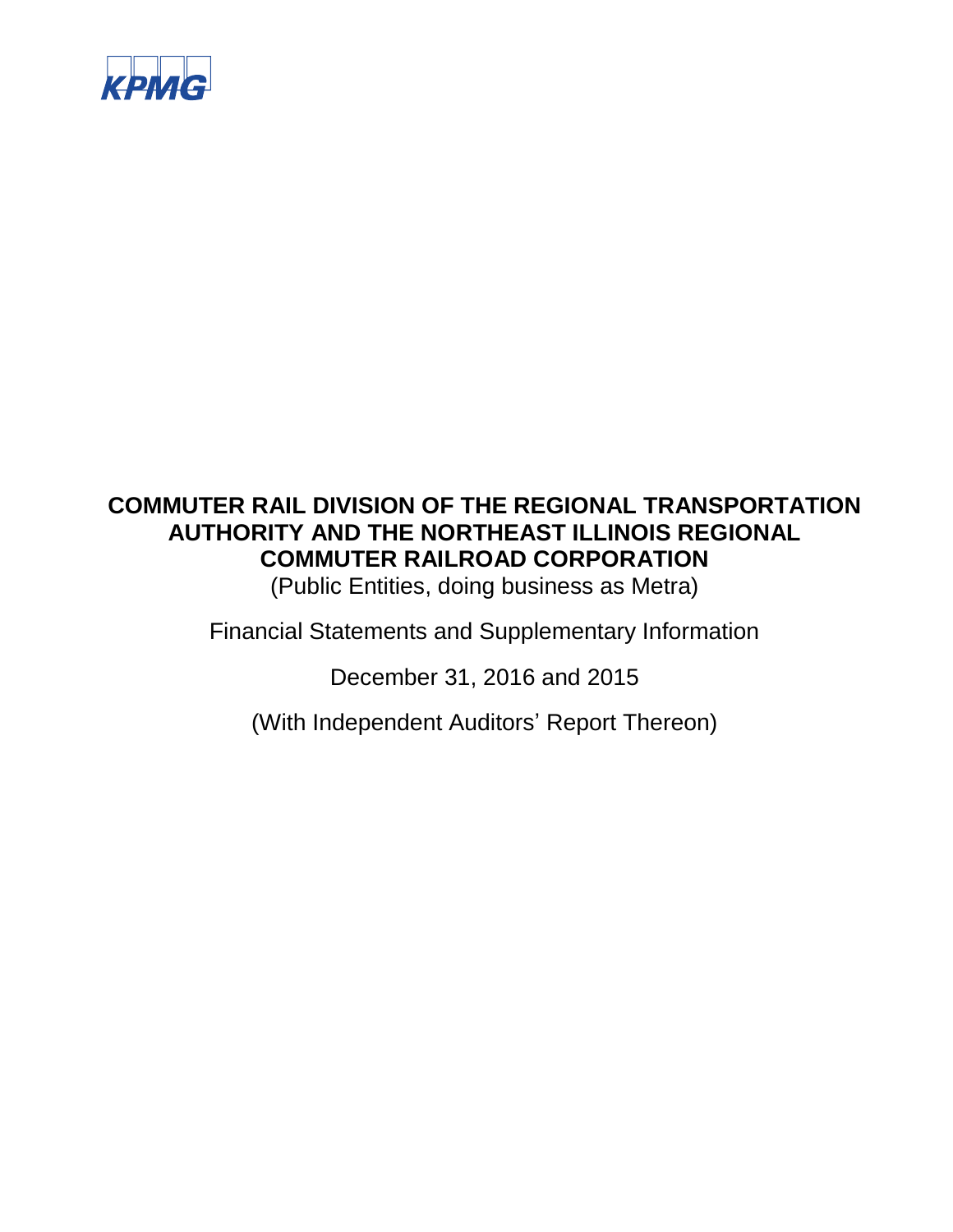(Public Entities, doing business as Metra)

### **Table of Contents**

|                                                                                           | Page(s)   |
|-------------------------------------------------------------------------------------------|-----------|
| Independent Auditors' Report                                                              | $1 - 2$   |
| Management's Discussion and Analysis (Unaudited)                                          | $3 - 25$  |
| <b>Basic Financial Statements:</b>                                                        |           |
| <b>Statements of Net Position</b>                                                         | $26 - 27$ |
| Statements of Revenues, Expenses, and Changes in Net Position                             | 28        |
| <b>Statements of Cash Flows</b>                                                           | $29 - 30$ |
| <b>Notes to Financial Statements</b>                                                      | $31 - 57$ |
| Required Supplementary Information:                                                       |           |
| Schedule of Proportionate Share of Net Pension Liability and Related Ratios - (Unaudited) | 58        |
| Schedule of Pension Contributions - (Unaudited)                                           | 59        |
| Schedule of Funding Postemployment Healthcare Plan Progress (Unaudited)                   | 60        |
| <b>Other Information</b>                                                                  |           |
| Schedule of Revenues and Expenses - Budget to Actual (Budgetary Basis) - (Unaudited)      | 61        |
| Budgetary Basis Schedule of Operations - (Unaudited)                                      | 62        |
| Notes to Supplementary Information (Unaudited)                                            | 63        |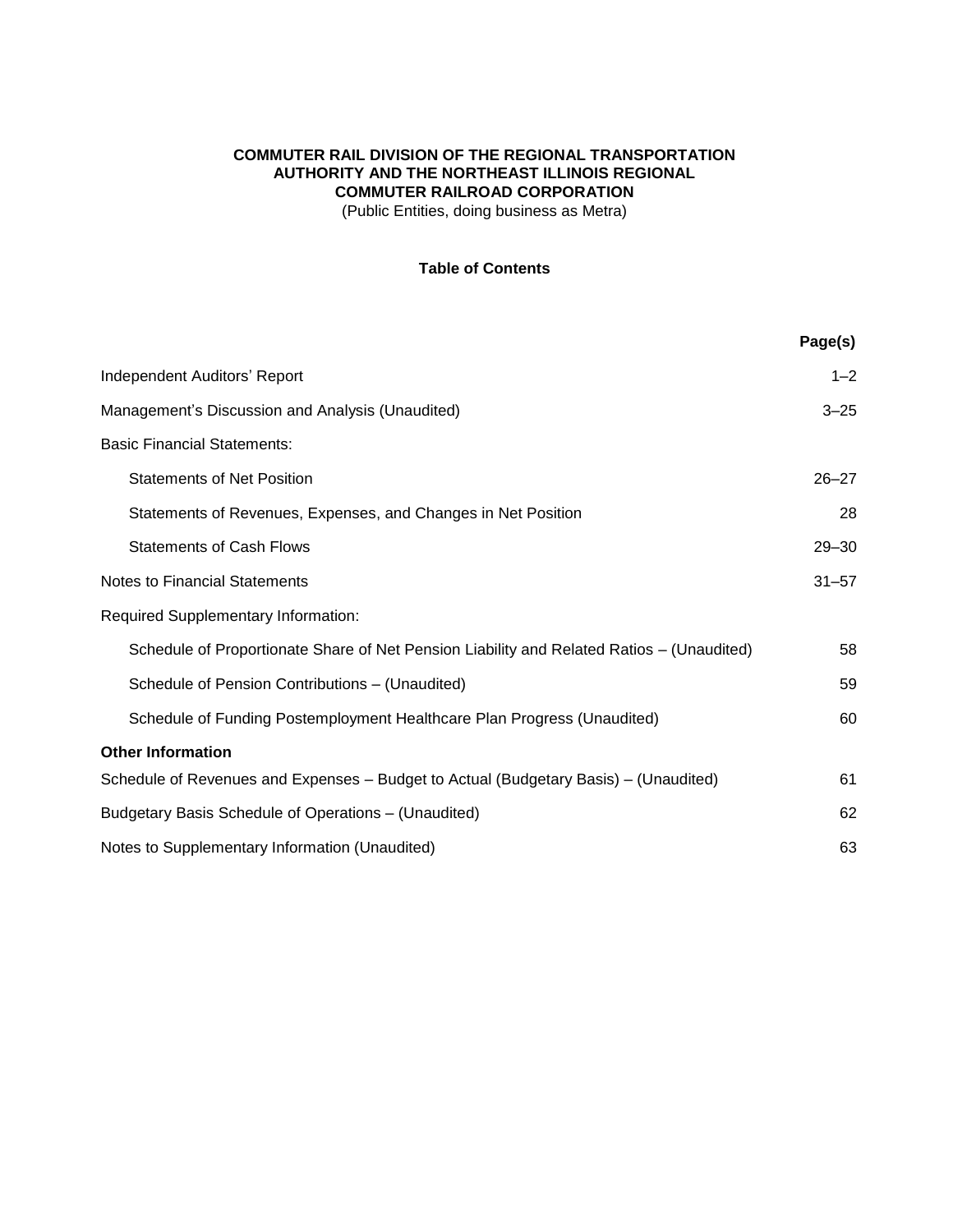

KPMG LLP Aon Center Suite 5500 200 E. Randolph Street Chicago, IL 60601-6436

### **Independent Auditors' Report**

The Board of Directors Commuter Rail Division of the Regional Transportation Authority and the Northeast Illinois Regional Commuter Railroad Corporation (Public Entities, doing business as Metra):

### **Report on the Financial Statements**

We have audited the accompanying financial statements of the Commuter Rail Division of the Regional Transportation Authority and the Northeast Illinois Regional Commuter Railroad Corporation, both doing business as Metra (Metra), as of and for the years ended December 31, 2016 and 2015, and the related notes to the financial statements, which collectively comprise the basic financial statements as listed in the table of contents.

### *Management's Responsibility for the Financial Statements*

Management is responsible for the preparation and fair presentation of these financial statements in accordance with U.S. generally accepted accounting principles; this includes the design, implementation, and maintenance of internal control relevant to the preparation and fair presentation of financial statements that are free from material misstatement, whether due to fraud or error.

#### *Auditors' Responsibility*

Our responsibility is to express an opinion on these financial statements based on our audits. We conducted our audits in accordance with auditing standards generally accepted in the United States of America and the standards applicable to financial audits contained in *Government Auditing Standards*, issued by the Comptroller General of the United States. Those standards require that we plan and perform the audit to obtain reasonable assurance about whether the financial statements are free from material misstatement.

An audit involves performing procedures to obtain audit evidence about the amounts and disclosures in the financial statements. The procedures selected depend on the auditors' judgment, including the assessment of the risks of material misstatement of the financial statements, whether due to fraud or error. In making those risk assessments, the auditor considers internal control relevant to the entity's preparation and fair presentation of the financial statements in order to design audit procedures that are appropriate in the circumstances, but not for the purpose of expressing an opinion on the effectiveness of the entity's internal control. Accordingly, we express no such opinion. An audit also includes evaluating the appropriateness of accounting policies used and the reasonableness of significant accounting estimates made by management, as well as evaluating the overall presentation of the financial statements.

We believe that the audit evidence we have obtained is sufficient and appropriate to provide a basis for our audit opinion.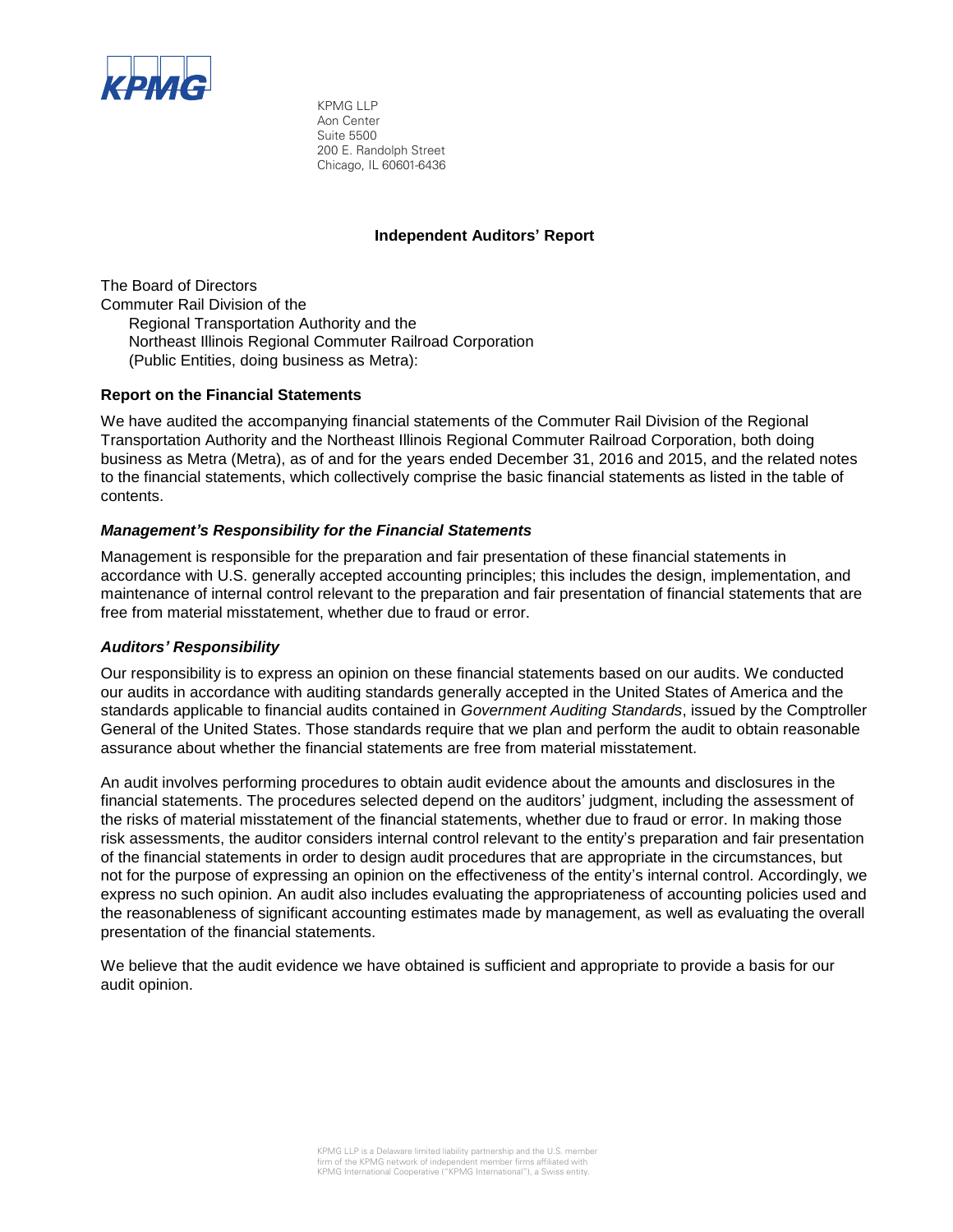

### *Opinion*

In our opinion, the financial statements referred to above present fairly, in all material respects, the financial position of the Commuter Rail Division of the Regional Transportation Authority and the Northeast Illinois Regional Commuter Railroad Corporation, both d/b/a Metra, as of December 31, 2016 and 2015, and the changes in its financial position and its cash flows for the year then ended, in accordance with U.S. generally accepted accounting principles.

### *Other Matters*

#### **Required Supplementary Information**

U.S. generally accepted accounting principles require that management's discussion and analysis (on pages 3 through 25, and required supplementary information on pages 58 through 60), be presented to supplement the basic financial statements. Such information, although not a part of the basic financial statements, is required by the Governmental Accounting Standards Board who considers it to be an essential part of financial reporting for placing the basic financial statements in an appropriate operational, economic, or historical context. We have applied certain limited procedures to the required supplementary information in accordance with auditing standards generally accepted in the United States of America, which consisted of inquiries of management about the methods of preparing the information and comparing the information for consistency with management's responses to our inquiries, the basic financial statements, and other knowledge we obtained during our audits of the basic financial statements. We do not express an opinion or provide any assurance on the information because the limited procedures do not provide us with sufficient evidence to express an opinion or provide any assurance.

### **Other Information**

Our audits were conducted for the purpose of forming an opinion on Metra's basic financial statements. The schedule of revenues and expenses – budget to actual (budgetary basis), the budgetary basis schedule of operations, and notes to supplementary information are presented for purposes of additional analysis and are not a required part of the basic financial statements. The schedule of revenues and expenses – budget to actual (budgetary basis), the budgetary basis schedule of operations, and notes to supplementary information have not been subjected to the auditing procedures applied in the audit of the basic financial statements, and accordingly, we do not express an opinion or provide any assurance on them.

#### **Other Reporting Required by** *Government Auditing Standards*

In accordance with *Government Auditing Standards*, we have also issued our report dated June 12, 2017 on our consideration of Metra's internal control over financial reporting and on our tests of its compliance with certain provisions of laws, regulations, contracts, and grant agreements and other matters. The purpose of that report is to describe the scope of our testing of internal control over financial reporting and compliance and the results of that testing, and not to provide an opinion on internal control over financial reporting or on compliance. That report is an integral part of an audit performed in accordance with *Government Auditing Standards* in considering Metra's internal control over financial reporting and compliance.



Chicago, Illinois June 12, 2017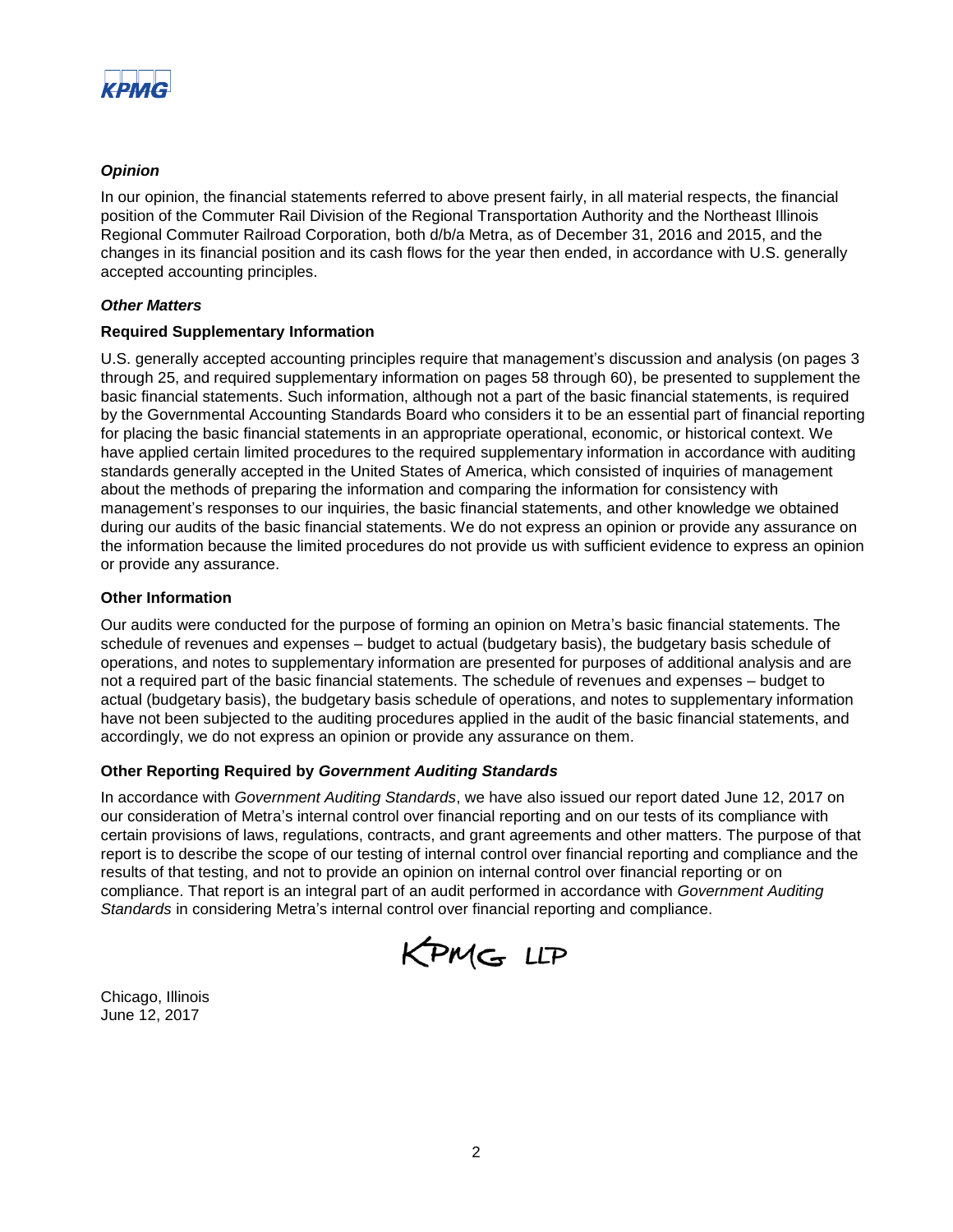(Public Entities, doing business as Metra)

Management's Discussion and Analysis (Unaudited)

December 31, 2016 and 2015

#### **Management's Discussion and Analysis**

Management's Discussion and Analysis (MD&A) relates to the financial position and results of operations of the Commuter Rail Division of the RTA (Regional Transportation Authority) and the NIRCRC (Northeast Illinois Regional Commuter Railroad Corporation – a public entity doing business as Metra).

Railroad operations performed directly by the NIRCRC as well as the results of operations of PSA (Purchase of Service – operations contracted to third parties) carriers are collectively known as "Metra." MD&A offers an analysis of Metra's financial position and results of operations during the years ended December 31, 2016 and 2015. Management's discussion and analysis is designed to focus on current activities, resulting changes, and currently known facts. Please read it in conjunction with Metra's financial statements, which begin on page 23.

Except as otherwise indicated, all financial information herein is in United States dollars and determined on the basis of United States governmental accounting standards. Metra's objective is to provide meaningful and relevant information reflecting Metra's financial position and results of operations.

In certain circumstances, Metra may make reference to certain Non-Generally Accepted Accounting Principles (GAAP) measures that from management's perspective are useful measures of performance. The reader is advised to read all information provided in the MD&A in conjunction with Metra's 2016 financial statements and accompanying notes.

#### *Business Profile*

Metra is engaged in the commuter rail business. Metra's hub-and-spoke network of 11 lines comprising approximately 1,200 miles of track spans the six county area of Northeast Illinois and extends slightly into Kenosha County, Wisconsin. Metra's network provides Metra customers access to and from downtown Chicago. Metra operates out of four major terminals in downtown Chicago.

Metra's operating revenue is largely derived from passenger fares. Smaller amounts of revenue come from advertising, trackage fees, maintenance fees charged to railroads who operate upon Metra's operating tracks and the sale of construction and related services to various entities.

Metra supports about half of its operating costs (excluding depreciation) from operating revenue and about half from state/local funding. State/local funding is partly from PTF (Public Transportation Funds) from the State of Illinois General Fund, partly from dedicated sales taxes. PTF and applicable sales tax revenue are remitted by the State of Illinois to the RTA who disburses these funds to itself, Pace (Suburban Bus), CTA (Chicago bus/subway/elevated train), and Metra according to legislated formulas. The RTA has some leeway over how these funds are distributed.

#### *Corporate Organization*

Metra manages its rail operations as follows. PSA providers (Northern Indiana Commuter Transportation District – NICTD, BNSF Railway and Union Pacific Railroad) run their operations with some guidance from Metra staff. NIRCRC operations are managed directly by Metra personnel.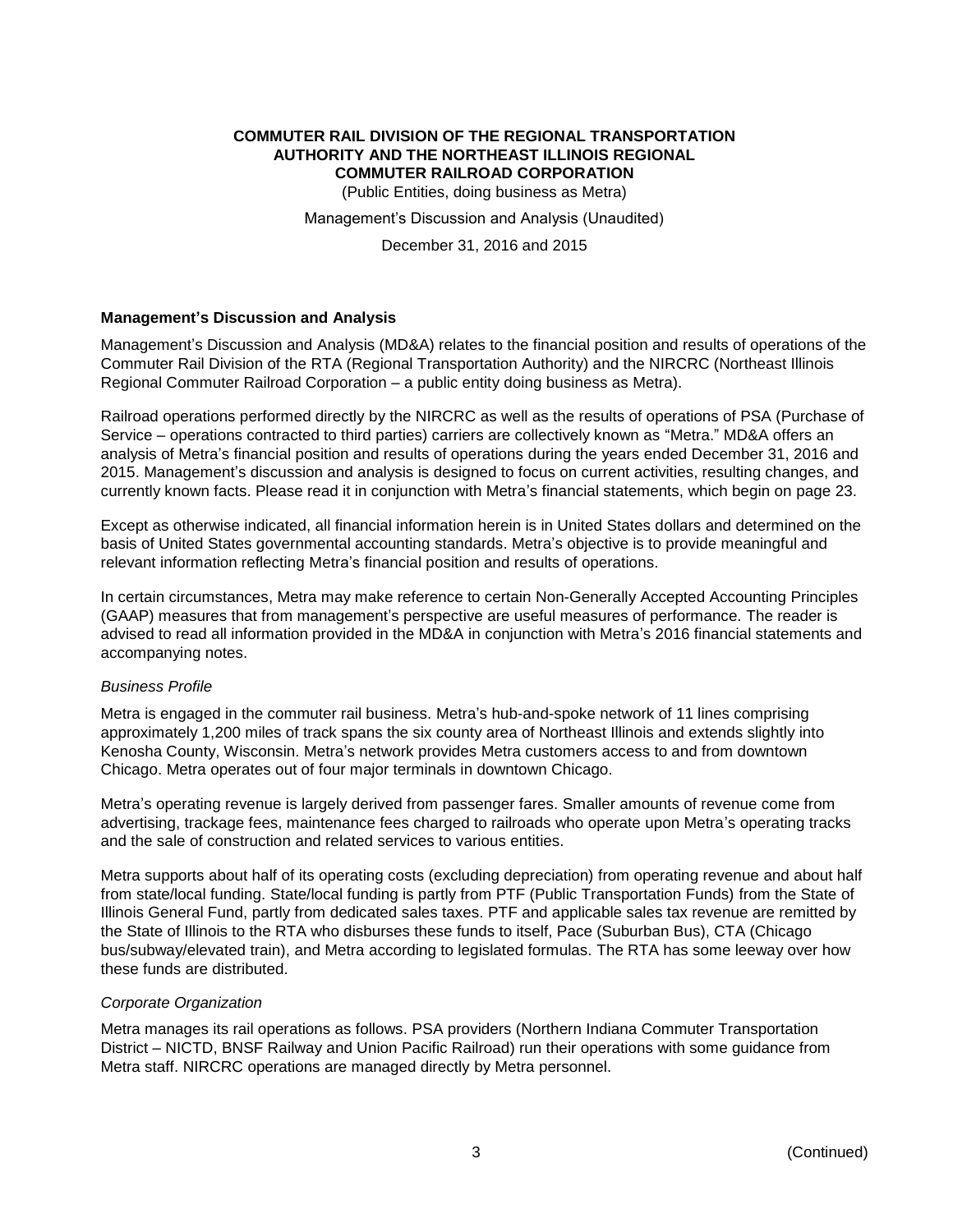(Public Entities, doing business as Metra)

Management's Discussion and Analysis (Unaudited)

December 31, 2016 and 2015

Metra runs its operations by function. The Mechanical (maintain rolling stock), Transportation (operate rolling stock), and Engineering (maintain track, right of way and structures) departments report to the Deputy Director of Operations, who reports to the CEO. Finance, Legal, and HR report to the CEO. Certain other administrative functions report to the Deputy Director of Administration who reports to the CEO.

#### *Strategy Overview*

Metra's focus is on transporting the citizens of Northeast Illinois in a safe, efficient fashion. Metra's goal is to be internationally recognized as a premier commuter railroad. Metra's commitment is to create value for the taxpayers of Illinois by delivering operational excellence. Most of Metra's business is done during the rush hour, primarily from people coming from outlying areas to Downtown Chicago but also some people travelling from Downtown to outlying areas (the reverse commute.)

Metra's corporate goals are generally based on the following: Achieving a solid safety record, achieving a solid on-time performance record, maintaining its assets in a state of good repair and maintaining financial viability and stability.

Metra's business model is anchored on these four core principles: providing reliable service, controlling costs, committing to safety and developing people.

The basic driver of Metra's business is demand for reliable, efficient, cost-effective commuter transportation. As such, Metra's focus is to provide a high level of service to its riders, operating safely and efficiently, meeting short- and long-term financial commitments.

In 2016 and 2015, Metra's on-time performance was over 95% every month, meeting the internal benchmark. Metra's overall on-time performance was 96.1% in 2016 and 96.2% in 2015.

During 2016 and 2015, Metra benefitted from a decrease in fuel prices. Ridership revenues were very close to budget projection in 2016 and 2015.

To continue providing quality service, Metra needs to keep its asset base in good repair. Metra continues to seek federal and state funding towards this end. No unusual state or federal grants of any size were received during 2016 and 2015. Metra also continues to seek to provide internal sources of capital funding through raising revenues and controlling costs. Metra is in the midst of a 10-year fare increase plan designed to generate funds to either service debt or provide pay-as-you-go capital funding. Metra has achieved for several years and continues to target at least \$5 million in operating efficiencies every year to further constrain fare increases.

Metra's ability to develop good people is a key factor in Metra's success. Metra is focused on recruiting well qualified people, and providing for their development so they can enjoy a long career at Metra. Metra works hard to develop its workforce through formal and on-the-job training. Metra provides many of its own skilled trades through apprenticeship programs; many Metra contract people progress through the ranks to junior and senior management positions.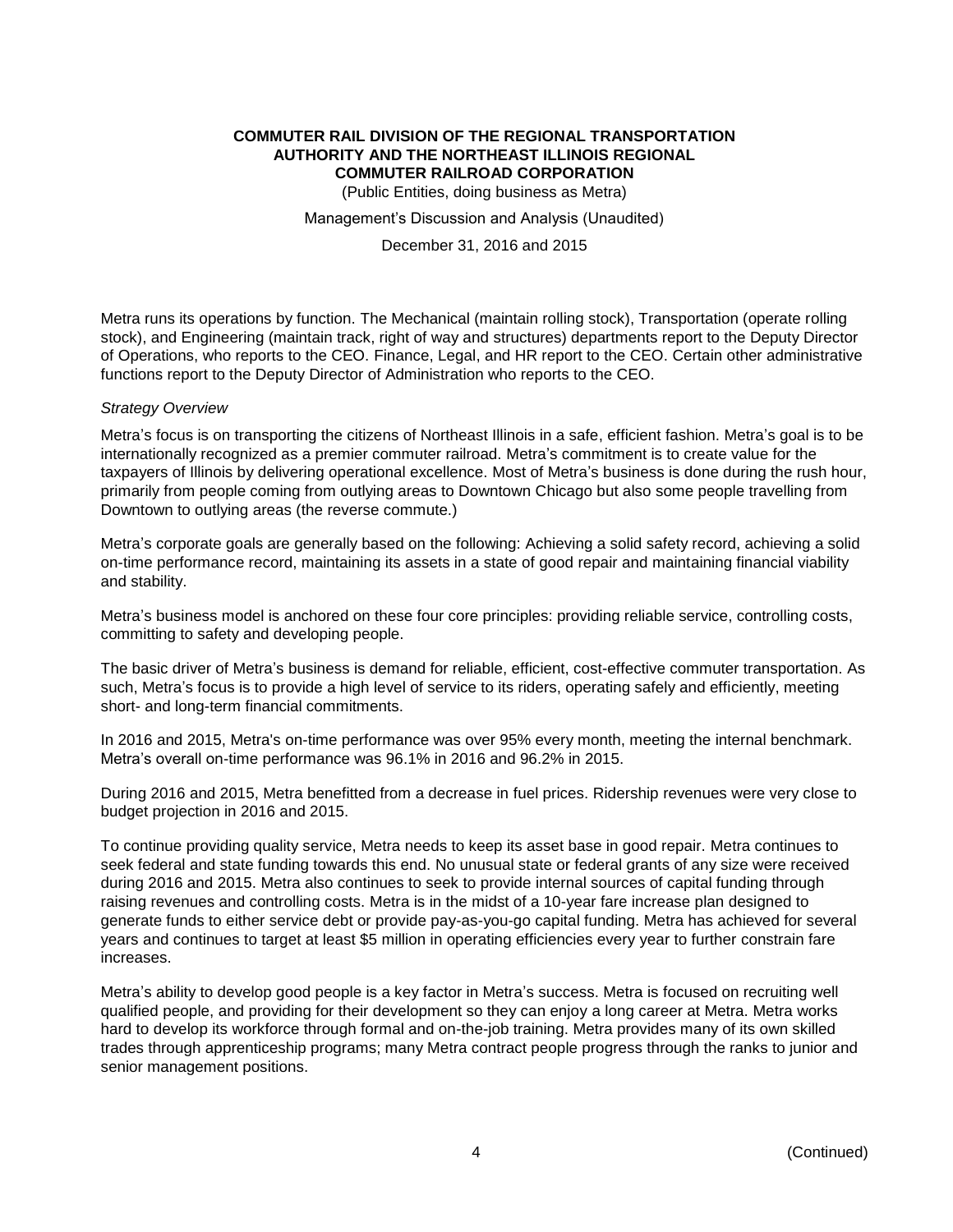(Public Entities, doing business as Metra)

Management's Discussion and Analysis (Unaudited)

December 31, 2016 and 2015

Frequent renewal of equipment is a key to system reliability. Metra has an extensive program in which it rehabilitates cars and locomotives in house; locomotives are also remanufactured by external suppliers. Metra presently has in progress two families of cars being rehabilitated in-house, one family of locomotives being rehabilitated in-house and one family of locomotives being remanufactured at an external supplier.

During 2016, Metra returned several rehabilitated or remanufactured vehicles to service. Thirty four cars (28 Amerail, 6 Budd) and 5 locomotives were rehabilitated in-house. Three locomotives were remanufactured by an outside supplier.

During 2015, Metra returned several rehabilitated or remanufactured vehicles to service. Thirty cars (28 Amerail, 2 Budd) were rehabilitated in-house. One locomotives were remanufactured by an outside supplier.

Metra is renewing its IT systems, replacing mainframe systems with a modern ERP system. Phase one was successfully implemented on January 1, 2016, phase two is scheduled to be completed June 2017 and phase three early 2018. There will be a phase four to replace the revenue accounting system. Efforts will continue until the renewal of Metra's software, hardware, and networks is complete.

#### **Basic Financial Statements**

The *Statements of Net Position* presents current, noncurrent assets, deferred outflows and inflows of resources, and liabilities on a full accrual basis. Assets are recognized when acquired and liabilities are recognized when goods and services are provided to Metra.

The *Statements of Revenues, Expenses, and Changes in Net Position* presents Metra's revenue, expenses, and the net impact these activities had on its fiscal well-being, identified as "Change in net position." The timing of the recognition of revenues and expenses is often different from the related cash transactions, because under the accrual method, revenues are recognized when earned and expenses are recognized when incurred, not when the cash is received or disbursed.

The *Statements of Cash Flows* presents information relating to when cash is received or dispersed for operating activities, noncapital and related financing activities, capital and related financing activities, and investing activities. The net change in cash and cash equivalents provides a view of Metra's ability to meet financial obligations as they mature.

Notes to the financial statements are an integral component of the report, because important background information that may not be reflected on the face of the statements is disclosed. Details on Metra's accounting policies, cash holdings, capital assets, and other important areas may be found in the notes.

#### **Financial Summary**

#### *2016 Financial Summary*

 *Net position* increased \$42.2 million, or 1.4%, to \$3.1 billion at December 31, 2016. Net position represents total assets plus deferred outflows of resources minus total liabilities and deferred inflows of resources.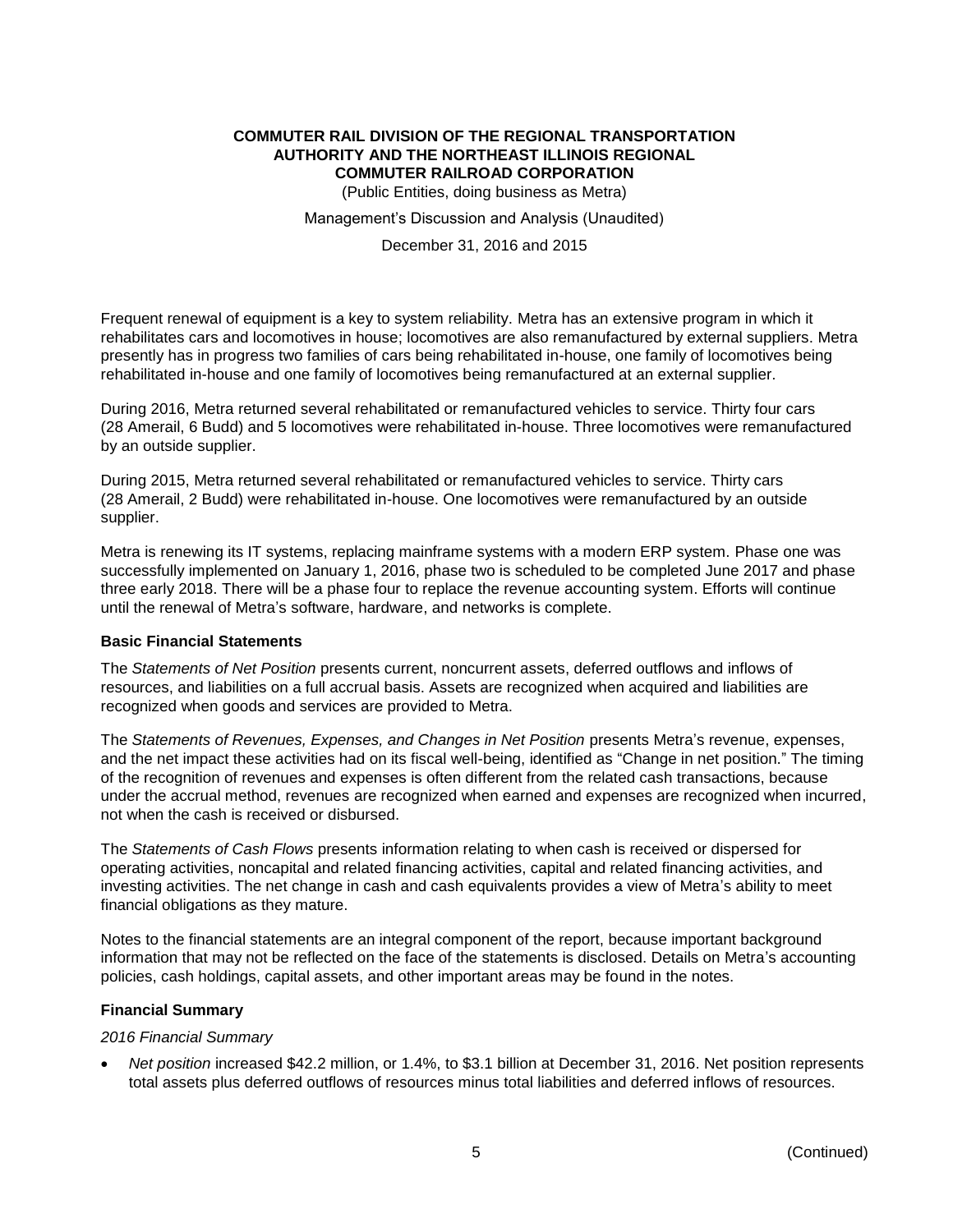(Public Entities, doing business as Metra)

Management's Discussion and Analysis (Unaudited)

December 31, 2016 and 2015

- *Capital assets – net* increased \$20.1 million, or 0.7%, during 2016 reflecting new capital acquisitions less depreciation incurred in 2016.
- *Passenger revenue* increased \$4.6 million, or 1.4%, to \$342.0 million in 2016.
- *Other operating revenues* decreased by \$2.8 million, or 7.1%, to \$36.8 million in 2016.
- *Nonoperating revenues* increased \$18.0 million, or 2.9%, to \$633.8 million in 2016.
- *Total operating expenses before depreciation* increased \$15.8 million, or 2.2%, to \$741.8 million during 2016.

#### **Financial Analysis**

Following are condensed comparative financial statements, which highlight key financial data. Certain significant year-to-year variances are discussed following each respective statement.

#### *2016 vs. 2015 Analysis*

#### *Statements of Net Position*

Total net position represents the difference between the total assets and deferred outflows of resources, and the total liabilities and deferred inflows of resources. As shown in Table 1a, Metra's total net position at December 31, 2016 increased by \$42.2 million, or 1.4% from December 31, 2015. This is primarily due to increases in current assets and net capital assets. Current assets increased by \$55.3 million, or 15.1%, to \$422.3 million. Capital assets increased by \$20.1 million, or 0.7%, to \$2,972.5 million. Current liabilities increased \$1.2 million, or 0.6%, to \$200.5 million. Long-term liabilities increased by \$11.7 million, or 16.8%, to \$81.4 million. Due to the adoption of Governmental Accounting Standards Board (GASB) Statement No. 68, *Accounting and Financial Reporting for Pensions – an amendment of GASB Statement No. 27*, and GASB Statement No. 71, *Pension Transition for Contributions Made Subsequent to the Measurement Date –*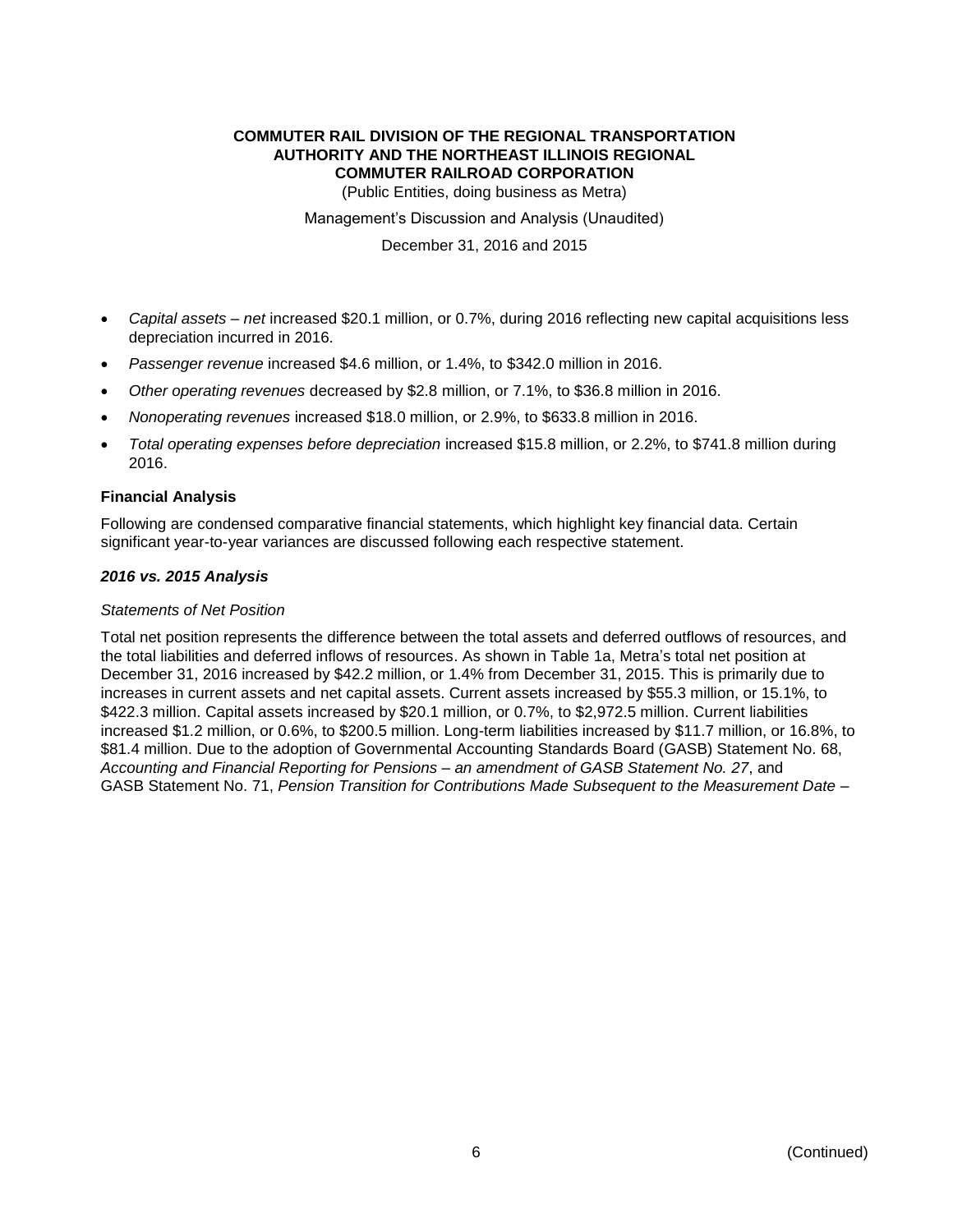(Public Entities, doing business as Metra)

Management's Discussion and Analysis (Unaudited)

December 31, 2016 and 2015

*an amendment of GASB Statement No. 68*, Metra recorded deferred outflows of resources of \$24.0 and \$44.5 million and deferred inflows of resources of \$0.8 million and 1.0 million in 2016 and 2015, respectively.

#### **Table 1a**

#### **Condensed Statements of Net Position**

|                                                             | December 31            |                  | Change<br>increase (decrease) |                |  |
|-------------------------------------------------------------|------------------------|------------------|-------------------------------|----------------|--|
| <b>Assets</b>                                               | 2016                   | 2015             | <b>Dollars</b>                | <b>Percent</b> |  |
| Current assets<br>Capital assets – net                      | \$<br>422.3<br>2,972.5 | 367.0<br>2,952.4 | 55.3<br>20.1                  | 15.1 %<br>0.7  |  |
| <b>Total assets</b>                                         | \$<br>3,394.8          | 3,319.4          | 75.4                          | 2.3%           |  |
| Deferred outflows of resources                              |                        |                  |                               |                |  |
| Deferred outflows of resources                              | \$<br>24.0             | 44.5             | (20.5)                        | $(46.1)\%$     |  |
| <b>Liabilities</b>                                          |                        |                  |                               |                |  |
| <b>Current liabilities</b><br>Long-term liabilities         | \$<br>200.5<br>81.4    | 199.3<br>69.7    | 1.2<br>11.7                   | 0.6%<br>16.8   |  |
| <b>Total liabilities</b>                                    | \$<br>281.9            | 269.0            | 12.9                          | 4.8 %          |  |
| Deferred inflows of resources                               |                        |                  |                               |                |  |
| Deferred inflows of resources                               | \$<br>0.8              | 1.0              | (0.2)                         | $(20.0)\%$     |  |
| <b>Net Position</b>                                         |                        |                  |                               |                |  |
| Net investment in capital assets<br>Unrestricted net assets | \$<br>2,972.5<br>163.6 | 2,952.4<br>141.5 | 20.1<br>22.1                  | 0.7%<br>15.6   |  |
| Total net position                                          | \$<br>3,136.1          | 3,093.9          | 42.2                          | 1.4%           |  |

(Amounts in millions)

Key changes include the following:

 *Current assets* increased by \$55.3 million, or 15.1%, to \$422.3 million primarily due to increases in investments by \$53.2 million, or 29.8%, accounts receivable – grant project by \$13.6 million, or 24.2%, accounts receivable – financial assistance-RTA by \$4.4 million, or 4.7%, accounts receivable and prepaid expense by \$0.4 million, or 23.5%, which were partially offset by a decrease in cash, cash equivalents by 4.3 million, or 97.7%, accounts receivable – other by \$6.3 million, or 56.3%, and material and supplies by \$5.6 million, or 27.6%.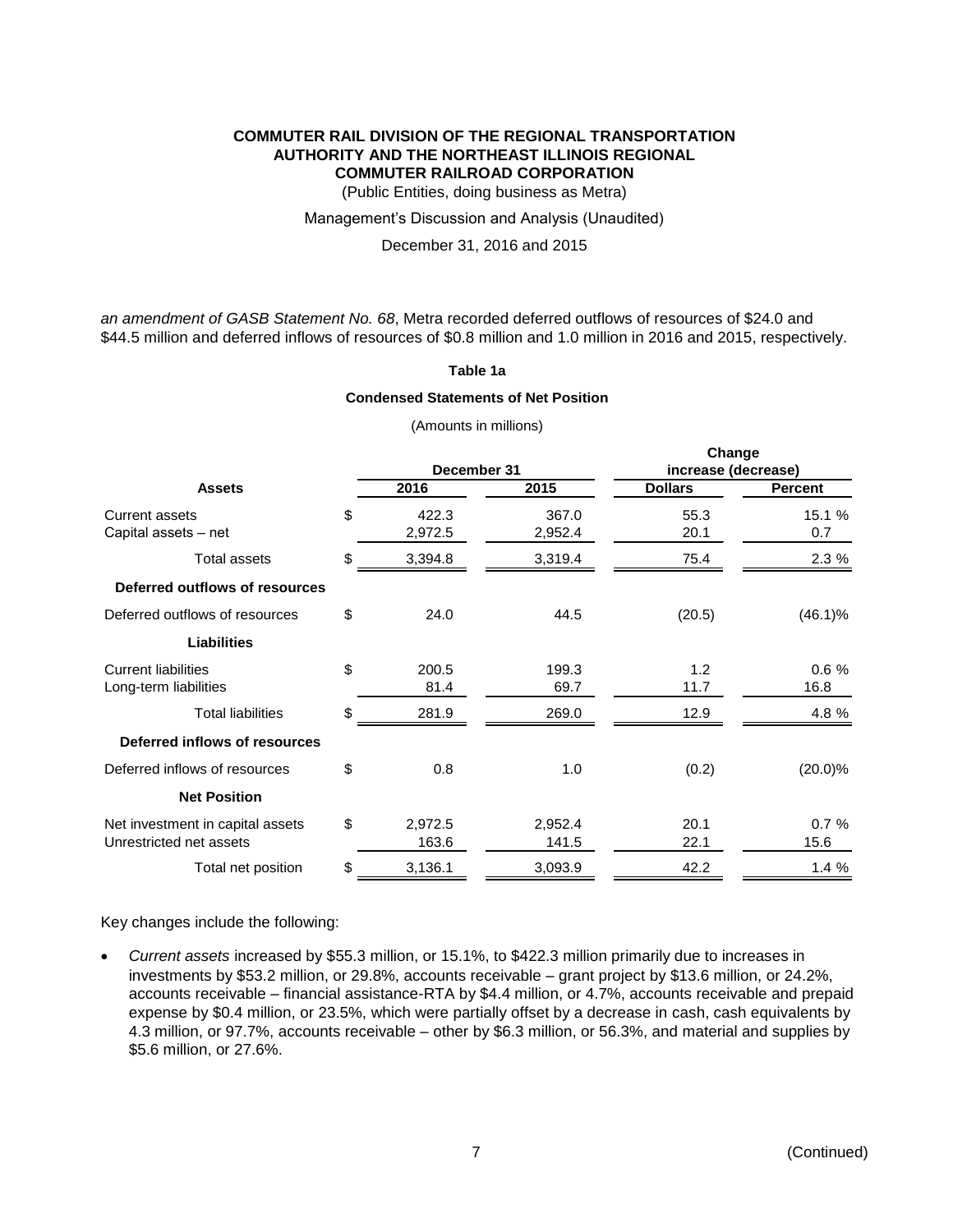(Public Entities, doing business as Metra)

Management's Discussion and Analysis (Unaudited)

December 31, 2016 and 2015

- *Capital assets net* increased by \$20.1 million, or 0.7%, to \$2,972.5 million primarily to increases in rolling stock by \$179.4 million (net of retirement), or 8.0%, roadways and passenger stations by \$120.9 million, or 3.0%, support equipment and infrastructure by \$24.5 million, or 4.8%, which were partially offset by a decrease in capital projects in progress by \$76.0 million, or 88.0%.
- *Current liabilities* increased by \$1.2 million, or 0.6%, to \$200.5 million, primarily due to increases in accounts payables by \$1.0 million, or 0.7%, accrued wages and benefits payable by \$0.1 million, or 0.2%, and the current portion of the accrued claims liability by \$0.3 million, or 3.3%, which were partially offset by the decrease in unearned revenues by \$0.1 million, or 0.9%.
- *Long-term liabilities* increased by \$11.7 million, or 16.8%, to \$81.4 million, primarily due to increase in long-term portion of accrued claims by \$6.1 million, or 23.7%, and provision for postretiree health benefits by \$21.5 million, or 197.2%, which were partially offset by the decreases in net pension liability by \$15.8 million, or 47.7%.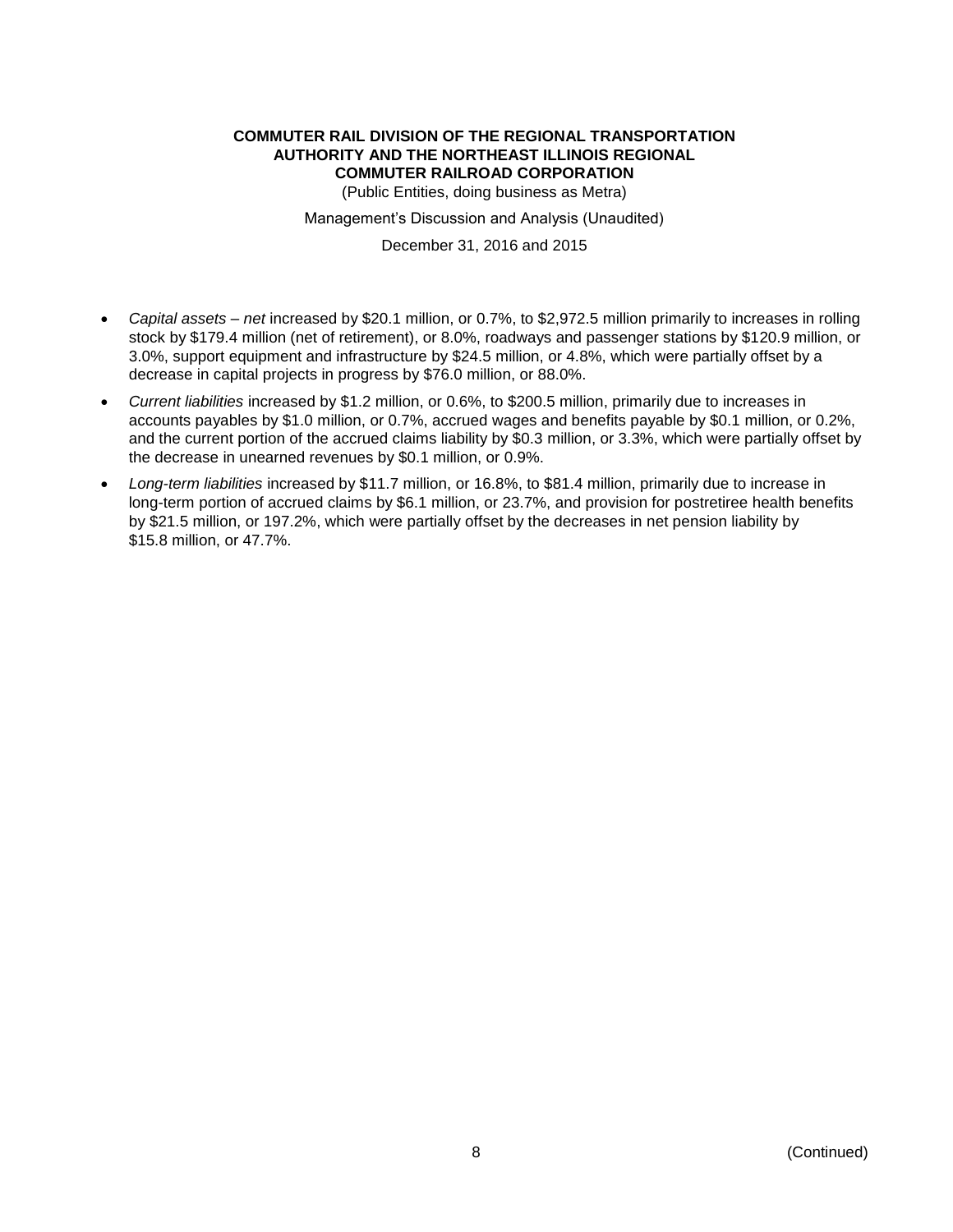(Public Entities, doing business as Metra)

#### Management's Discussion and Analysis (Unaudited)

December 31, 2016 and 2015

#### *Statements of Revenues, Expenses, and Changes in Net Position*

Change in net position represents the difference between operating loss and financial assistance. As shown in table 2a, Metra's change in net position for years ended December 31, 2016 and 2015 was \$42.2 million and \$49.6 million, a 14.9% decrease in change in net position from the year ended December 31, 2015. Total operating revenues increased by \$1.8 million, or 0.5%, from 2015. Total operating expenses before depreciation increased by \$15.8 million, or 2.2%, from 2015. Total nonoperating revenues increased by \$18.0 million, or 2.9%, from 2015.

#### **Table 2a**

#### **Statements of Revenues, Expenses, and Changes in Net Position**

#### (Amounts in millions)

|                                                              |             |         | Change              |                |  |
|--------------------------------------------------------------|-------------|---------|---------------------|----------------|--|
|                                                              | December 31 |         | increase (decrease) |                |  |
|                                                              | 2016        | 2015    | <b>Dollars</b>      | <b>Percent</b> |  |
| Operating revenues:                                          |             |         |                     |                |  |
| Passenger revenue                                            | \$<br>342.0 | 337.4   | 4.6                 | 1.4%           |  |
| Other                                                        | 36.8        | 39.6    | (2.8)               | (7.1)          |  |
| Total operating                                              |             |         |                     |                |  |
| revenues                                                     | 378.8       | 377.0   | 1.8                 | $-$ %          |  |
| Operating expenses:                                          |             |         |                     |                |  |
| Transportation                                               | 245.2       | 235.2   | 10.0                | $-$ %          |  |
| Fuel and motive power                                        | 54.9        | 77.8    | (22.9)              | (29.4)         |  |
| Engineering                                                  | 135.2       | 129.8   | 5.4                 | 4.2            |  |
| Mechanical                                                   | 174.6       | 158.5   | 16.1                | 10.2           |  |
| Administration                                               | 100.8       | 94.4    | 6.4                 | 6.8            |  |
| Claims and insurance                                         | 16.8        | 15.0    | 1.8                 | 12.0           |  |
| Downtown stations                                            | 14.3        | 15.3    | (1.0)               | (6.5)          |  |
| <b>Total operating</b><br>expenses<br>before<br>depreciation | 741.8       | 726.0   | 15.8                | — %            |  |
|                                                              |             |         |                     |                |  |
| Operating loss<br>before                                     |             |         |                     |                |  |
| depreciation                                                 | (363.0)     | (349.0) | (14.0)              | - %            |  |
| Depreciation                                                 | 228.6       | 217.2   | 11.4                | 0.1            |  |
| Operating loss                                               | (591.6)     | (566.2) | (25.4)              | $-$ %          |  |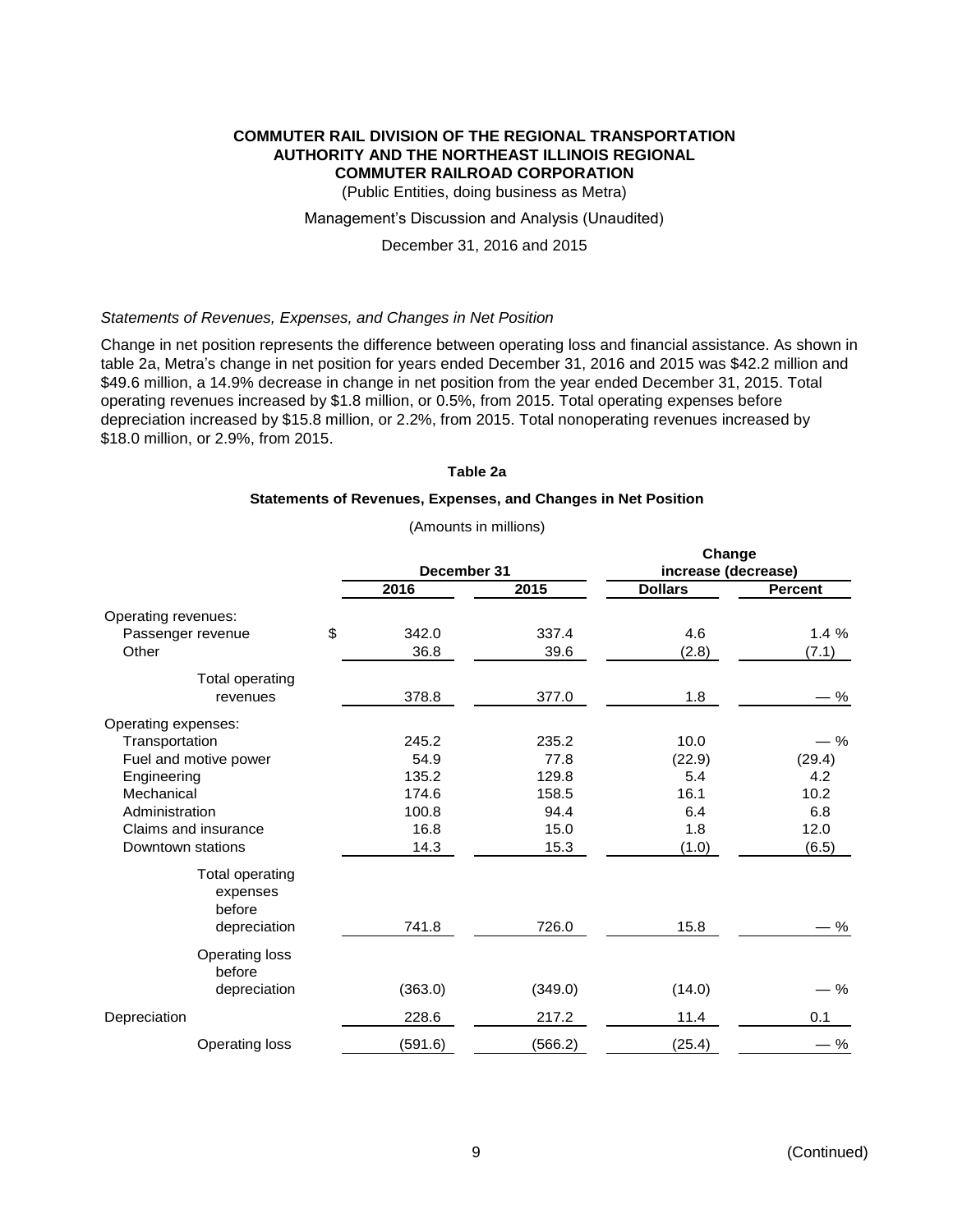(Public Entities, doing business as Metra)

Management's Discussion and Analysis (Unaudited)

December 31, 2016 and 2015

#### **Table 2a**

# **Statements of Revenues, Expenses, and Changes in Net Position** (Amounts in millions)

|                                                |    | December 31 |       | Change<br>increase (decrease) |                |  |
|------------------------------------------------|----|-------------|-------|-------------------------------|----------------|--|
|                                                |    | 2016        | 2015  | <b>Dollars</b>                | <b>Percent</b> |  |
| Nonoperating revenues:<br>Financial assistance | \$ | 633.8       | 615.8 | 18.0                          | — %            |  |
| Total nonoperating<br>revenues                 |    | 633.8       | 615.8 | 18.0                          | — %            |  |
| Change in net<br>position                      | \$ | 42.2        | 49.6  | (7.4)                         | (14.7)%        |  |

*Total operating revenues* increased by \$1.8 million, or 0.5%, from 2015. Principal changes are discussed below:

*Passenger revenue* increased \$4.6 million or 1.4% in 2016. This increase was due to a 2% net increase in fare revenue effective February 1, 2016. Below is a table comparing ridership by line for 2016 and 2015:

#### **Table 3a**

#### **Passenger Trips By Line**

(In thousands of passenger trips)

|                              | <b>Increase</b> |         |            |                |  |  |  |
|------------------------------|-----------------|---------|------------|----------------|--|--|--|
| <b>Rail line</b>             | 2016*           | $2015*$ | (Decrease) | <b>Percent</b> |  |  |  |
| Burlington Northern/Santa Fe | 16,325          | 16,400  | (75)       | (0.5)%         |  |  |  |
| Metra Electric               | 8,642           | 9,055   | (413)      | (4.6)          |  |  |  |
| Heritage Corridor            | 718             | 724     | (6)        | (0.8)          |  |  |  |
| Milwaukee-North              | 6,935           | 7,095   | (160)      | (2.3)          |  |  |  |
| Milwaukee-West               | 6,621           | 6,772   | (151)      | (2.2)          |  |  |  |
| <b>North Central Service</b> | 1,731           | 1,758   | (27)       | (1.5)          |  |  |  |
| Rock Island                  | 8,113           | 8,305   | (192)      | (2.3)          |  |  |  |
| SouthWest Service            | 2,538           | 2,604   | (66)       | (2.5)          |  |  |  |
| Union Pacific-North          | 9,220           | 9,249   | (29)       | (0.3)          |  |  |  |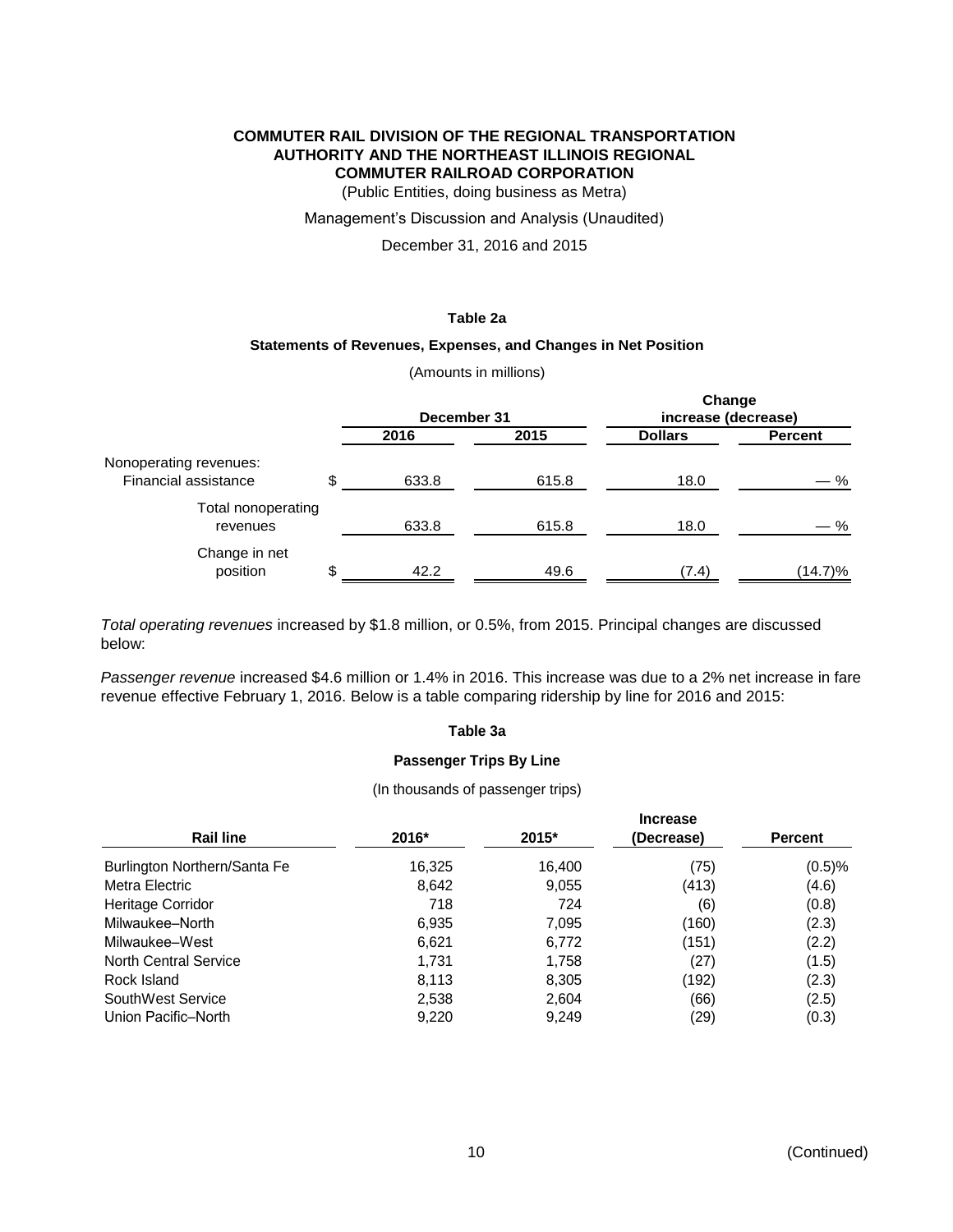(Public Entities, doing business as Metra)

Management's Discussion and Analysis (Unaudited)

December 31, 2016 and 2015

#### **Table 3a**

#### **Passenger Trips By Line**

(In thousands of passenger trips)

|                         | <b>Increase</b> |        |            |                |  |  |  |
|-------------------------|-----------------|--------|------------|----------------|--|--|--|
| <b>Rail line</b>        | 2016*           | 2015*  | (Decrease) | <b>Percent</b> |  |  |  |
| Union Pacific-Northwest | 11.184          | 11.302 | (118)      | (1.0)          |  |  |  |
| Union Pacific-West      | 8.375           | 8.367  | 8          | 0.1            |  |  |  |
| Total passenger trips   | 80.402          | 81,631 | (1,229)    | $(1.5)\%$      |  |  |  |

\* Includes free senior rides; does not include Northern Indiana Commuter Transportation District (NICTD)

*Other operating revenues* decreased by \$2.8 million, or 7.1%. Decreases in half fare subsidy by \$0.6 million or 37.5%, shared asset revenue (joint facility credits) \$1.1 million or 55.0% and miscellaneous income by \$4.0 million or 39.6% were partly offset by increases in investment income \$0.9 million or 300.0%, and lease revenues \$1.5 million or 32.6%.

*Nonoperating revenues* increased by \$18.0 million, to \$633.8 million, primarily because Metra's federal grants increased by \$4.7 million, or 3.3%, to \$145.5 million, state and RTA grants increased by \$7.4 million, or 8.3%, to \$96.2 million and Metra's statutory share of Regional Transportation Authority (RTA) Sales Tax and Public Transportation Funds increased by \$6.0 million, or 1.6%, to \$392.1 million.

*Total operating expenses before depreciation* increased by \$15.8 million, or 2.2%, as health, pension, and postretirement benefits increased by \$33.4 million, or 16.8%, to 231.8 million, material costs increased by \$16.0 million, or 41.3%, to \$54.7 million, utilities increased by \$2.8 million, or 16.0%, to \$20.3 million, claims increased by \$0.7 million or 5.8%, insurance increased by \$1.1 million, or 36.7% to \$4.1 million, partly offset by decreases in fuel by \$22.0 million, or 30.6%, to \$50.0 million, motive power by \$0.9, or 14.8%, to \$5.2 million, purchases by \$11.6 million, or 16.9%, to \$57.2 million, and labor by \$3.4 million, or 1.2%, to \$289.7 million.

Metra consumed 25.8 million of gallons of diesel fuel with an average price \$1.93 per gallon in 2016 vs. 27.3 million gallons with an average price \$2.62 per gallon in 2015. Mild weather enabled considerable reductions in the fuel consumed to keep locomotives warm in winter to ensure smooth operation for the morning rush hour, resulting in substantial fuel savings. In 2016, a drop in crude oil prices resulted in favorable diesel fuel prices.

Metra consumed 71.3 million KWH of motive power in 2016 at an average price of 0.0728 per KWH vs. 81.7 million KWH in 2015 at an average price of 0.0750 per KWH. Savings to motive power are due to the phase out of old Highliner cars and mild winter.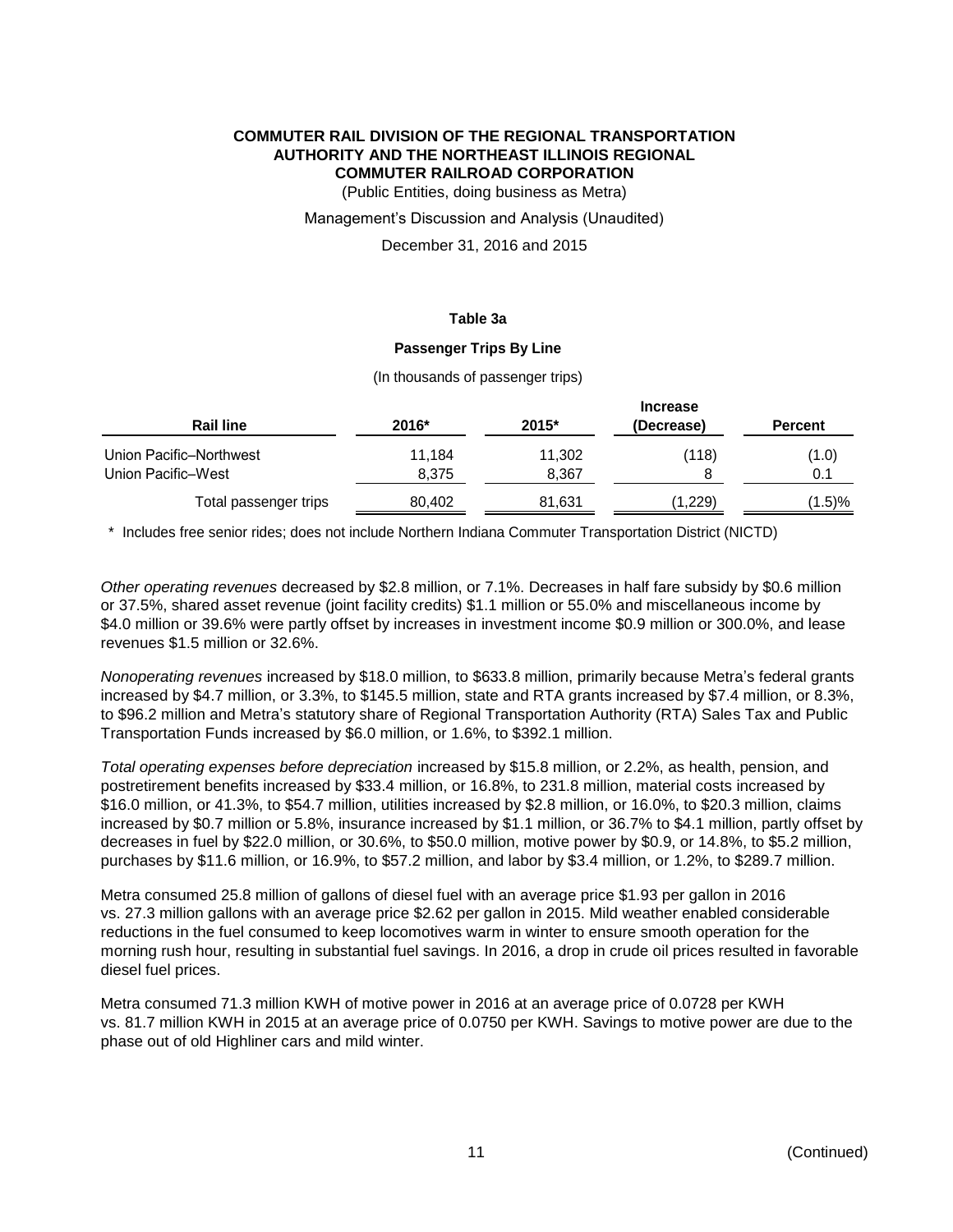(Public Entities, doing business as Metra)

Management's Discussion and Analysis (Unaudited)

December 31, 2016 and 2015

#### *Capital Assets*

Latest assessments by the RTA suggest the amount of money needed to return Metra's assets to a "State of Good Repair" (SOGR) over the 2017-26 period is approximately \$12 billion (in 2016 dollars). The difference between SOGR and present conditions is that SOGR implies assets being used no longer than their designed life. Metra's present operating practice is to use continued remanufacturing and rehabilitation of rolling stock to safely use assets far beyond their designed life. The practice of asset life extensions through asset renewals is economical, but it also has certain practical limits, which is why Metra is attempting to move forward with certain asset replacement programs.

Approximately a quarter of the funding required to attain SOGR is available from currently known sources. Since its creation in 1984, Metra has had a capital program primarily geared toward rebuilding, modernizing, and improving worn assets; this policy continues. The purpose of the capital investment policy is to maintain safe, reliable, and quality services and facilities for its customers and workers, while improving the efficiency and cost-effectiveness of its operations. Metra has always given a high priority to preservation and modernization of the existing system. Every year Metra undertakes a multitude of projects to preserve and improve Metra's capital assets. These projects help provide continued on-time and reliable public transportation services in an efficient and cost-effective manner.

As of December 31, 2016 and 2015, Metra had invested approximately \$7.3 billion and \$7.0 billion, respectively, in capital assets including land, stations, maintenance facilities, rolling stock, track, structures, and signal and communication equipment as well as other support equipment. Net of accumulated depreciation, Metra's net capital assets at December 31, 2016 and 2015 totaled approximately \$2.97 billion and \$2.95 billion, respectively, (see Table 4a). This amount represents a net increase (including additions and disposals, net of depreciation) of \$20.1 million or 0.7% over the December 31, 2015 balance.

#### **Table 4a**

#### **Capital Assets by Funding Source**

#### **Current Year to Prior Year Analysis**

#### (Amounts in millions of dollars)

|                                          |    | December 31, |         | Change<br>increase (decrease) |                |  |
|------------------------------------------|----|--------------|---------|-------------------------------|----------------|--|
| <b>Funding source</b>                    |    | 2016         | 2015    | <b>Dollars</b>                | <b>Percent</b> |  |
| <b>Federal Transit</b><br>Administration | \$ | 3.571.0      | 3.428.5 | 142.5                         | $4.2 \%$       |  |
| Illinois Department of<br>Transportation |    | 661.0        | 654.5   | 6.5                           | 1.0            |  |
| Regional Transportation<br>Authority     |    | 2.014.9      | 1,926.0 | 88.9                          | 4.6            |  |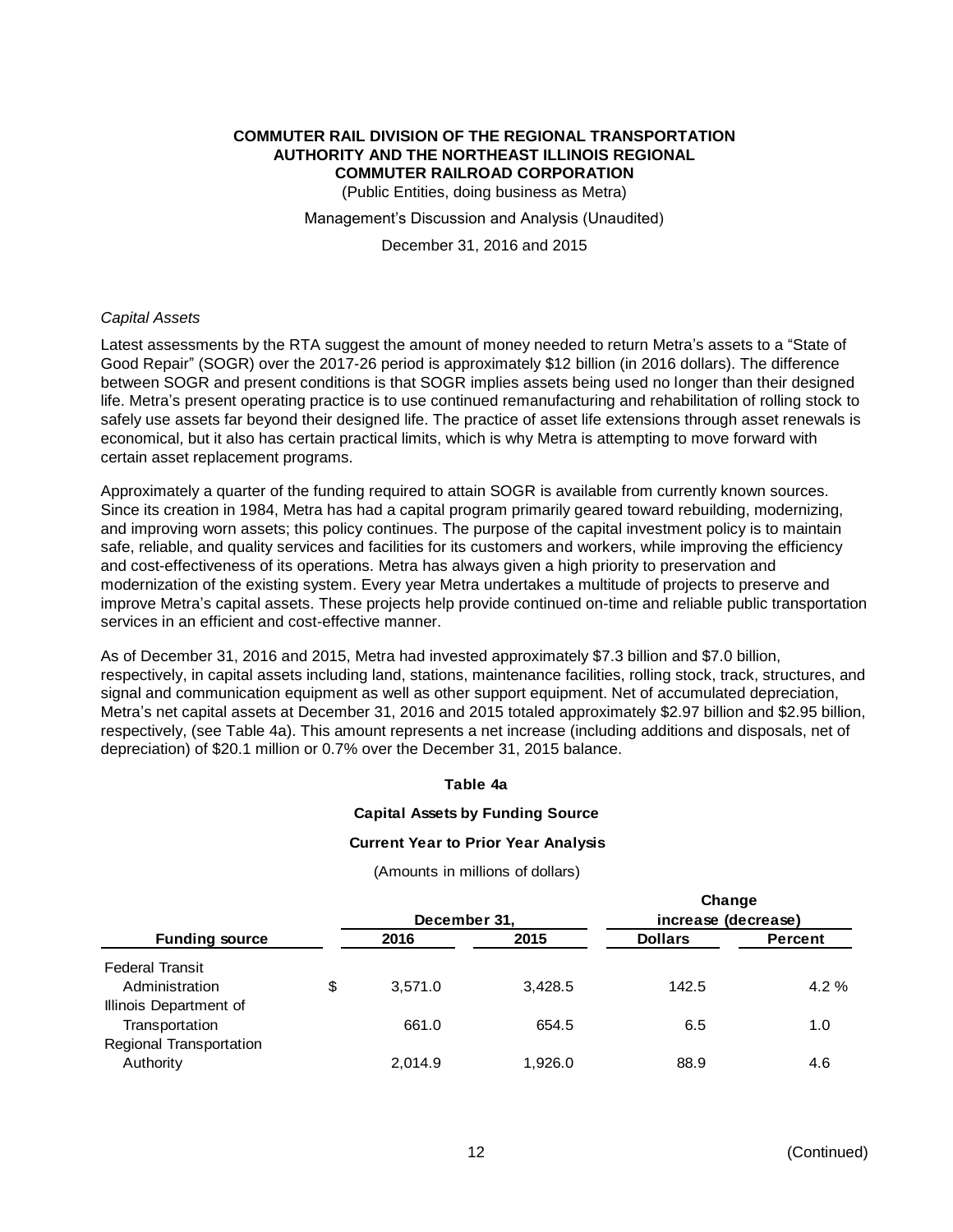(Public Entities, doing business as Metra)

Management's Discussion and Analysis (Unaudited)

December 31, 2016 and 2015

#### **Table 4a**

#### **Capital Assets by Funding Source**

#### **Current Year to Prior Year Analysis**

(Amounts in millions of dollars)

|                                                                      |                    | December 31, | <b>Ullallyc</b><br>increase (decrease) |                |  |
|----------------------------------------------------------------------|--------------------|--------------|----------------------------------------|----------------|--|
| <b>Funding source</b>                                                | 2016               | 2015         | <b>Dollars</b>                         | <b>Percent</b> |  |
| Northern Indiana Commuter<br><b>Transportation District</b><br>Metra | \$<br>6.4<br>998.9 | 6.4<br>988.2 | 10.7                                   |                |  |
| <b>Total capital</b><br>assets                                       | 7,252.2            | 7,003.6      | 248.6                                  | $-$ %          |  |
| Accumulated depreciation                                             | (4,279.7)          | (4,051.2)    | (228.5)                                | 5.6            |  |
| Total capital<br>assets, net                                         | \$<br>2,972.5      | 2,952.4      | 20.1                                   | 0.7%           |  |

Major capital asset expenditures during 2016 and 2015 included the following:

- Metra's *Rolling Stock* program seeks to ensure that an adequate number of locomotives and commuter railcars are available to meet the current and future service needs of the system. This program includes rehabilitation of, and improvements to, existing vehicles. In 2016 and 2015, Metra made payments totaling \$35.6 million and \$34.6 million, respectively, toward the purchase of 160 new Highliner railcars for the Metra Electric District and obtained delivery of 32 Highliner railcars. Metra expended \$63.1 million and \$48.9 million for 2016 and 2015, respectively, to upgrade and maintain its existing fleet through remanufacturing, rehabilitations, and replacement of major subassemblies.
- The *Track and Structure* program provides for the continued rehabilitation and upgrading of Metra's commuter railroad rights-of-way. In addition to maintaining operational safety, the rehabilitation of track and structures results in reduced train running times, fewer interruptions in service, greater passenger comfort, and efficient use of plant and equipment. Metra has developed a cyclical program of track rehabilitation, which includes all commuter rail lines within the region. Project priorities are decided based on train volumes, speed restrictions, age and condition of the roadbed, and track speeds essential to maintaining on-time performance. Structure projects serve objectives that are similar to those of the track program. Since 1990, when Metra's comprehensive plan for bridge rehabilitation and replacement began, the structure program has focused on the commuter rail bridges identified as high priorities for action. The Capital Program continued the implementation of these programs in 2016 and 2015 by expending \$27.6 million and \$44.4 million, respectively, in funding for the rehabilitation, replacement, and upgrade of bridges, track, and structures.

**Change**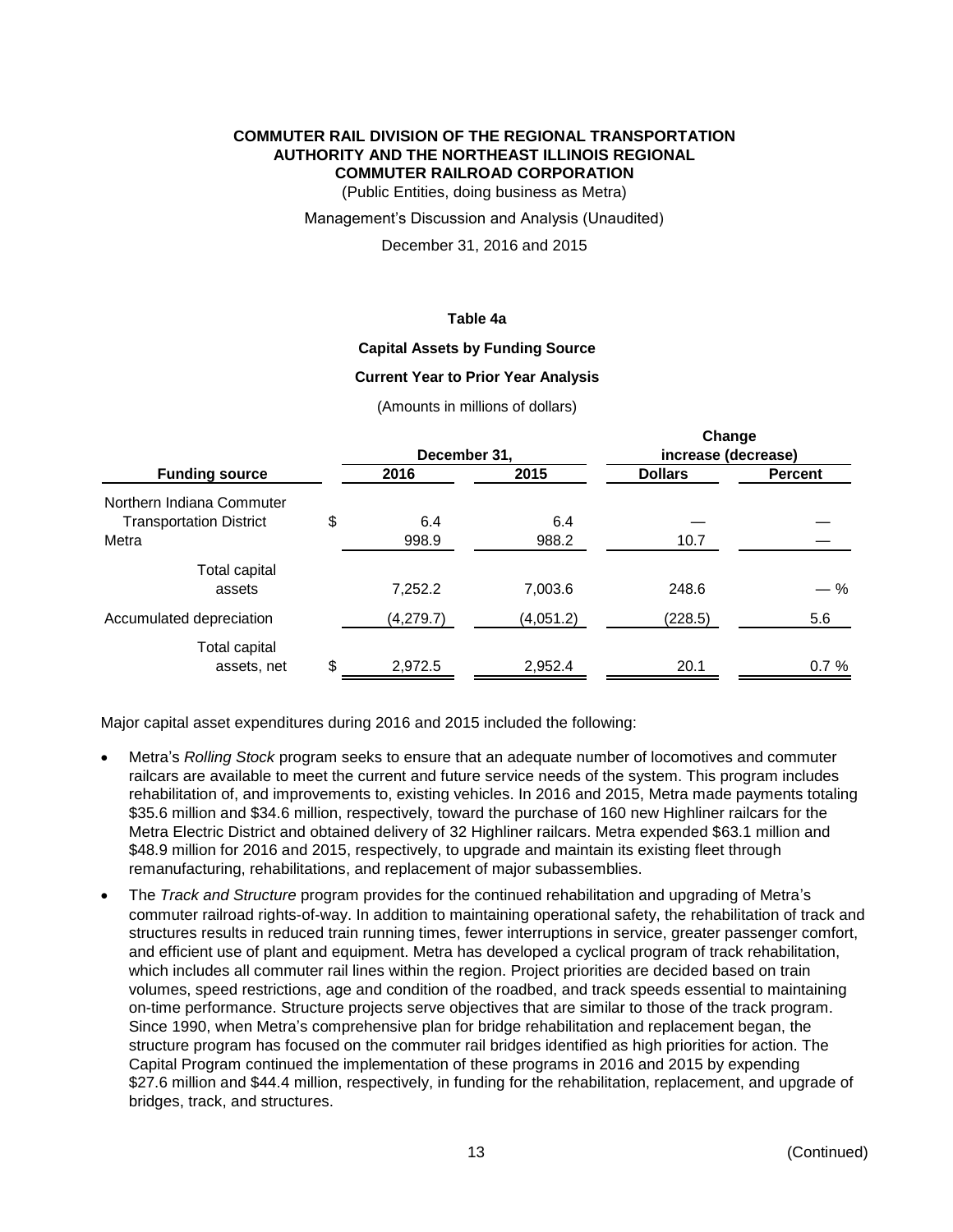(Public Entities, doing business as Metra)

Management's Discussion and Analysis (Unaudited)

December 31, 2016 and 2015

- *Signaling, Electrical, and Communications* systems and equipment improvements are designed to maximize commuter operating efficiencies, maintain reliability of rail service, and provide a safe system of dispatching and centrally controlled train movements. Signaling systems and switches control usage of track. Much of this equipment is concentrated at "interlockings," which are control systems where two railroads cross each other or where many trains change tracks. The smooth, dependable operation of these interlockings is critical for maintaining on-time performance. Metra also continues its program to improve communication systems, allowing for the provision of timely information to its customers. Signaling, electrical, and communications expenditures in 2016 and 2015 were \$86.9 million and \$64.5 million, respectively. The largest component of the expenditures in this category for 2016 and 2015 has been for Positive Train Control (PTC). PTC is a communication-based train control safety system intended to prevent train collisions. PTC is presently estimated to cost \$385 million in total. Metra has awarded and programmed \$341.5 million.
- *Support Facilities and Equipment* includes maintenance yards, layover and storage facilities, and support vehicles and equipment that are essential to maintaining reliable and efficient commuter services. Support facilities and equipment expenditures in 2016 and 2015 were \$22.6 million and \$16.3 million, respectively.
- *Commuter Stations* are portals to the Metra system and very often to the communities in which they are located. Stations must be functional and compliant with the Americans with Disabilities Act, as well as inviting to Metra customers. Commuter stations expenditures in 2016 and 2015 were \$7.6 million and \$15.0 million, respectively.
- The *Commuter Parking* program is designed to expand parking capacity to relieve overcrowding at existing facilities and to accommodate future ridership growth. Parking improvements are constructed in a manner to ensure conformance with the requirements of the Americans with Disabilities Act. Commuter parking expenditures in 2016 and 2015 were \$0.7 million and \$2.6 million, respectively.

#### *2015 vs. 2014 Analysis*

#### *Statements of Net Position*

Total net position represents the difference between total assets and deferred outflows of resources, and the total liabilities and deferred inflows of resources. As shown in Table 1b, Metra's total net position at December 31, 2015 increased to \$3.1 billion, a 0.9% increase from December 31, 2014. This is primarily due to increases in net capital assets and current assets. Current assets increased \$39.5 million, or 12.1% to \$367.0 million primarily due to increases in cash, cash equivalents and investments, financial assistance receivable-RTA, material and supplies, and prepaid expense, partially offset by decreases in other receivables, and grant project receivables, net. Current liabilities increased by \$30.9 million or 18.3% to \$199.9 million primarily due to increases in accounts payable, wages and benefits payable, and the current portion of the claims liability, partially offset by a decrease in deferred revenue. Long-term liabilities increased by \$40.6 million or 139.5% to \$69.7 million primarily due to increases in long-term accrued claims and by an increase in a provision for post retiree health benefits. Due to the adoption of GASB Statement No. 68, *Accounting and Financial Reporting for Pensions – an amendment of GASB Statement No. 27*, and GASB No. 71, *Pension Transition for Contributions Made Subsequent to the Measurement Date – an*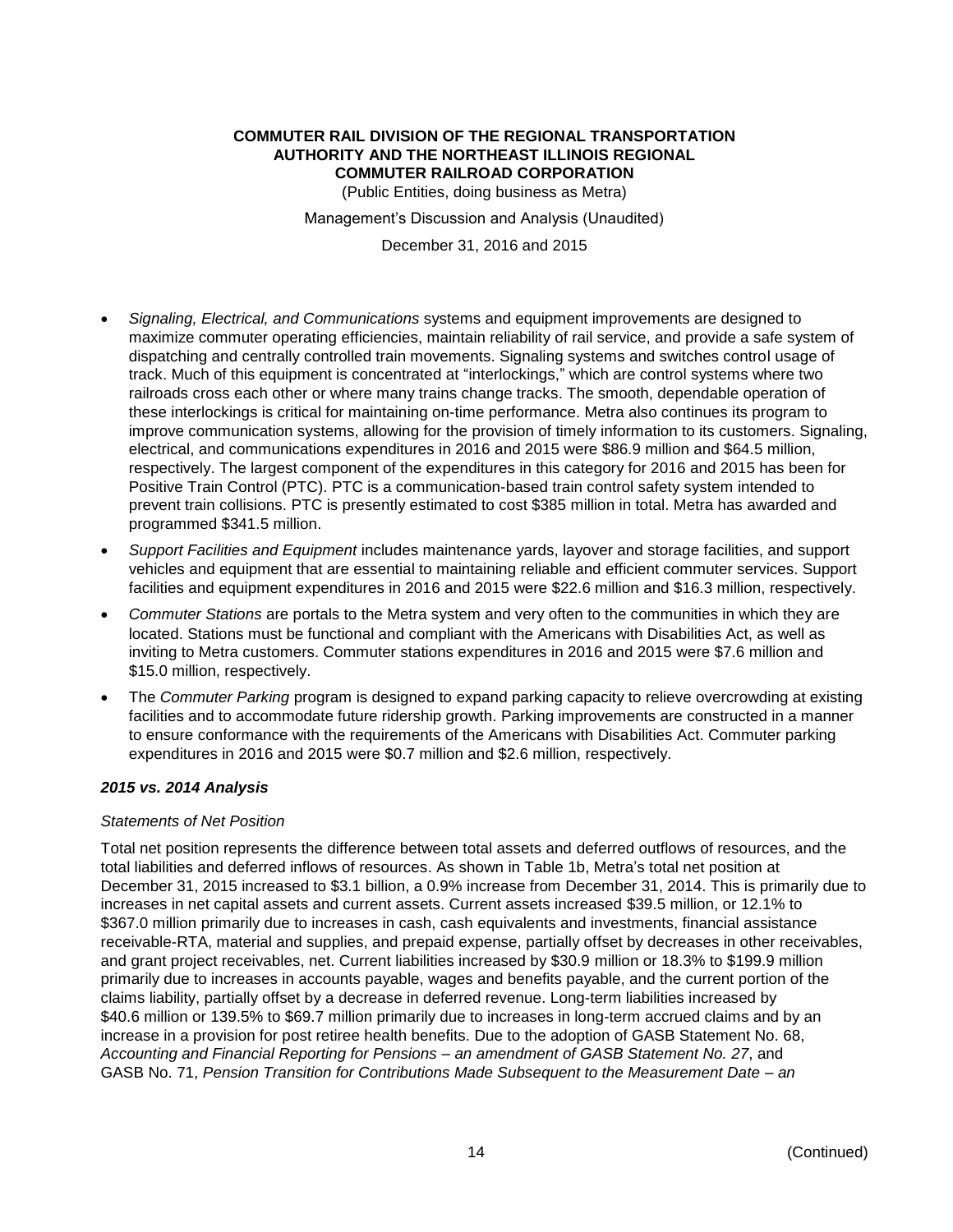(Public Entities, doing business as Metra)

Management's Discussion and Analysis (Unaudited)

December 31, 2016 and 2015

*amendment of GASB Statement No. 68*, Metra recorded deferred outflows of resources of \$44.5 million and deferred inflows of resources of \$1.0 million in 2015.

#### **Table 1b**

#### **Condensed Statements of Net Position**

(Amounts in millions)

|                                  |               |         | Change              |                |  |
|----------------------------------|---------------|---------|---------------------|----------------|--|
|                                  | December 31   |         | increase (decrease) |                |  |
| <b>Assets</b>                    | 2015          | 2014    | <b>Dollars</b>      | <b>Percent</b> |  |
| Current assets                   | \$<br>367.0   | 327.5   | 39.5                | 12.1 %         |  |
| Capital assets - net             | 2,952.4       | 2,937.9 | 14.5                | 0.5            |  |
| <b>Total assets</b>              | \$<br>3,319.4 | 3,265.4 | 54.0                | 1.7%           |  |
| Deferred outflows of resources   |               |         |                     |                |  |
| Deferred outflows of resources   | \$<br>44.5    |         | 44.5                | 100.0%         |  |
| <b>Liabilities</b>               |               |         |                     |                |  |
| <b>Current liabilities</b>       | \$<br>199.3   | 169.0   | 30.3                | 17.9 %         |  |
| Long-term liabilities            | 69.7          | 29.1    | 40.6                | 139.5          |  |
| <b>Total liabilities</b>         | \$<br>269.0   | 198.1   | 70.9                | 35.8%          |  |
| Deferred inflows of resources    |               |         |                     |                |  |
| Deferred inflows of resources    | \$<br>1.0     |         | 1.0                 | 100.0%         |  |
| <b>Net Position</b>              |               |         |                     |                |  |
| Net investment in capital assets | \$<br>2,952.4 | 2,937.9 | 14.5                | 0.5%           |  |
| Unrestricted net assets          | 141.5         | 129.5   | 12.0                | 9.3            |  |
| Total net position               | \$<br>3,093.9 | 3,067.4 | 26.5                | 0.9%           |  |

Key changes include:

 *Current assets* increased by \$39.5 million, or 12.1%, to \$367.0 million primarily due to increases in cash, cash equivalents and investments by \$41.3 million, or 29.1%, financial assistance-RTA by \$3.1 million, or 3.3%, material and supplies by \$2.4 million, or 13.5%, prepaid expense by \$0.9 million, or 104.3%, which were partially offset by a decrease in other receivables by \$1.1 million, or 8.7%, and grant project receivable by \$7.1 million, or 11.2%.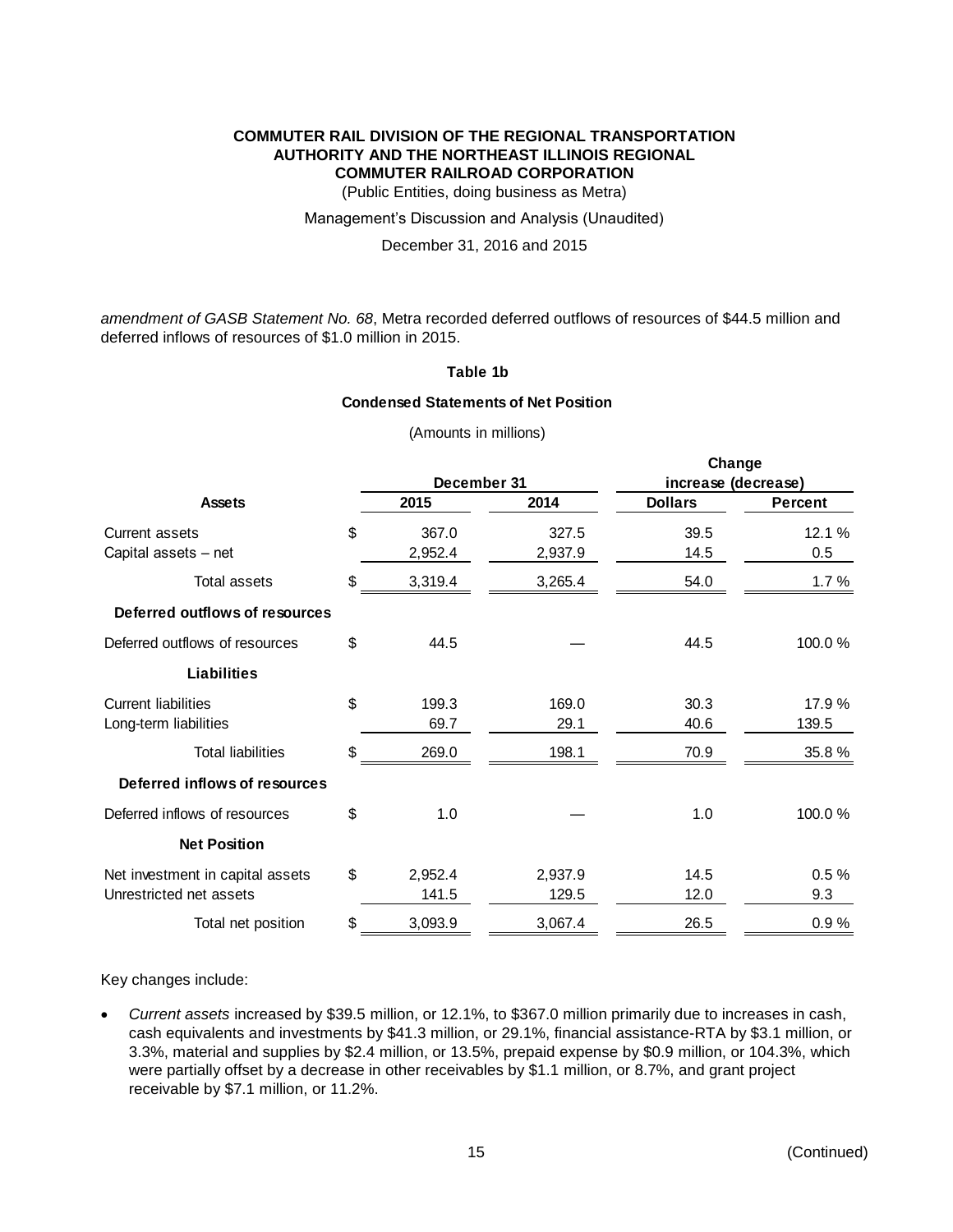(Public Entities, doing business as Metra)

Management's Discussion and Analysis (Unaudited)

#### December 31, 2016 and 2015

- *Capital assets net* increased by \$14.5 million, or 0.5%, to \$2,952.4 million, primarily due to payments made for the acquisition of 160 new Highliner railcars for the Metra Electric District, of which 42 were received in 2015. Rolling stock increased by \$71.8 million (net of retirement), or 3.3%, roadways and passenger stations increased by \$125.5 million, or 3.2%, support equipment and infrastructure increased by \$20.1 million, or 4.1%. Capital in progress decreased by \$120.2 million, or 58.2%.
- *Current liabilities* increased by \$30.3 million, or 17.9%, to \$199.3 million, primarily due to increases in accounts payables by \$28.1 million, or 26.6%, accrued wages and benefits payable by \$3.2 million, or 7.7%, and the current portion of the accrued claims liability by \$0.3 million, or 4.0% which were partially offset by the decrease in unearned revenue by \$1.1 million, or 8.9%.
- *Long-term liabilities* increased by \$40.6 million, or 139.5% to \$69.7 million, primarily due to increase in long-term portion of accrued claims by \$5.5 million, or 27.4%, net pension liability by \$33.1 million, or 100.0%, and provision for post retiree health benefits by \$2.0 million, or 22.7%.

#### *Statements of Revenues, Expenses, and Changes in Net Position*

Change in net position represents the difference between operating loss and financial assistance. As shown in table 2b, Metra's change in net position for year ended December 31, 2015 was \$49.5 million, a 15.5% decrease in change in net position for year ended December 31, 2014. Total operating revenues increased by \$1.5 million, or 0.4%, from 2014. Total operating expenses before depreciation decreased by \$1.8 million, or 0.2%, from 2014. Total nonoperating revenues decreased by \$5.1 million, or 0.8%, from 2014.

#### **Table 2b**

#### **Statements of Revenues, Expenses, and Changes in Net Position**

(Amount in millions)

|                          |             |       | Change              |                |
|--------------------------|-------------|-------|---------------------|----------------|
|                          | December 31 |       | increase (decrease) |                |
|                          | 2015        | 2014  | <b>Dollars</b>      | <b>Percent</b> |
| Operating revenues:      |             |       |                     |                |
| Passenger revenue        | \$<br>337.4 | 311.7 | 25.7                | 8.2 %          |
| Other                    | 39.6        | 63.8  | (24.2)              | (37.9)         |
| Total operating revenues | 377.0       | 375.5 | 1.5                 | 0.4            |
| Operating expenses:      |             |       |                     |                |
| Transportation           | 235.2       | 232.9 | 2.3                 | 1.0            |
| Fuel and motive power    | 77.8        | 85.5  | (7.7)               | (9.0)          |
| Engineering              | 129.8       | 134.6 | (4.8)               | (3.6)          |
| Mechanical               | 158.5       | 160.3 | (1.8)               | (1.1)          |
| Administration           | 94.4        | 82.6  | 11.8                | 14.3           |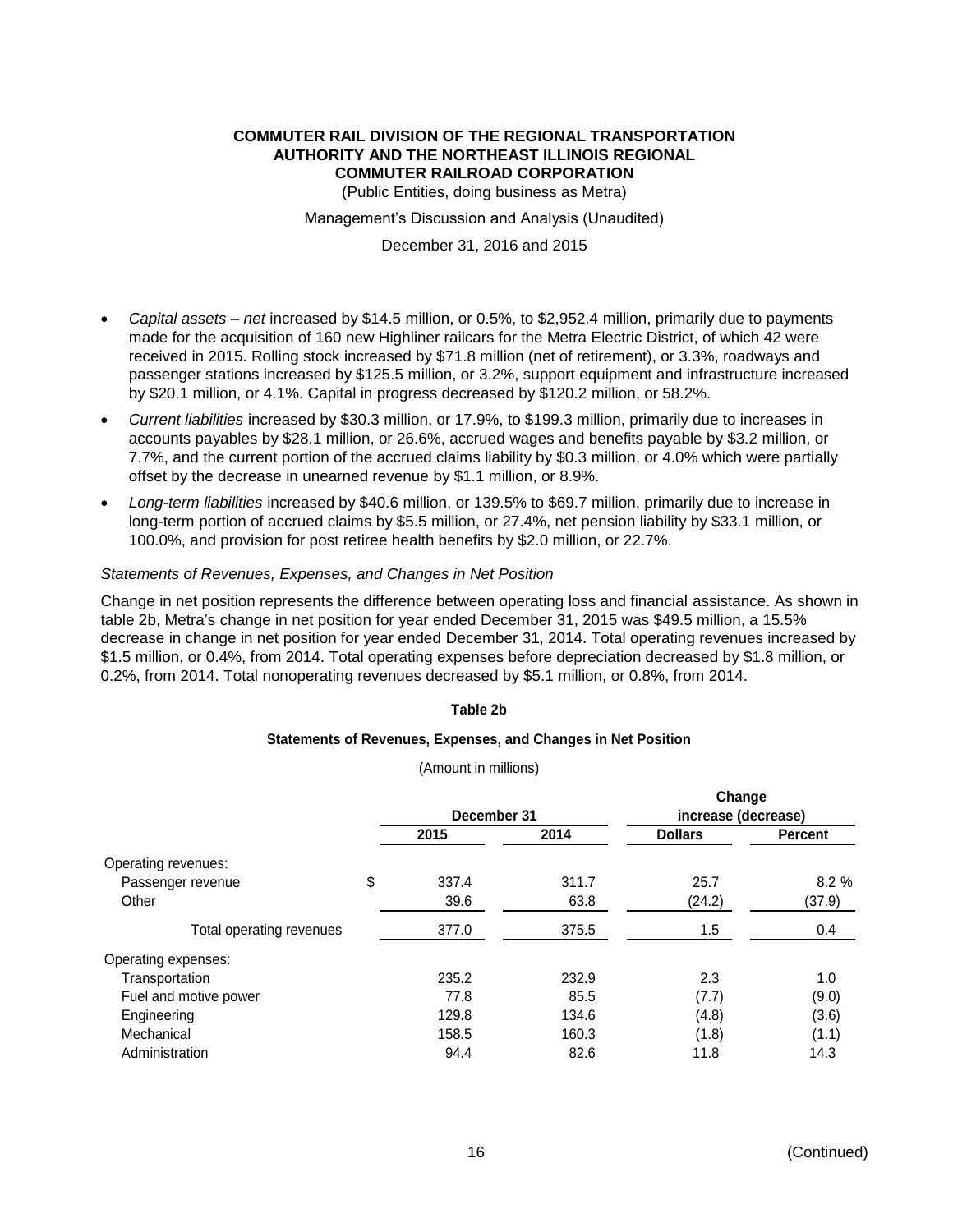(Public Entities, doing business as Metra)

Management's Discussion and Analysis (Unaudited)

December 31, 2016 and 2015

### **Table 2b**

### **Statements of Revenues, Expenses, and Changes in Net Position**

(Amount in millions)

|                                                 | December 31 |              |              | Change<br>increase (decrease) |                |  |
|-------------------------------------------------|-------------|--------------|--------------|-------------------------------|----------------|--|
|                                                 |             | 2015         | 2014         | <b>Dollars</b>                | <b>Percent</b> |  |
| Claims and insurance<br>Downtown stations       | \$          | 15.0<br>15.4 | 17.4<br>14.6 | (2.4)<br>0.8                  | (13.8)<br>5.5  |  |
| Total operating expenses<br>before depreciation |             | 726.1        | 727.9        | (1.8)                         | (0.2)          |  |
| <b>Operating loss</b><br>before depreciation    |             | (349.1)      | (352.4)      | (3.3)                         | (0.9)          |  |
| Depreciation                                    |             | 217.2        | 209.9        | 7.3                           | 3.5            |  |
| Operating loss                                  |             | (566.3)      | (562.3)      | (4.0)                         | 0.7            |  |
| Nonoperating revenues:<br>Financial assistance  |             | 615.8        | 620.9        | (5.1)                         | (0.8)          |  |
| Total nonoperating<br>revenues                  |             | 615.8        | 620.9        | (5.1)                         | (0.8)          |  |
| Change in net position                          | \$          | 49.5         | 58.6         | (9.1)                         | $(15.5)\%$     |  |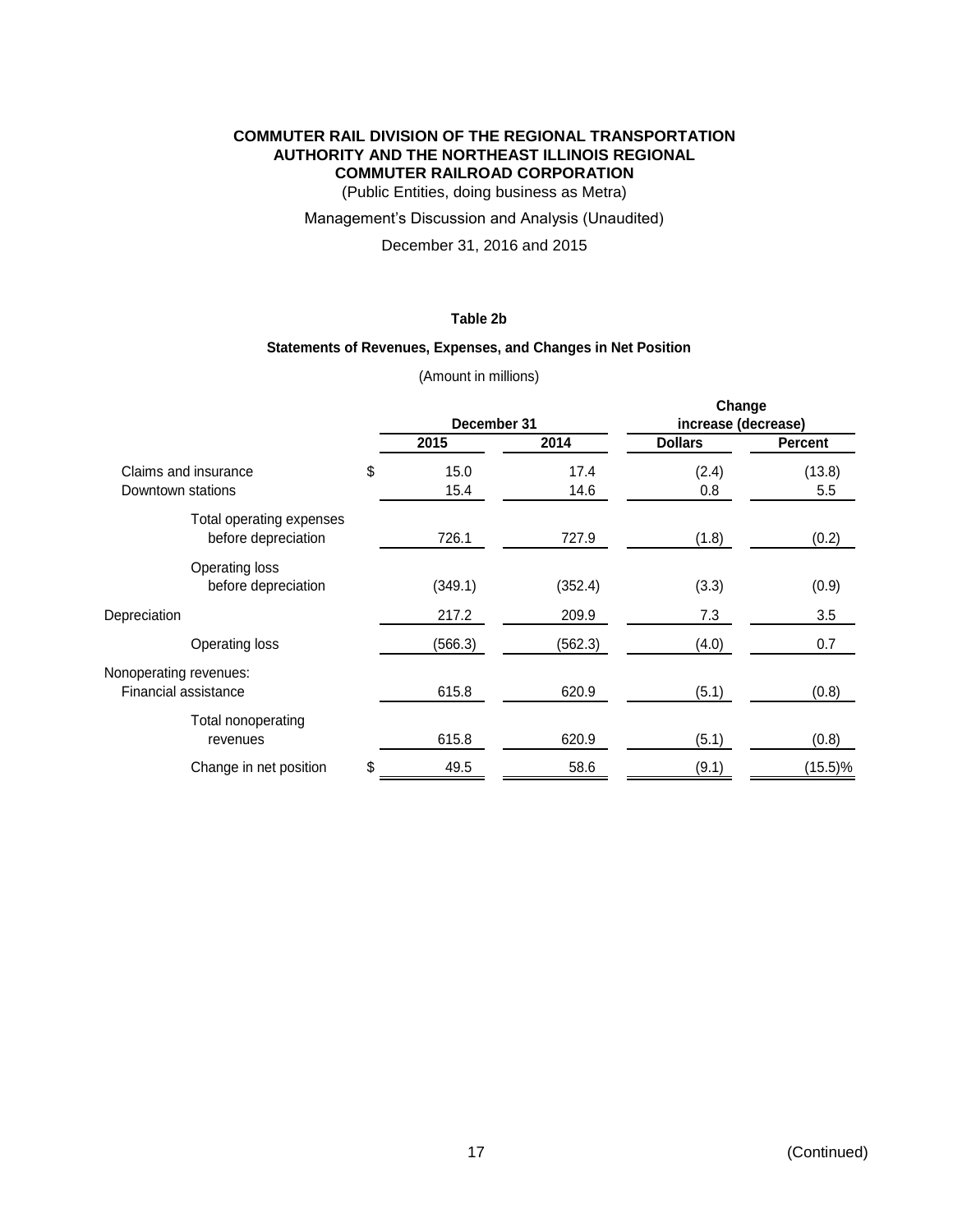(Public Entities, doing business as Metra)

#### Management's Discussion and Analysis (Unaudited)

#### December 31, 2016 and 2015

Total operating revenues increased by \$1.5 million, or 0.4%, from 2014. Principal changes are discussed below:

*Passenger revenue* increased \$25.7 million, or 8.2%, in 2015. This increase was due to a 10.8% average fare increase effective February 1, 2015, offset by an overall ridership decrease of 2.1%. Below is a table comparing ridership by line for 2015 and 2014:

#### **Table 3b**

#### **Passenger Trips By Line**

(In thousands of passenger trips)

| <b>Increase</b> |        |            |                |  |  |  |
|-----------------|--------|------------|----------------|--|--|--|
| 2015*           | 2014*  | (Decrease) | <b>Percent</b> |  |  |  |
| 16,400          | 16,658 | (258)      | (1.5)%         |  |  |  |
| 9,055           | 9.416  | (361)      | (3.8)          |  |  |  |
| 724             | 729    | (5)        | (0.7)          |  |  |  |
| 7,095           | 7,238  | (143)      | (2.0)          |  |  |  |
| 6,772           | 6,946  | (174)      | (2.5)          |  |  |  |
| 1,758           | 1,817  | (59)       | (3.2)          |  |  |  |
| 8,305           | 8,545  | (240)      | (2.8)          |  |  |  |
| 2.604           | 2,659  | (55)       | (2.1)          |  |  |  |
| 9,249           | 9,329  | (80)       | (0.9)          |  |  |  |
| 11,302          | 11,609 | (307)      | (2.6)          |  |  |  |
| 8,367           | 8,423  | (56)       | (0.7)          |  |  |  |
| 81,631          | 83,369 | (1,738)    | (2.1)%         |  |  |  |
|                 |        |            |                |  |  |  |

\* Includes free senior rides; does not include Northern Indiana Commuter Transportation District (NICTD).

*Other revenue* decreased by \$24.2 million, or 37.9%. Decreases in advertising, half fare subsidy and rental income were partially offset by increases in investment income, lease revenues, and miscellaneous income.

*Nonoperating revenues* decreased by \$5.1 million, or 0.8%, to \$615.8 million in 2015 primarily because Metra's external funding sources for capital grants decreased by \$23.0 million, or 9.4%, to \$220.9 million and were partially offset as Metra's statutory share of Regional Transportation Authority (RTA) Sales Tax and Public Transportation Funds increased by \$12.0 million, or 3.2%, to \$386.1 million and increase in operating financial assistance by \$5.9 million, or 210.8%, to \$8.7 million.

*Total operating expenses before depreciation* decreased by \$1.8 million, or 0.2%, from 2014. In general, labor and fringe benefits increased by \$23.7 million, or 5.1%, to \$491.5 million due to contract and noncontract employees' wage increases, material and supplies increased by \$0.6 million, or 1.5%, to \$40.1 million and outside services and utilities increased by \$13.3 million, or 15.0%, to \$101.7 million were partially offset by a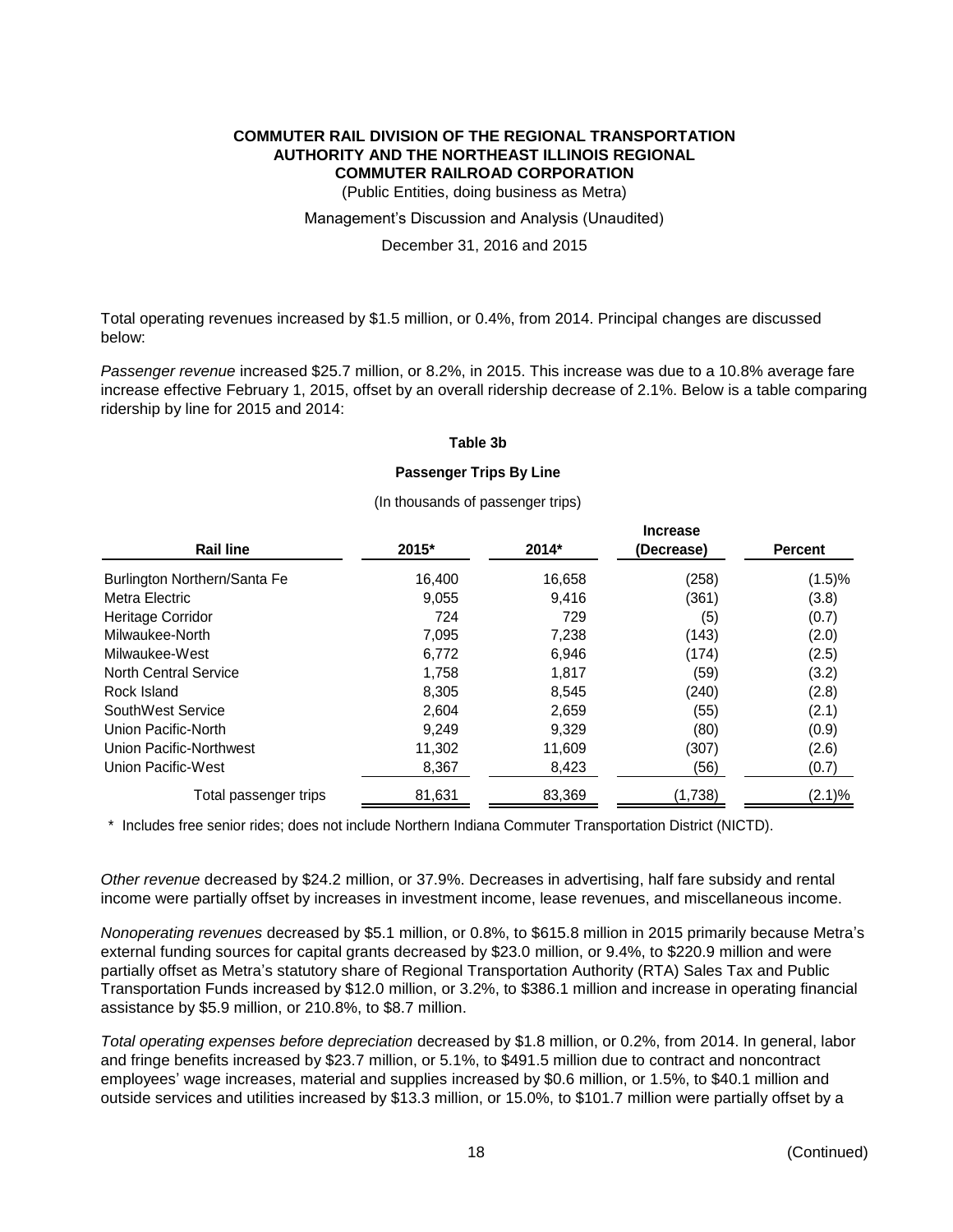(Public Entities, doing business as Metra)

Management's Discussion and Analysis (Unaudited)

December 31, 2016 and 2015

\$2.4 million, or 13.8%, decrease in claims and insurance expenses. Diesel fuel expense decreased by \$7.0 million, or 8.9%, from \$78.7 million to \$71.7 million, despite a 4.0% increase in usage because of increasing average age of the rolling stock. The average cost per gallon of diesel fuel in 2015 was \$2.62, versus \$3.00 in 2014. Motive power expense decreased by \$0.7 million, or 10.3%, from \$6.8 million to \$6.1 million in 2015 due to greater use of new Highliner cars. The average cost per kilowatt hour in 2015 was \$0.0750, versus \$0.0740 in 2014.

#### *Capital Assets*

Metra's capital program continues needed capital improvements in order to maintain a state of good repair since its creation in 1984, Metra has committed to a capital program primarily geared toward rebuilding, modernizing, and improving its existing capital assets. The purpose of the capital investment policy is to maintain safe, reliable, and quality services and facilities for its customers and workers, while simultaneously improving the efficiency and cost-effectiveness of its operations.

Metra has always given a high priority to preservation and modernization of the existing system. Consequently, every year, Metra undertakes a multitude of modernization projects to preserve and improve Metra's capital assets. For Metra's customers, these modernization projects help provide continued on-time and reliable public transportation services in an efficient and cost-effective manner.

As of December 31, 2015, Metra had invested approximately \$7.0 billion in capital assets including land, stations, maintenance facilities, rolling stock, track, structures, and signal and communication equipment as well as other support equipment. Net of accumulated depreciation, Metra's net capital assets at December 31, 2015 totaled approximately \$3.0 billion (see Table 4b below). This amount represents a net increase (including additions and disposals, net of depreciation) of \$14.5 million or 0.5% over the December 31, 2014 balance.

#### **Table 4b**

#### **Capital Assets by Funding Source**

#### **Current Year to Prior Year Analysis**

(Amounts in millions of dollars)

|                                          |             |         | Change              |                |
|------------------------------------------|-------------|---------|---------------------|----------------|
|                                          | December 31 |         | increase (decrease) |                |
| <b>Funding source</b>                    | 2015        | 2014    | <b>Dollars</b>      | <b>Percent</b> |
| <b>Federal Transit Administration</b>    | 3.428.5     | 3,292.1 | 136.4               | $-$ %          |
| Illinois Department of Transportation    | 654.5       | 639.0   | 15.5                | 2.4            |
| <b>Regional Transportation Authority</b> | 1.926.0     | 1.914.8 | 11.2                | 0.6            |
| Northern Indiana Commuter                |             |         |                     |                |
| <b>Transportation District</b>           | 6.4         | 6.4     |                     |                |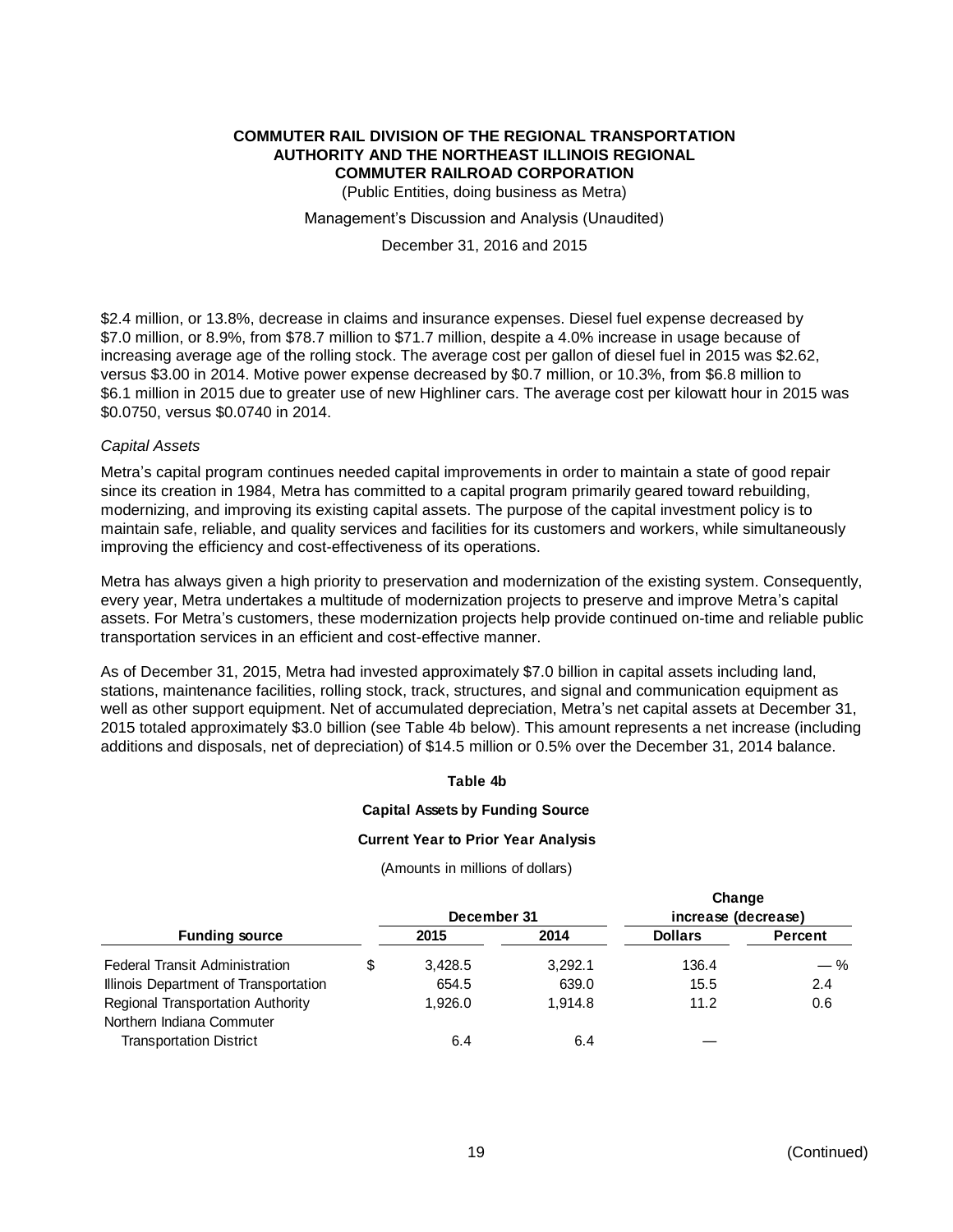(Public Entities, doing business as Metra)

Management's Discussion and Analysis (Unaudited)

December 31, 2016 and 2015

#### **Table 4b**

#### **Capital Assets by Funding Source**

#### **Current Year to Prior Year Analysis**

#### (Amounts in millions of dollars)

|                           | December 31   |           | Change<br>increase (decrease) |                |
|---------------------------|---------------|-----------|-------------------------------|----------------|
| <b>Funding source</b>     | 2015          | 2014      | <b>Dollars</b>                | <b>Percent</b> |
| Metra                     | \$<br>988.2   | 980.3     | 7.9                           | 0.8            |
| Total capital assets      | 7,003.6       | 6,832.6   | 171.0                         | $-$ %          |
| Accumulated depreciation  | (4,051.2)     | (3,894.7) | (156.5)                       | 4.0            |
| Total capital assets, net | \$<br>2,952.4 | 2,937.9   | 14.5                          | — %            |

Major capital asset expenditures during 2015 included the following:

- Metra's *Rolling Stock* program seeks to ensure that an adequate number of locomotives and commuter railcars are available to meet the current and future service needs of the system. This program includes rehabilitation of, and improvements to, existing vehicles. In 2015, Metra made payments totaling \$34.6 million toward the purchase of 160 new Highliner railcars for the Metra Electric District and obtained delivery of 42 Highliner railcars. Metra expended \$48.9 million and \$33.9 million for 2015 and 2014, respectively, to upgrade and maintain its existing fleet through rehabilitations and replacement of major subassemblies.
- The *Track and Structure* program provides for the continued rehabilitation and upgrading of Metra's commuter railroad rights-of-way. In addition to maintaining operational safety, the rehabilitation of track and structures results in reduced train running times, fewer interruptions in service, greater passenger comfort, and efficient use of plant and equipment. Metra has developed a cyclical program of track rehabilitation, which includes all commuter rail lines within the region. Project priorities are decided based on train volumes, speed restrictions, age and condition of the roadbed, and track speeds essential to maintaining on-time performance. Structure projects serve objectives that are similar to those of the track program. Since 1990, when Metra's comprehensive plan for bridge rehabilitation and replacement began, the structure program has focused on the commuter rail bridges identified as high priorities for action. The Capital Program continued the implementation of these programs in 2015 and 2014 by expending \$44.4 million and \$73.4 million, respectively, in funding for the rehabilitation, replacement, and upgrade of bridges, track, and structures.
- *Signaling, Electrical, and Communications* systems and equipment improvements are designed to maximize commuter operating efficiencies, maintain reliability of rail service, and provide a safe system of dispatching and centrally controlled train movements. Signaling systems and switches control usage of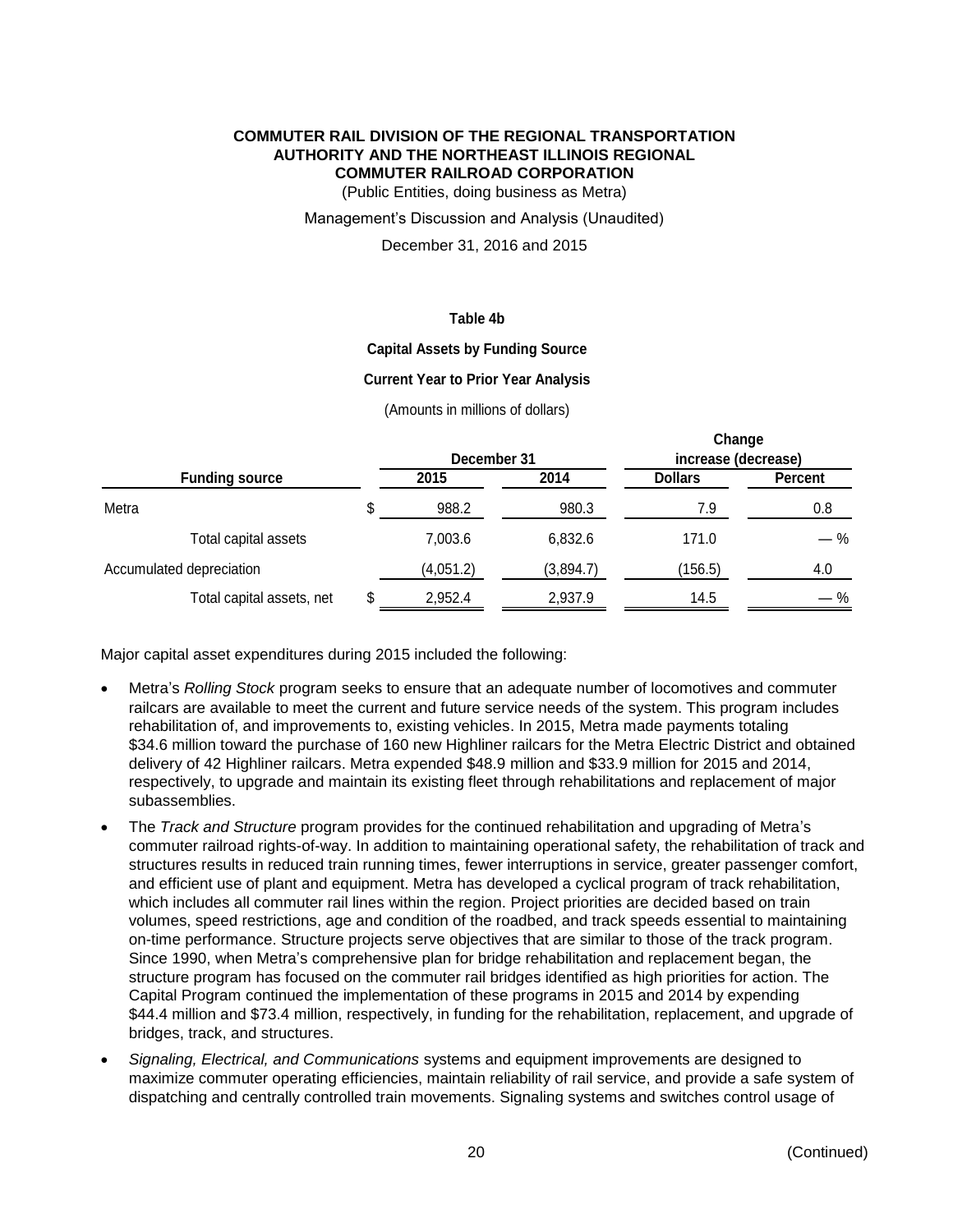(Public Entities, doing business as Metra)

Management's Discussion and Analysis (Unaudited)

December 31, 2016 and 2015

track. Much of this equipment is concentrated at "interlockings," which are control systems where two railroads cross each other or where many trains change tracks. The smooth, dependable operation of these interlockings is critical for maintaining on-time performance. Metra also continues its program to improve communication systems, allowing for the provision of timely information to its customers. Signaling, electrical, and communications expenditures in 2015 and 2014 were \$64.5 million and \$44.9 million, respectively. The largest component of the expenditures in this category for 2014 and 2015 have been for Positive Train Control (PTC). PTC is a communication based safety train control system intended to prevent train collisions. PTC is presently estimated to cost \$408 million in total.

- *Support Facilities and Equipment* includes maintenance yards, layover and storage facilities, and support vehicles and equipment that are essential to maintaining reliable and efficient commuter services. Support facilities and equipment expenditures in 2015 and 2014 were \$16.3 million and \$8.4 million, respectively.
- *Commuter Stations* are portals to the Metra system and very often to the communities in which they are located. Stations must be functional and compliant with the Americans with Disabilities Act, as well as inviting to Metra customers. Commuter stations expenditures in 2015 and 2014 were \$15.0 million and \$19.3 million, respectively.
- The *Commuter Parking* program is designed to expand parking capacity to relieve overcrowding at existing facilities and to accommodate future ridership growth. Parking improvements are constructed in a manner to ensure conformance with the requirements of the Americans with Disabilities Act. Commuter parking expenditures in 2015 and 2014 were \$2.6 million and \$3.9 million, respectively.

### **RTA Sales Tax and Public Transportation Funds**

RTA Sales Tax and Public Transportation Funds (PTF) have been the primary sources of funding for the RTA and the three Service Boards (Metra, Chicago Transit Authority (CTA) and the Suburban Bus Division (Pace)) for over three decades. The RTA Sales Tax is authorized by Illinois statute and imposed by the RTA in the six-county northeastern Illinois region. The RTA Sales Tax is collected by the Illinois Department of Revenue, paid to the Treasurer of the State of Illinois, and held in trust for the RTA outside the State Treasury. Proceeds from the RTA Sales Tax are paid directly to the RTA on a monthly basis, without appropriation, by the State Treasury or on the order of the State Comptroller.

The original RTA sales tax (Sales Tax I) is levied at 1.0% in Cook County and 0.25% in the collar counties of DuPage, Kane, Lake, McHenry, and Will. The RTA distributes 85% of Sales Tax I receipts to the Service Boards according to a statutory formula. The remaining 15% of Sales Tax I is retained by the RTA to fund regional and agency expenses before being allocated at the discretion of the RTA Board. Metra receives 55% of the Service Board statutory share of Sales Tax I collected in Suburban Cook County and 70% of the share collected in the collar counties.

The Public Transportation Fund is State-provided funding initially comprising a 25% match of Sales Tax I receipts (PTF I). RTA retains 100% of PTF I, which is combined with 15% of Sales Tax I to form the basis of discretionary funding. PTF revenues are payable to the RTA upon State appropriation. None of the PTF revenues are actually paid to the RTA until the RTA certifies to the Governor, the State Comptroller, and the Mayor of the City of Chicago that it has adopted a budget and two-year financial plan as called for by the RTA Act.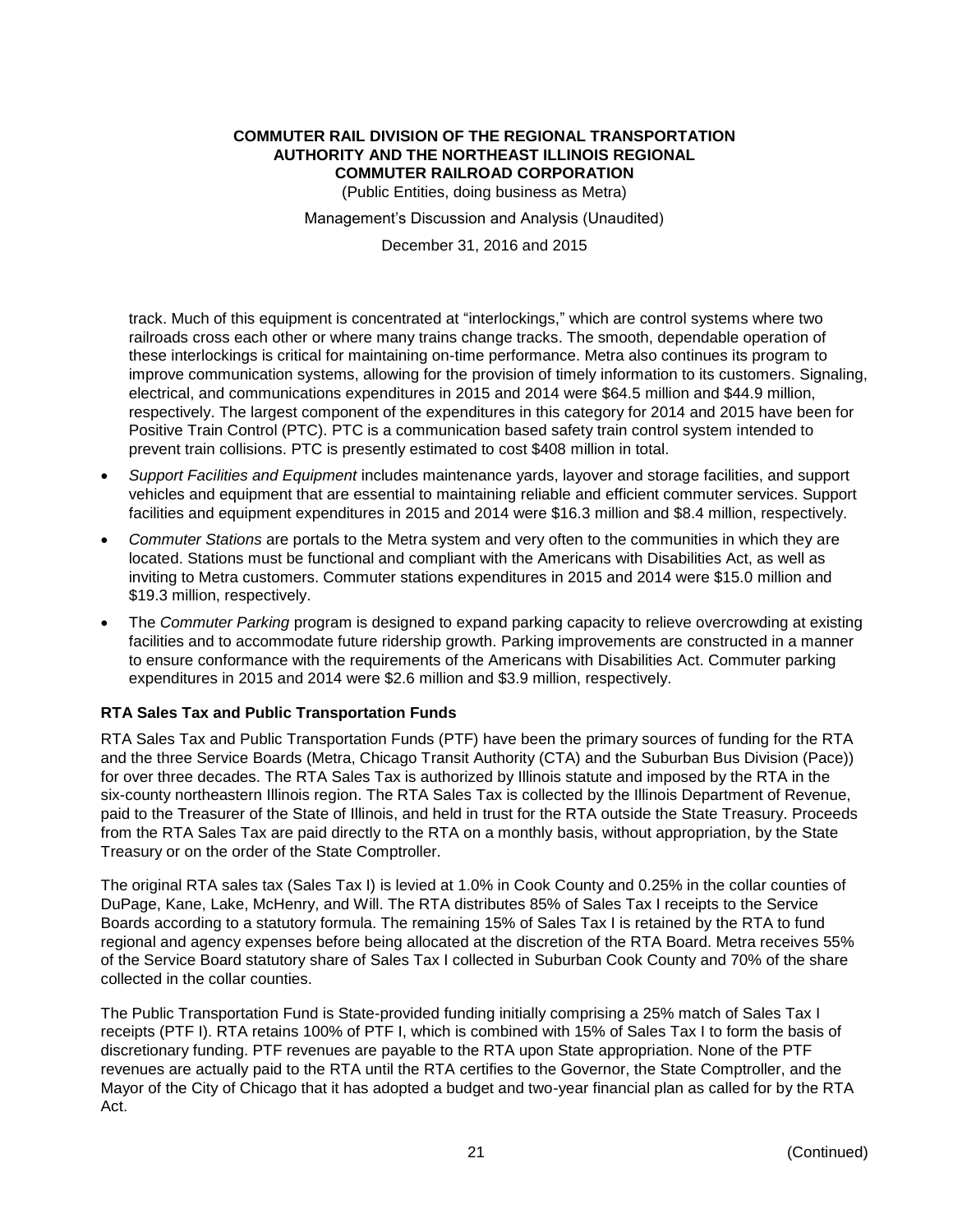(Public Entities, doing business as Metra)

Management's Discussion and Analysis (Unaudited)

December 31, 2016 and 2015

The RTA Act, as amended in 2008, increased the RTA sales tax by an additional 0.25% in all six counties of the RTA region (Sales Tax II), increased the Real Estate Transfer Tax (RETT) in the City of Chicago by 0.3%, and provided additional Public Transportation Funds equal to a 5% match of Sales Tax I receipts and a 30% match of Sales Tax II receipts and RETT receipts (PTF II). By statute, CTA receives all revenue from the RETT increase and 25% PTF match on the RETT. Sales Tax II and remaining PTF II (i.e., 5% match on Sales Tax I, 30% match on Sales Tax II, and 5% match on the RETT) were distributed to the three Service Boards and the RTA in 2016 and 2015 as follows:

- \$151.5 million to Pace ADA Paratransit Service
- \$24.1 million to Pace Suburban Community Mobility Fund (SCMF)
- \$12.1 million to the RTA Innovation, Coordination, and Enhancement (ICE) Fund

After these deductions, all remaining Sales Tax II and PTF II proceeds are distributed as follows: 48% CTA, 39% Metra, and 13% Pace Suburban Service.

The graph below shows the annual Sales Tax I collected in the six-county region since 1990, together with the Sales Tax II and PTF II collected beginning in 2008. Year 2016 Sales Tax I and combined Sales Tax II/PTF II totaled \$878.9 million and \$468.8 million, respectively. Metra's statutory shares \$290.1 million and \$102.0 million, respectively) together represent 29.1% of total RTA Sales Tax and PTF II revenue sources.



**Figure 1: Sales Tax and Metra Statutory Share**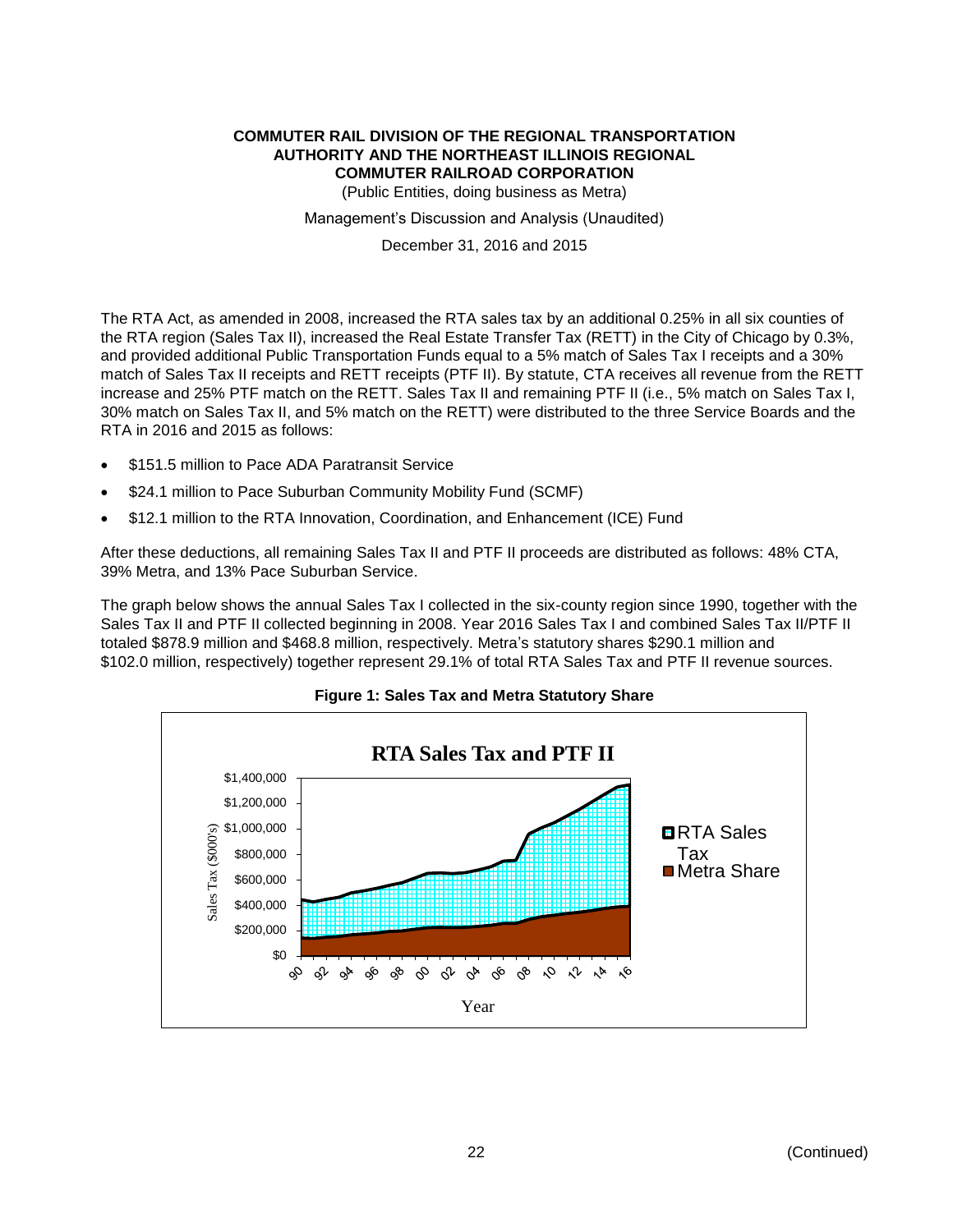(Public Entities, doing business as Metra)

Management's Discussion and Analysis (Unaudited)

December 31, 2016 and 2015

### **Employment**

Since approximately 90% of passenger trips taken on Metra are for work, the health of the regional economy, particularly employment levels, greatly influences Metra ridership (see Figure 2). Regional employment has generally grown since 1990. The economic downturn following the September 11, 2001 attacks and the 2007 to 2009 economic recession (affecting 2008 through 2010 employment averages) are the exceptions. Average regional employment for 2016 was 1.3% higher compared to 2015. Although regional employment has increased in each of the past three years, employment remains below prerecession levels. In 2016, approximately 4.12 million persons were employed in the Chicago region. This is comparable to 2000, 2006, and 2008.



**Figure 2: Annual Average Regional Employment**

Source: Illinois Department of Economic Security. Includes employees covered under the State's Unemployment Insurance Act. Includes employment figures for Cook, DuPage, Kane, Lake, McHenry, and Will County. Government workers are not included in these estimates.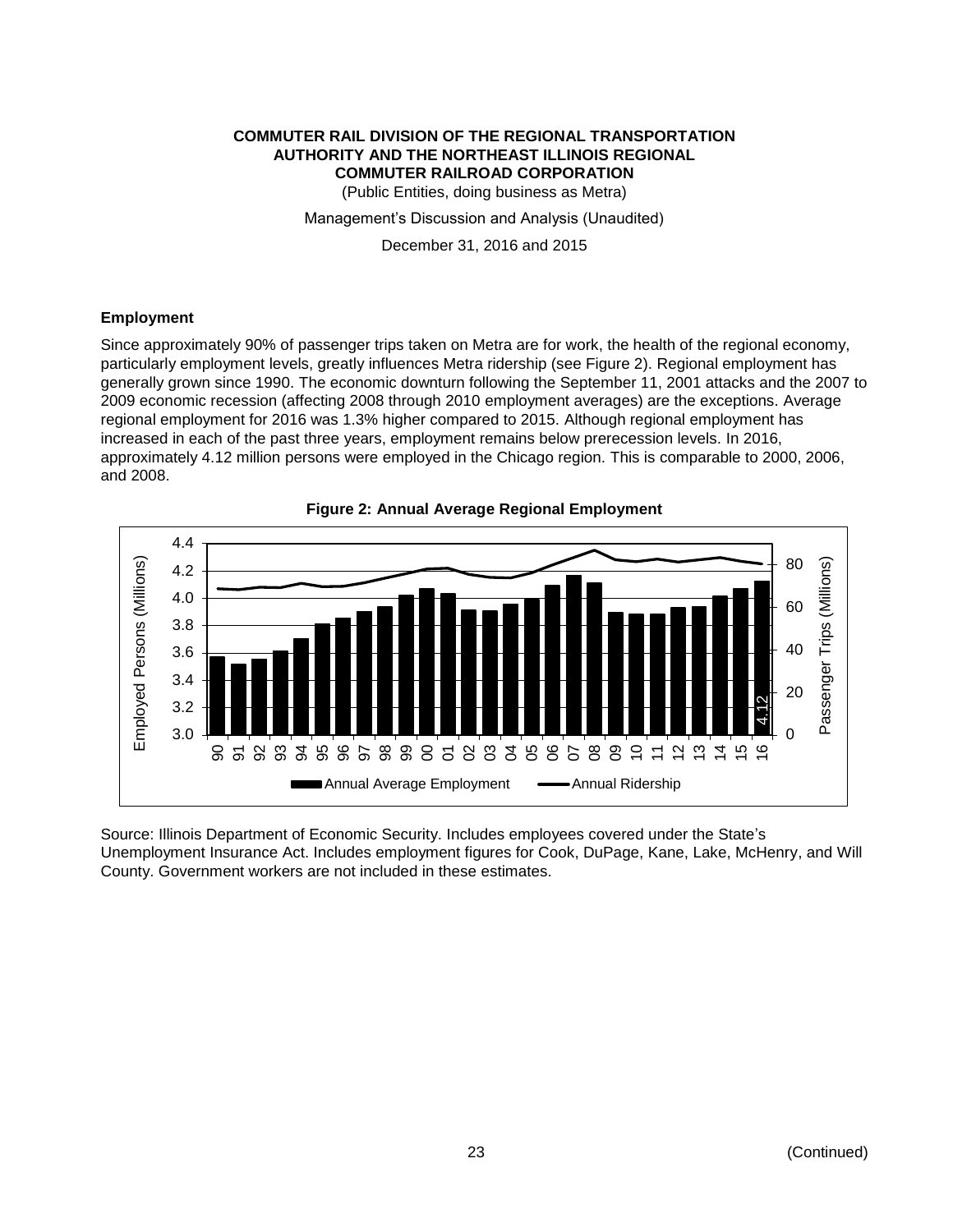(Public Entities, doing business as Metra)

Management's Discussion and Analysis (Unaudited)

December 31, 2016 and 2015

Figure 3 shows regional employment by month for 2013 through 2016. Much like 2015, 2016 was a strong year for employment in the region with monthly totals higher than the previous four years in all months but October. This continues a positive trend of year-over-year gains in regional employment that began in 2012.





Source: Illinois Department of Economic Security. Includes employees covered under the State's Unemployment Insurance Act. Government workers are not included.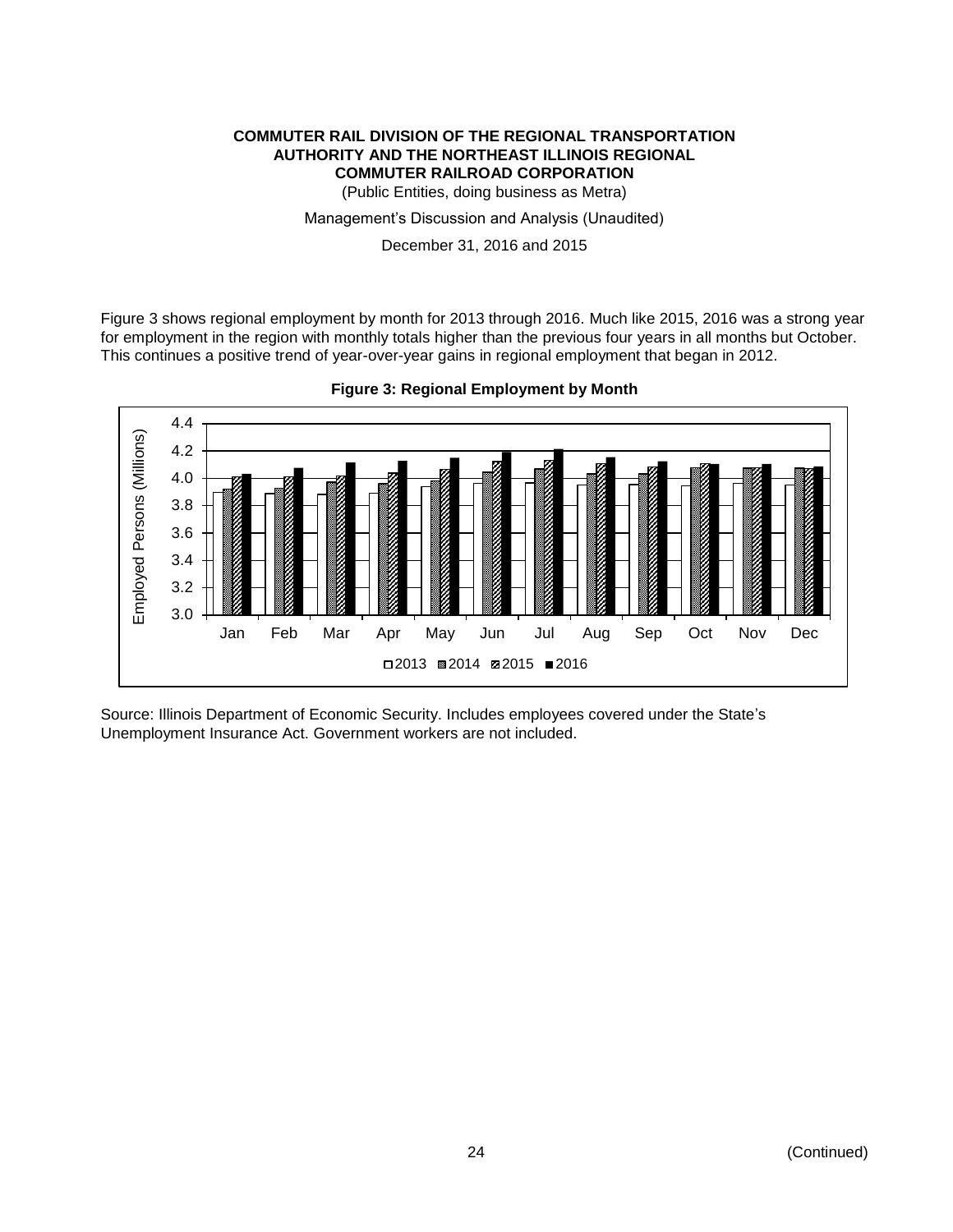(Public Entities, doing business as Metra)

#### Management's Discussion and Analysis (Unaudited)

December 31, 2016 and 2015

The shift in the share of total employment towards downtown Chicago is evident in office occupancy rates (see Figure 4). Downtown Chicago office occupancy rates remained constant near 85.1% between the First Quarter of 2012 through the first half of 2013. Beginning in the Third Quarter of 2013, the occupancy rate began to climb. By the Fourth Quarter of 2016, the rate had gone up to 89%. Office occupancy rates outside of downtown continued a slow and steady increase in 2016 that began in the Fourth Quarter of 2012, starting the year at 81.0% and rising to 81.3% by the Fourth Quarter. The difference between downtown and outside-of-downtown occupancy has been steady since the Second Quarter of 2008.



**Figure 4: Quarterly Office Space Occupancy Rates (% of Available Space Occupied)**

#### Source: CB Richard Ellis

#### **Debt Administration**

Metra has no long-term or short-term debt. The Regional Transportation Authority Act, as amended by the Illinois legislature in January 2008, authorizes Metra to issue up to \$1 billion in bonds for capital projects.

#### **Contacting Metra's Financial Management**

This report is designed to provide Metra's customers, vendors, and the general public with a general overview of Metra's finances and to show Metra's accountability for the money it receives. If you have questions about this report or need additional information, contact the Office of the Controller at 547 W. Jackson, Chicago, IL 60661, or www.metrarail.com.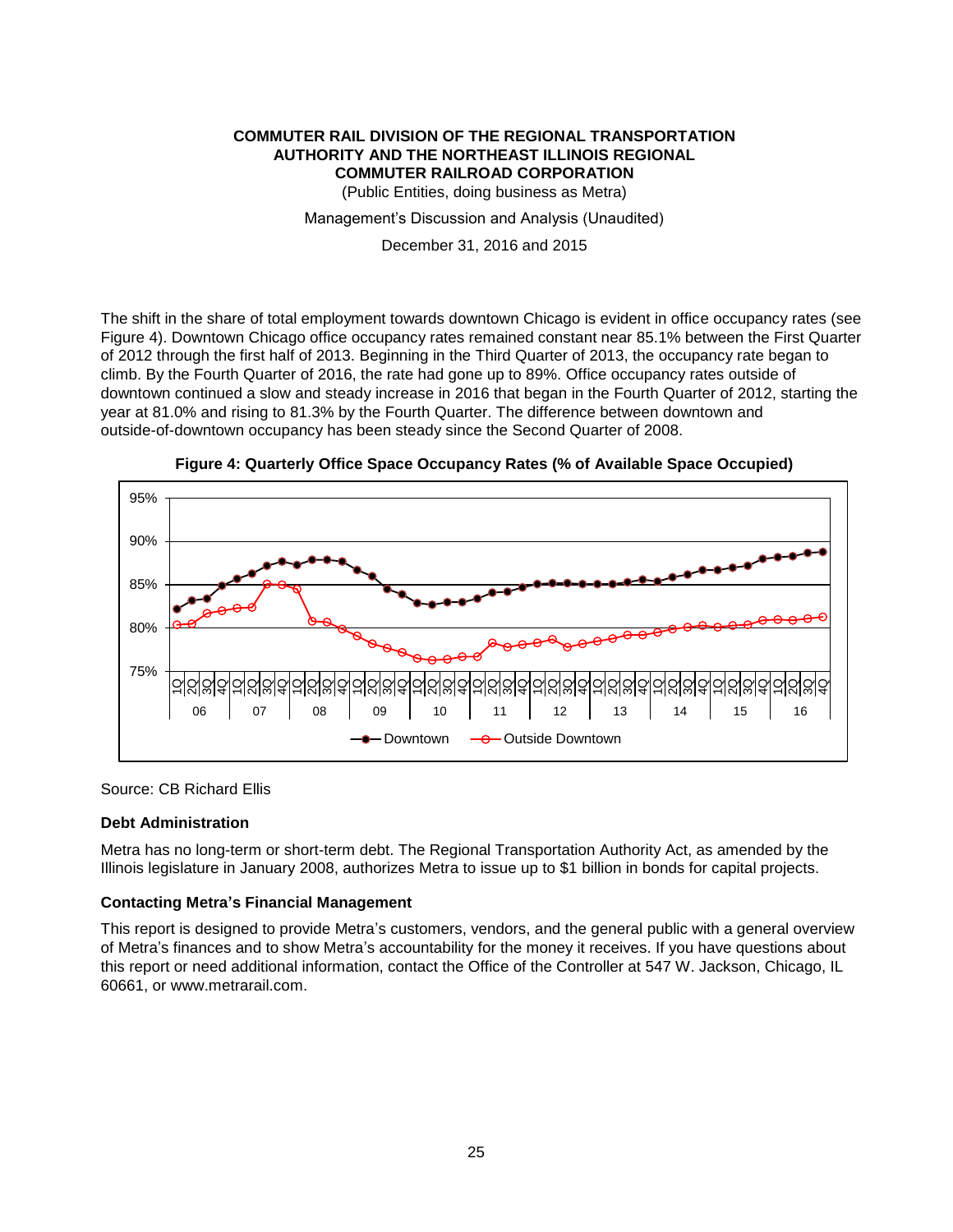(Public Entities, doing business as Metra)

Statements of Net Position

December 31, 2016 and 2015

| <b>Assets</b>                                    | 2016             | 2015            |
|--------------------------------------------------|------------------|-----------------|
| Current assets:                                  |                  |                 |
| Cash, cash equivalents, and investments:         |                  |                 |
| Cash and cash equivalents                        | \$<br>131,512    | 4,401,756       |
| Investments                                      | 231,874,033      | 178,729,794     |
| Total cash, cash equivalents, and investments    | 232,005,545      | 183, 131, 550   |
| Accounts receivable:                             |                  |                 |
| Grant projects                                   | 69,858,887       | 56,300,445      |
| Financial assistance - RTA                       | 98,714,714       | 94,304,296      |
| Other, net                                       | 4,874,698        | 11,231,415      |
| Total accounts receivable                        | 173,448,299      | 161,836,156     |
| Materials and supplies                           | 14,674,016       | 20,258,492      |
| Prepaid expense                                  | 2,129,993        | 1,731,617       |
| <b>Total current assets</b>                      | 422,257,853      | 366,957,815     |
| Capital assets:                                  |                  |                 |
| Land                                             | 153,263,036      | 153,263,036     |
| Rolling stock                                    | 2,412,012,452    | 2,232,644,622   |
| Roadways and passenger stations                  | 4,145,088,876    | 4,024,210,897   |
| Support equipment and infrastructure             | 531,472,733      | 506,994,804     |
| Less accumulated depreciation                    | (4,279,706,129)  | (4,051,154,626) |
| Capital projects in progress                     | 10,412,541       | 86,438,384      |
| Total capital assets                             | 2,972,543,509    | 2,952,397,117   |
| <b>Total assets</b>                              | 3,394,801,362    | 3,319,354,932   |
| <b>Deferred Outflows of Resources</b>            |                  |                 |
| Deferred outflows of resources - pension related | \$<br>23,975,067 | 44,466,812      |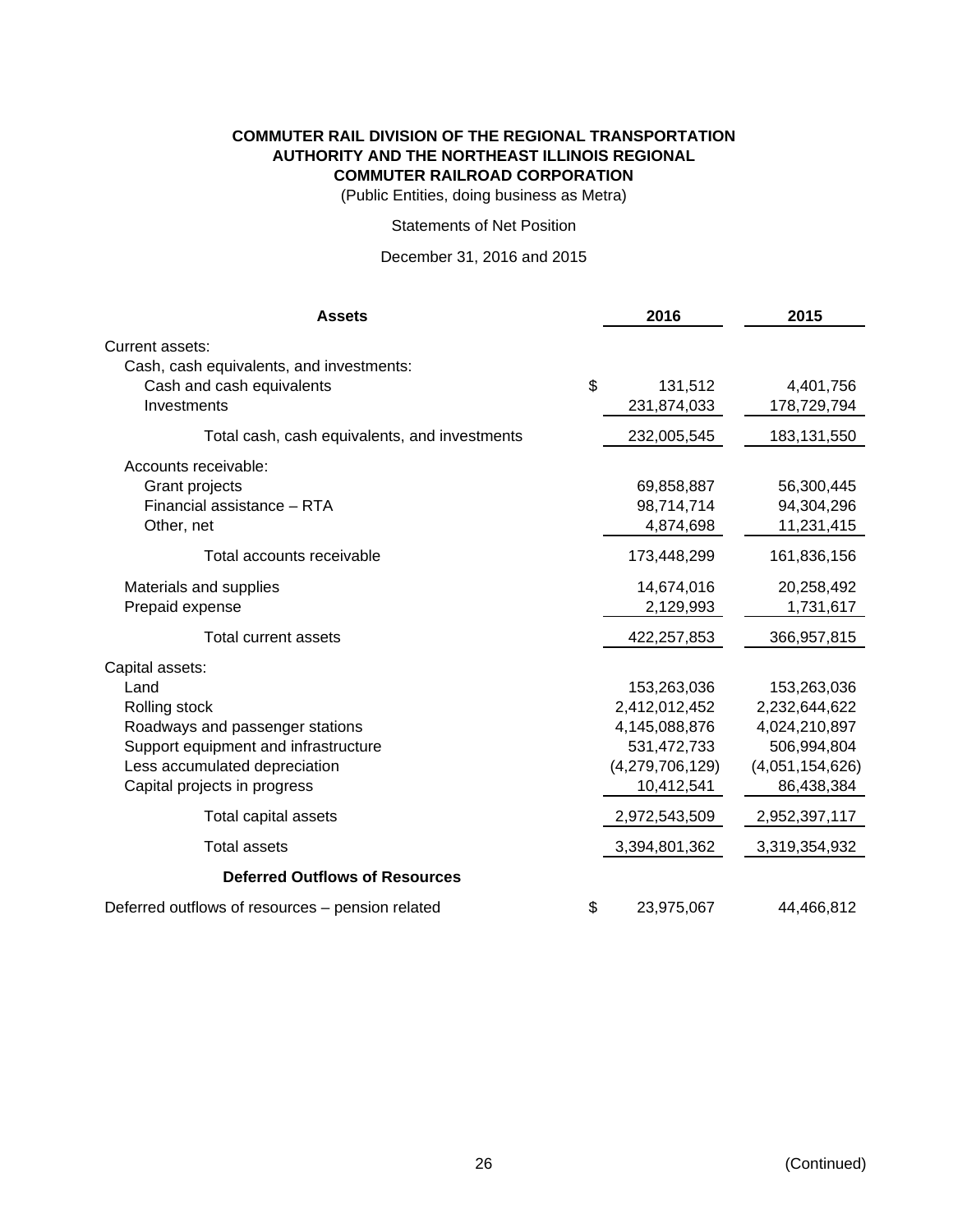(Public Entities, doing business as Metra)

Statements of Net Position

December 31, 2016 and 2015

| <b>Liabilities</b>                              | 2016                | 2015          |
|-------------------------------------------------|---------------------|---------------|
| <b>Current liabilities:</b>                     |                     |               |
| Accounts payable                                | \$<br>134,760,284   | 133,820,192   |
| Accrued wages and benefits payable              | 44,883,827          | 44,789,226    |
| Accrued claims - current                        | 9,325,300           | 9,004,305     |
| Accrued postretiree health benefits - current   | 452,934             | 452,934       |
| Unearned revenue                                | 11,114,762          | 11,223,815    |
| <b>Total current liabilities</b>                | 200,537,107         | 199,290,472   |
| Long-term liabilities:                          |                     |               |
| Accrued claims                                  | 31,794,633          | 25,738,776    |
| Accrued postretiree health benefits             | 14,005,779          | 10,860,817    |
| Net pension liability                           | 17,255,480          | 33,062,726    |
| Other long-term liabilities                     | 18,356,880          |               |
| Total long-term liabilities                     | 81,412,772          | 69,662,319    |
| <b>Total liabilities</b>                        | 281,949,879         | 268,952,791   |
| <b>Deferred Inflows of Resources</b>            |                     |               |
| Deferred inflows of resources - pension related | 769,774             | 965,410       |
| <b>Net Position</b>                             |                     |               |
| Net position:                                   |                     |               |
| Net investment in capital assets                | 2,972,543,509       | 2,952,397,117 |
| Unrestricted net assets                         | 163,513,263         | 141,506,426   |
| Total net position                              | \$<br>3,136,056,772 | 3,093,903,543 |

See accompanying notes to financial statements.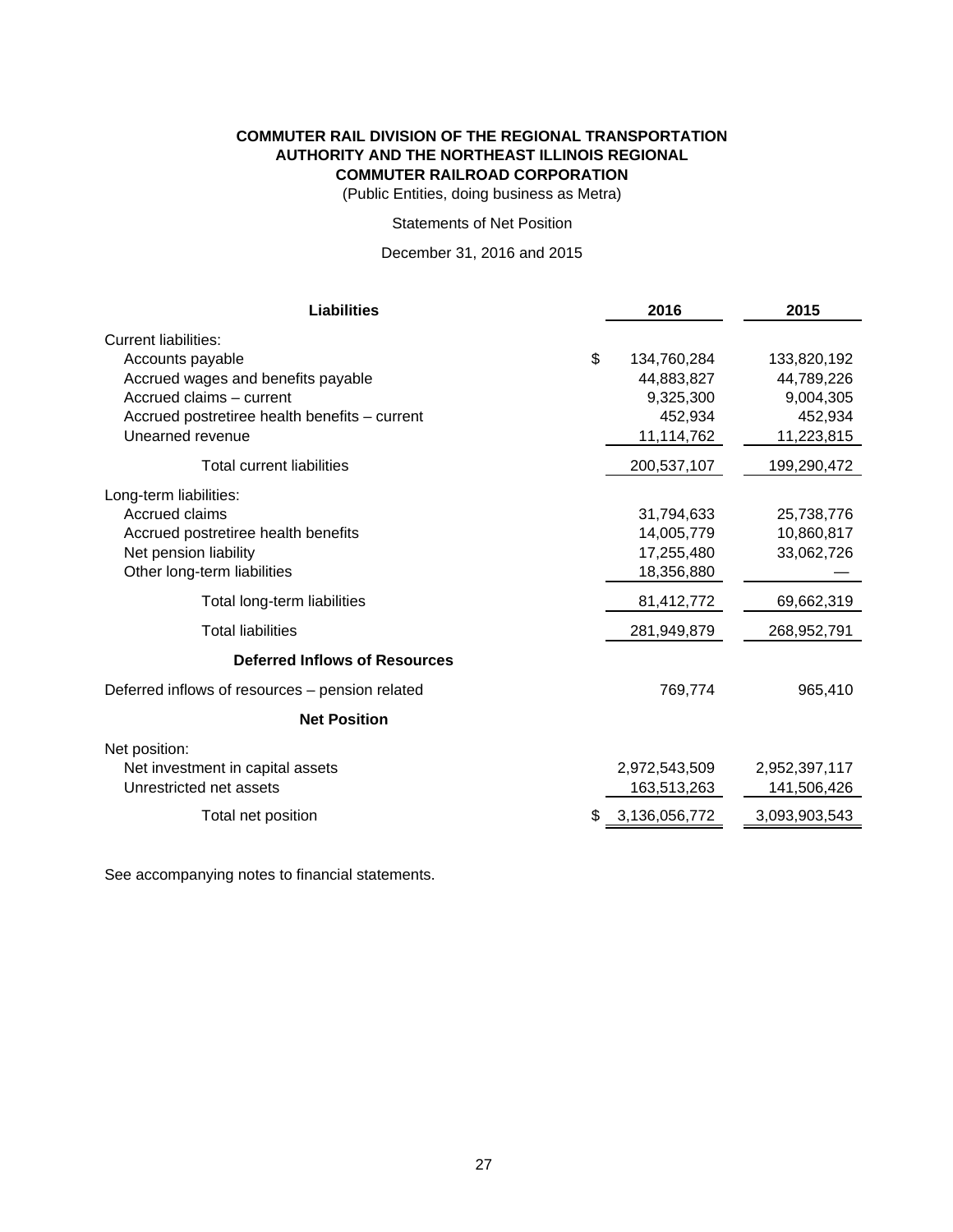(Public Entities, doing business as Metra)

Statements of Revenues, Expenses, and Changes in Net Position

### Years ended December 31, 2016 and 2015

|                                              | 2016                | 2015          |
|----------------------------------------------|---------------------|---------------|
| Operating revenues:<br>Passenger revenue     | \$<br>341,966,405   | 337,413,270   |
| Other                                        | 36,769,535          | 39,580,279    |
| Total operating revenues                     | 378,735,940         | 376,993,549   |
| Operating expenses:                          |                     |               |
| Transportation                               | 245,206,437         | 235, 198, 655 |
| Fuel and motive power                        | 54,903,637          | 77,764,545    |
| Engineering                                  | 135,236,022         | 129,806,310   |
| Mechanical                                   | 174,610,326         | 158,460,396   |
| Administration                               | 100,785,115         | 94,434,004    |
| Claims and insurance                         | 16,787,259          | 14,985,332    |
| Downtown stations                            | 14,275,150          | 15,382,656    |
| Total operating expenses before depreciation | 741,803,946         | 726,031,898   |
| Depreciation                                 | 228,551,503         | 217,160,385   |
| Total operating expenses                     | 970,355,449         | 943,192,283   |
| <b>Operating loss</b>                        | (591,619,509)       | (566,198,734) |
| Nonoperating revenues:                       |                     |               |
| Federal                                      | 145,486,952         | 140,847,986   |
| Local                                        | 488,285,786         | 474,934,989   |
| Total financial assistance                   | 633,772,738         | 615,782,975   |
| Total nonoperating revenues                  | 633,772,738         | 615,782,975   |
| Change in net position                       | 42,153,229          | 49,584,241    |
| Net position at beginning of year            | 3,093,903,543       | 3,044,319,302 |
| Net position at end of year                  | \$<br>3,136,056,772 | 3,093,903,543 |

See accompanying notes to financial statements.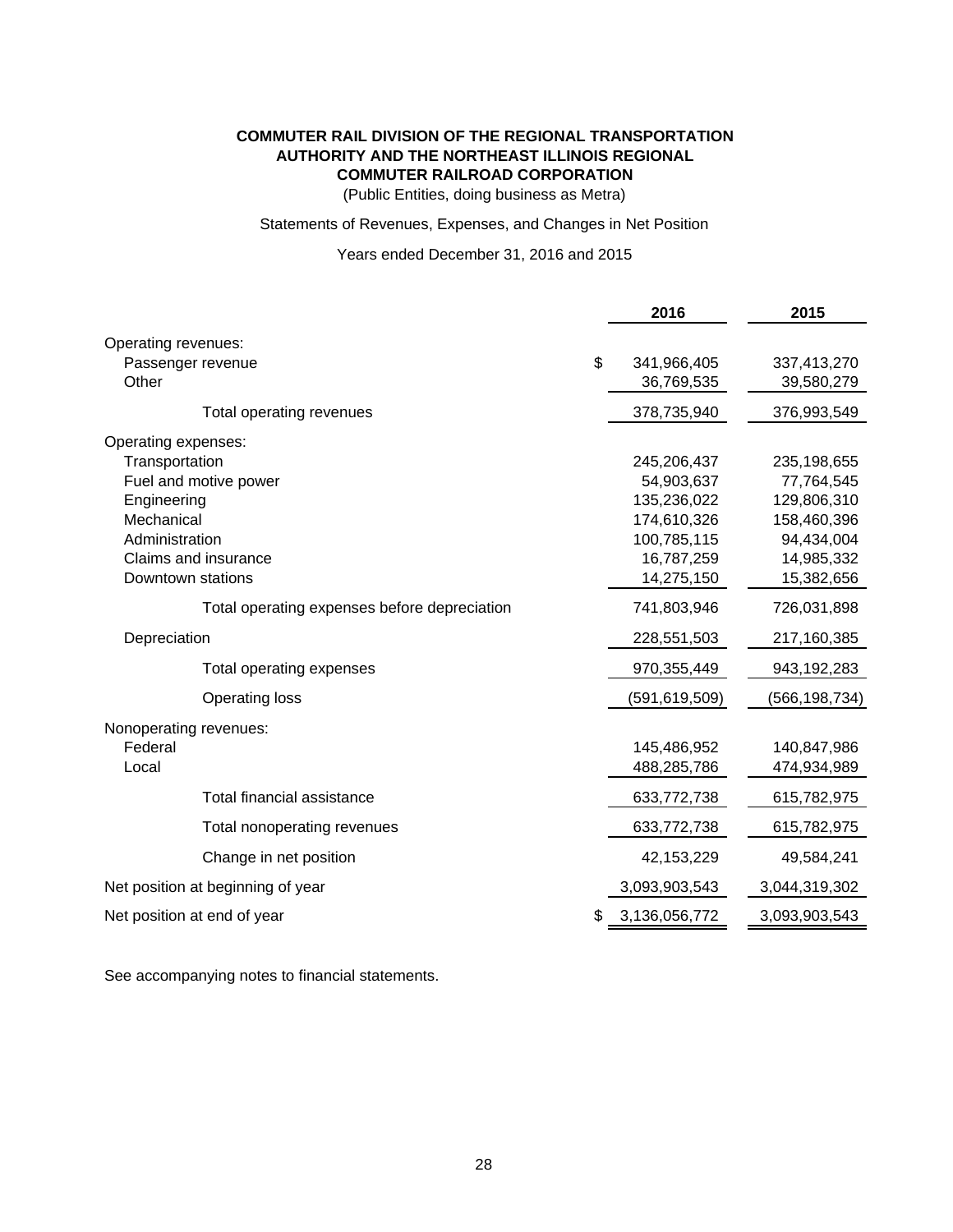(Public Entities, doing business as Metra)

### Statements of Cash Flows

### Years ended December 31, 2016 and 2015

|                                                                                                                                                                                                                                                                   | 2016                                                                               | 2015                                                                             |
|-------------------------------------------------------------------------------------------------------------------------------------------------------------------------------------------------------------------------------------------------------------------|------------------------------------------------------------------------------------|----------------------------------------------------------------------------------|
| Cash flows from operating activities:<br>Cash received from fares<br>Cash received from other operating revenue items<br>Cash paid to and on behalf of employees for services<br>Cash paid for claims<br>Cash paid to contractual service providers and suppliers | \$<br>342,043,014<br>41,322,394<br>(495, 312, 496)<br>(6,308,166)<br>(201,594,932) | 336,428,958<br>38,770,198<br>(519, 341, 078)<br>(6, 111, 537)<br>(198, 412, 694) |
| Net cash used in operating activities                                                                                                                                                                                                                             | (319,850,186)                                                                      | (348, 666, 153)                                                                  |
| Cash flows from noncapital and related financing activities:<br>Cash received from RTA sales tax and other local noncapital<br>assistance<br>Cash received from noncapital state assistance<br>Cash received from noncapital federal assistance                   | 387,685,664<br>1,618,197<br>2,921,032                                              | 389,083,867<br>1,764,267<br>2,749,512                                            |
| Net cash provided by noncapital and related financing<br>activities                                                                                                                                                                                               | 392,224,893                                                                        | 393,597,646                                                                      |
| Cash flows from capital and related financing activities:<br>Cash received from capital grants<br>Cash paid to acquire and construct capital assets                                                                                                               | 238,755,626<br>(262, 256, 338)                                                     | 220,894,167<br>(224,532,875)                                                     |
| Net cash used in capital and related financing<br>activities                                                                                                                                                                                                      | (23,500,712)                                                                       | (3,638,708)                                                                      |
| Cash flows from investing activities:<br>Cash received from the sale of investment securities<br>Cash paid for the purchase of investment securities                                                                                                              | 949,550,750<br>(1,002,694,989)                                                     | 612,816,437<br>(657,515,873)                                                     |
| Net cash used in investing activities                                                                                                                                                                                                                             | (53, 144, 239)                                                                     | (44,699,436)                                                                     |
| Net decrease in cash and cash equivalents                                                                                                                                                                                                                         | (4,270,244)                                                                        | (3,406,651)                                                                      |
| Cash and cash equivalents, beginning of year                                                                                                                                                                                                                      | 4,401,756                                                                          | 7,808,407                                                                        |
| Cash and cash equivalents, end of year                                                                                                                                                                                                                            | \$<br>131,512                                                                      | 4,401,756                                                                        |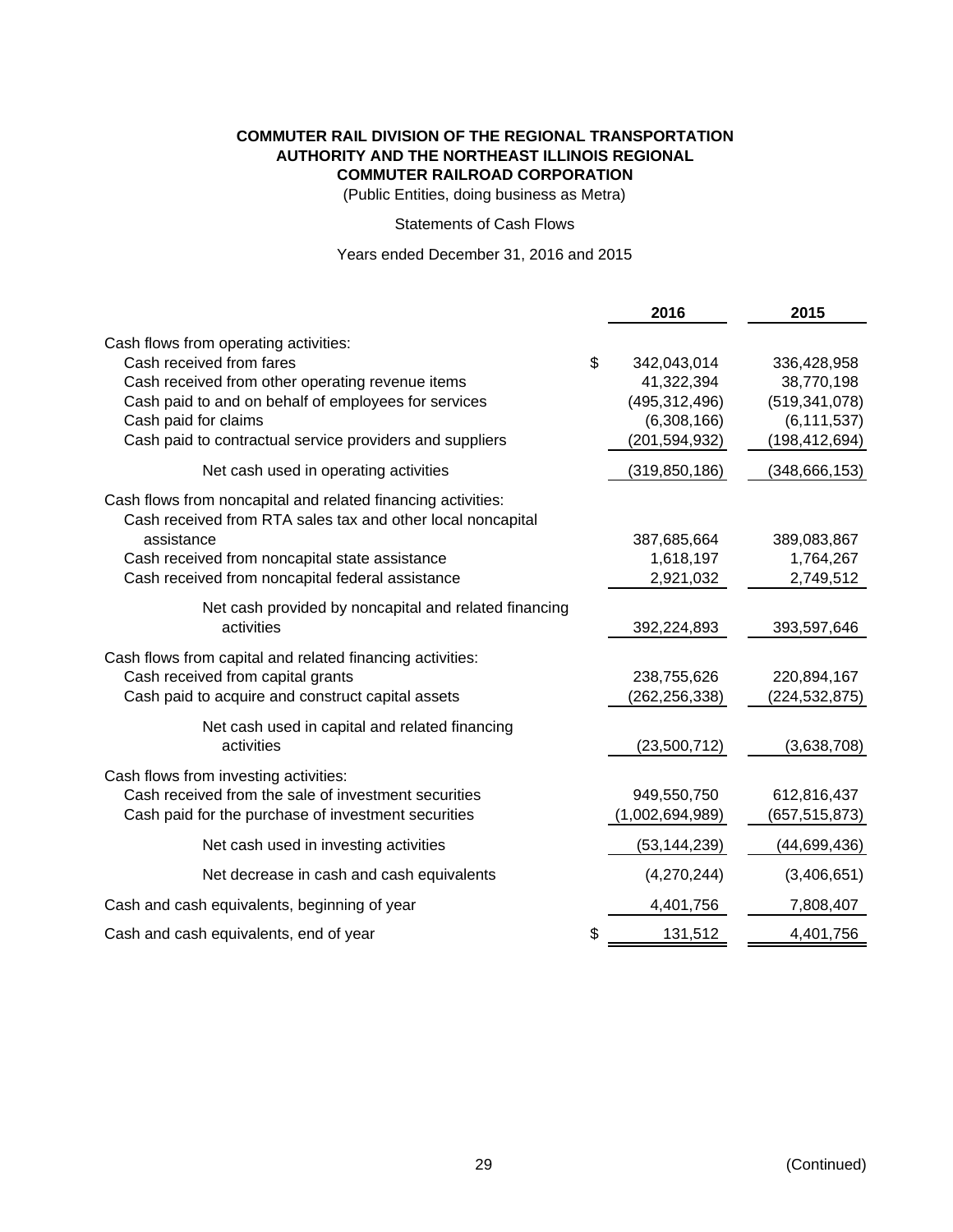(Public Entities, doing business as Metra)

### Statements of Cash Flows

### Years ended December 31, 2016 and 2015

| (566, 198, 734) |
|-----------------|
|                 |
| 217,160,385     |
| 11,993,483      |
| (6, 111, 537)   |
| (1,618,000)     |
|                 |
| 922,026         |
| (2,416,259)     |
| (884,070)       |
|                 |
| 27,389,966      |
| 15,696,408      |
| (43,501,402)    |
| (1,098,419)     |
| 217,532,581     |
| (348,666,153)   |
|                 |

See accompanying notes to financial statements.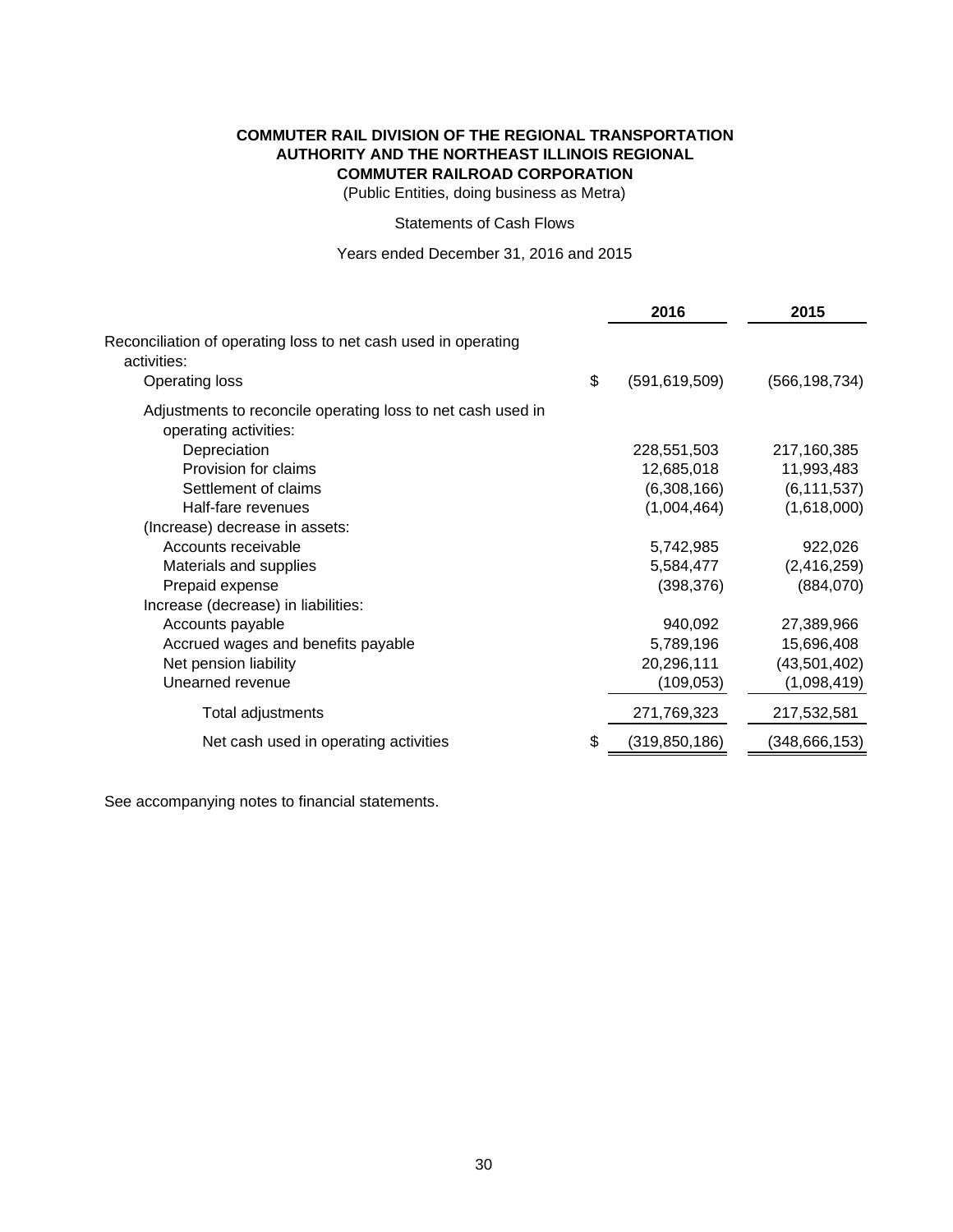(Public Entities, doing business as Metra)

Notes to Financial Statements

December 31, 2016 and 2015

### **(1) Organization**

The Commuter Rail Division (CRD) of the Regional Transportation Authority (RTA) and the Northeast Illinois Regional Commuter Railroad Corporation (NIRCRC) were established by Regional Transportation Authority Act (the RTA Act) to operate commuter rail service in the six-county region of Northeast Illinois. The CRD and NIRCRC are governed by the Commuter Rail Board (CRB) and collectively do business using the trademark name of "Metra." The CRB is responsible for establishing policy for the day-to-day operations, capital investments, finances, fare levels, and service and facilities planning for Metra.

Metra operates and manages the Rock Island, Milwaukee Road, Metra Electric, Heritage Corridor, North Central Service, and South West Service commuter lines. Metra also contracts for commuter rail service on other lines through purchase of service agreements executed with the Union Pacific Railroad (UP), BNSF Railway (BNSF), and Northern Indiana Commuter Transportation District (NICTD).

Metra also leases track rights to NICTD, Amtrak, CSX Corporation, Canadian Pacific Railway, Chicago Rail Link, Union Pacific Railroad, Norfolk Southern Railway, Wisconsin and Southern Railroad, Wisconsin Central Ltd. (Canadian National), and Iowa Interstate Railroad.

The RTA Act provides for funding of public transportation in the six-county region of Northeast Illinois. The RTA Act requires that at least 50% of system wide operating costs, excluding depreciation and certain other items, are financed through passenger fares and other revenues. The RTA serves as the oversight, funding and regional planning agency for the bus and rail services provided by Metra, Chicago Transit Authority (CTA), and the Suburban Bus Division (Pace). The RTA distributes funding for public transportation in the six-county area and establishes funding marks and recovery ratios for each service board on a budgetary basis.

*Reporting Entity* – As defined by Governmental Accounting Standards Board (GASB) Statement No. 14, *The Financial Reporting Entity*, and GASB Statement No. 39, *Determining Whether Certain Organizations are Component Units – An Amendment of GASB Statement No. 14*, the financial reporting entity consists of the primary government, as well as its component units, which are legally separate organizations for which the elected officials of the primary government are financially accountable. Financial accountability is defined as:

- Appointment of a voting majority of the component unit's board, and either (a) the ability to impose will by the primary government, or (b) the possibility that the component unit will provide a financial benefit to or impose a financial burden on the primary government; or
- Fiscal dependency on the primary government.

The RTA Board does not control the selection of any members of the Metra Board. Members of the Metra Board cannot serve on the RTA Board. The Metra Board approves the level of service, passenger fares, and operating policies and is accountable for fiscal matters, including ownership of assets, relations with federal and state transportation funding agencies that provide financial assistance, and the preparation of operating budgets. The Metra Board is also responsible for the purchase of services and approval of contracts relating to its operations.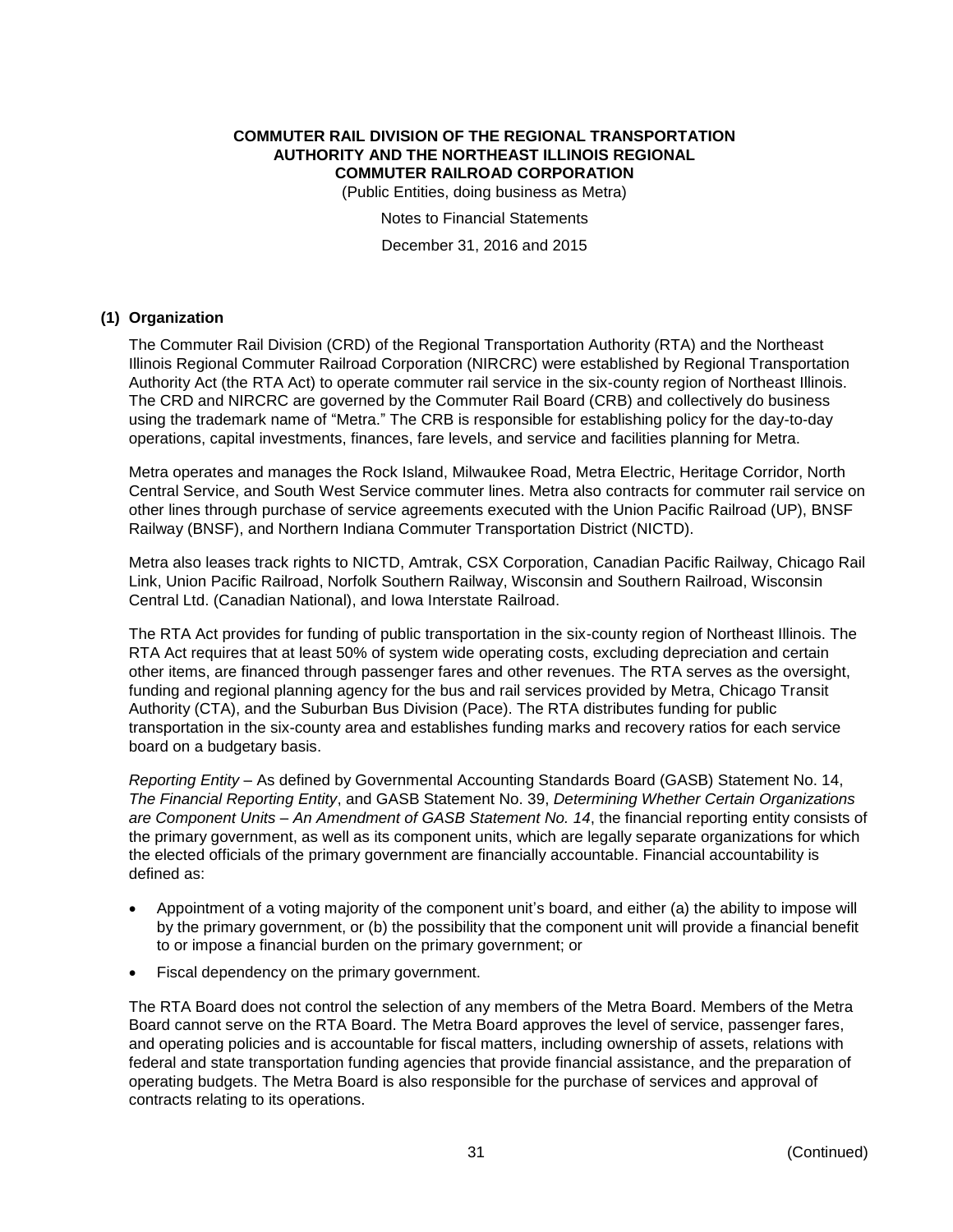(Public Entities, doing business as Metra)

Notes to Financial Statements

December 31, 2016 and 2015

Based on these factors and applying the aforementioned criteria used to determine financial accountability, strictly for technical financial reporting purposes, management does not consider Metra to be a component unit of the RTA.

As described above, Metra has contracts with certain rail carriers. With the exception of deficit funding and "in-kind assistance" specifically defined in these agreements, Metra is not financially accountable for these carriers, and they are not considered to be a part of the Metra financial reporting entity.

#### **(2) Summary of Significant Accounting Policies**

#### *(a) Basis of Accounting*

The accompanying financial statements of Metra are maintained in accordance with U.S. generally accepted accounting principles (GAAP) applicable to governmental entities. The accounts of Metra are organized as an enterprise fund type and are used to account for Metra's activities similar to a private business enterprise on the accrual basis of accounting. Therefore, revenues are recognized when earned, and expenses are recorded at the time liabilities are incurred.

Nonexchange transactions, in which Metra receives value without directly giving equal value in return, include grants from federal, state, and local governments. On an accrual basis, revenue from grants is recognized in the fiscal year in which all eligibility requirements have been satisfied. Eligibility requirements include timing requirements, which specify the year when resources are required to be used or the fiscal year when use is first permitted, and expense requirements, in which the resources are provided to Metra on a reimbursement basis.

#### *(b) Use of Estimates*

The preparation of the financial statements in conformity with U.S. GAAP requires management to make estimates and assumptions that affect the reported amounts of assets and liabilities and the disclosure of contingent assets and liabilities at the date of the financial statements and the reported amounts of revenues and expenses during the reporting period. Actual results could differ from those estimates. Significant items subject to such estimates and assumptions include the useful life of fixed assets, allowances for doubtful accounts, reserves for employee-benefit obligations, and other contingencies.

#### *(c) Cash and Cash Equivalents*

For purposes of the statements of cash flows, Metra considers all highly liquid investments with a maturity at the time of purchase of three months or less to be cash equivalents.

#### *(d) Investments*

Metra categorizes its fair value measurements within the fair value hierarchy established by U.S. GAAP. The hierarchy is based on valuation inputs used to measure the fair value asset. Level 1 inputs are quoted prices in active markets for identical assets; Level 2 inputs are significant other observable inputs; and Level 3 inputs are significant unobservable inputs.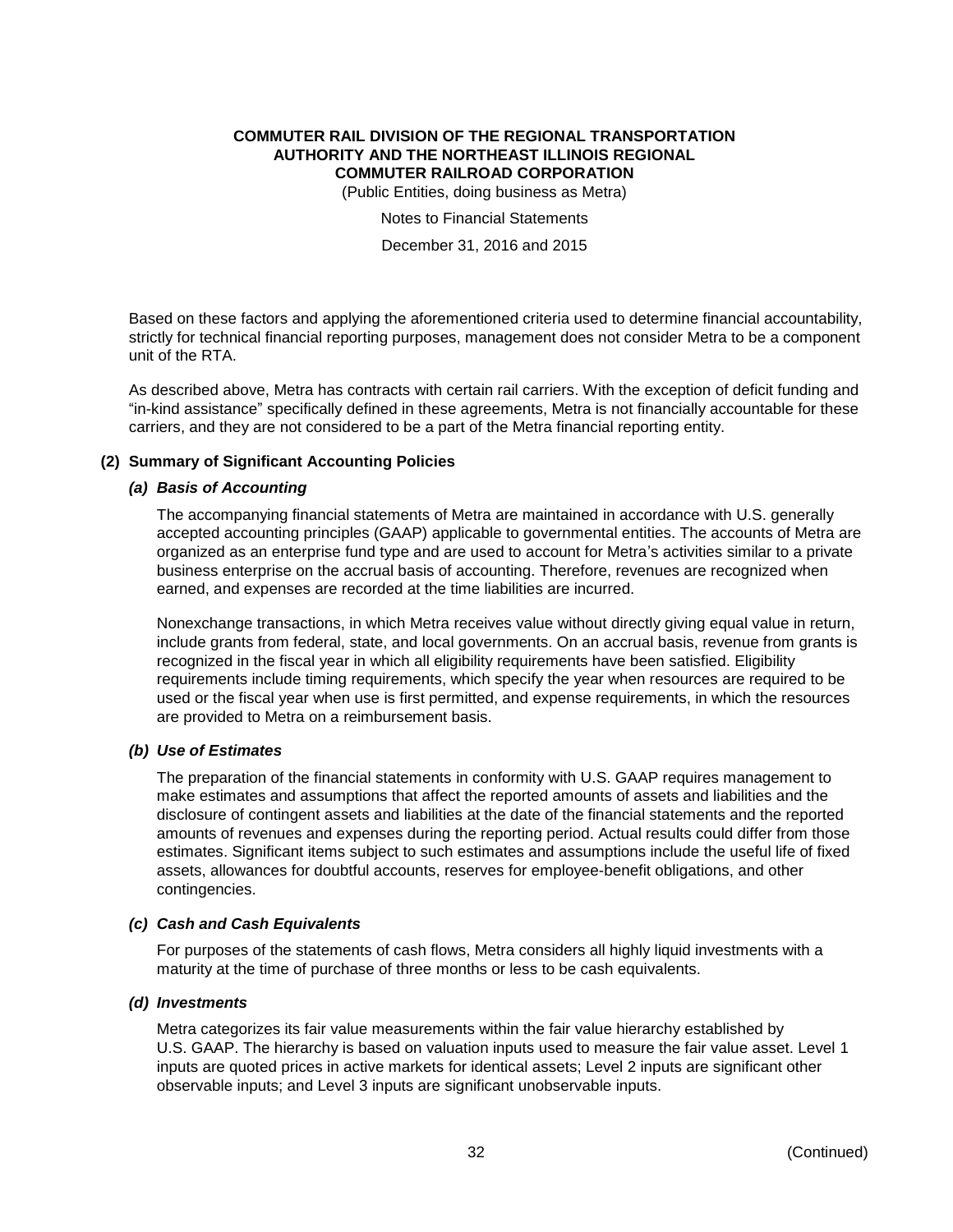(Public Entities, doing business as Metra)

Notes to Financial Statements

December 31, 2016 and 2015

The investments that Metra may purchase are limited by Illinois law to the following: (1) securities that are fully guaranteed by the U.S. government as to principal and interest; (2) certain U.S. government agency securities; (3) certificates of deposit or time deposits of banks and savings and loan associations, which are insured by a Federal corporation; (4) short-term discount obligations of the Federal National Mortgage Association; (5) certain short-term obligations of corporations (commercial paper) rated in the highest classifications by at least two of the major rating services; (6) fully collateralized repurchase agreements; (7) the State Treasurer's Illinois Funds; and (8) money market mutual funds and certain other instruments.

The Illinois Funds is an external investment pool administered by the State Treasurer. The fair value of Metra's share in the fund is the same as the value in the pool shares. Although not subject to direct oversight, the Illinois Funds is administered in accordance with the provisions of the Illinois Public Investment Act, 30 ILCS 235.

#### *(e) Materials and Supplies*

Materials and supplies are recorded at average cost.

#### *(f) Capital Assets*

Capital assets are recorded at cost, less accumulated depreciation. The cost of maintenance and repairs is charged to operations as incurred. Metra currently capitalizes assets, which have a useful life of more than one year, a unit or group cost of more than \$5,000, and are purchased with grant money or are not intentionally acquired for resale. Depreciation is calculated by class of assets using the straight-line method over the estimated useful lives of the respective assets, as follows:

|                                           | Years     |
|-------------------------------------------|-----------|
| Rolling stock, roadways, and structures   | $10 - 35$ |
| Furniture, fixtures, and office equipment | $2 - 10$  |

#### *(g) Compensated Absences*

All employees receive compensation for vacations, holidays, illness, and certain other qualifying absences. The number of days compensated for the various categories of absence is based generally on length of service. Vacation leave that has been earned but not paid has been accrued in the accompanying financial statements. Similarly, sick leave is accrued as the benefits are earned, but only to the extent it is probable that Metra will compensate the employee through cash payments conditioned on the employee's termination or retirement. Compensation for holidays and other qualifying absences is not accrued in the accompanying financial statements because rights to such compensation amounts do not accumulate.

Metra accounts for compensated absences under GASB Statement No. 16*, Accounting for Compensated Absences*, whereby the applicable salary-related employer obligations are accrued in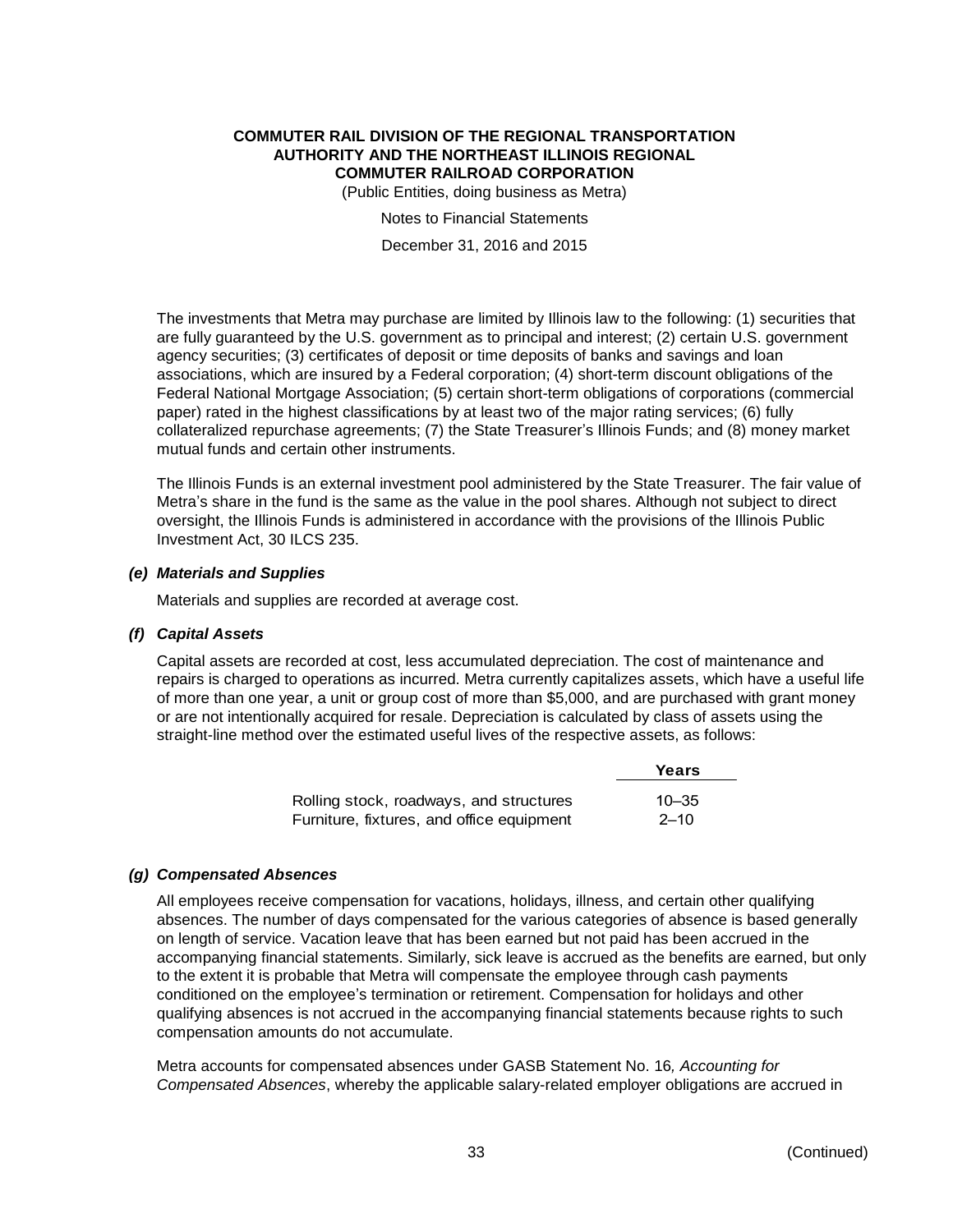(Public Entities, doing business as Metra)

Notes to Financial Statements

December 31, 2016 and 2015

addition to the compensated absences liability. The amount is recorded as a portion of accrued wages and benefits payable on the statements of net position.

#### *(h) Retained Risk Programs*

Metra provides for retained risk programs for public liability, property damage, and Federal Employers Liability Act (FELA) claims. In 1993, the RTA, as authorized under the Joint Self-Insurance Fund, obtained liability insurance as part of the retained risk programs currently maintained by Metra. Claims are recorded in the year of occurrence (see note 6). Metra directly administers the public liability, property damage, and FELA programs.

#### *(i) Pensions*

For purposes of measuring the net pension liability, deferred outflows of resources and deferred inflows of resources related to pensions, and pension expense, information about the net position of the RTA Pension Plan (RTAPP) and additions to/deductions from RTAPP's net position have been determined on the same basis as they are reported by RTAPP. For this purpose, benefit payments are recognized when due and payable in accordance with the benefit terms. Investments are reported at fair value.

#### *(j) Net Position*

Net position is displayed in two components, as follows:

*Net Investment in Capital Assets* – This consists of all federal, state, and local grant funded capital assets, net of accumulated depreciation, less the outstanding balances of any bonds, notes, or other borrowings that are attributable to the acquisition, construction, or improvement of those assets.

*Unrestricted* – This consists of the remaining components of net position that do not meet the definition of "net investment in capital assets."

#### *(k) Passenger Revenues*

Metra sells full and reduced fare, one-way tickets, 10-ride tickets, monthly tickets, weekend tickets, and special event tickets. Metra tickets are sold through various distribution channels, including train stations, on-train personnel, ticket-by-internet, ticket-by-mail, Ventra mobile application, vending machines and group sales. Passenger revenues are recognized in the following manner. Passenger revenues for one-way tickets are recorded when the tickets are sold. Passenger revenues for tickets sold by on-train personnel are recorded when the tickets are sold. Passenger revenues for monthly tickets are recorded in the month the ticket is valid for. Passenger revenues for monthly tickets sold prior to the month of validity are recorded as unearned revenues. Passenger revenues for weekend tickets are recorded in the month the tickets are sold. Passenger revenues for tickets sold through Ventra mobile application are recognized when activated by customers. 10-ride tickets sold through the Ventra mobile application are monitored for sold to use status; this methodology is applied to record unearned revenue for 10-ride tickets sold through other channels.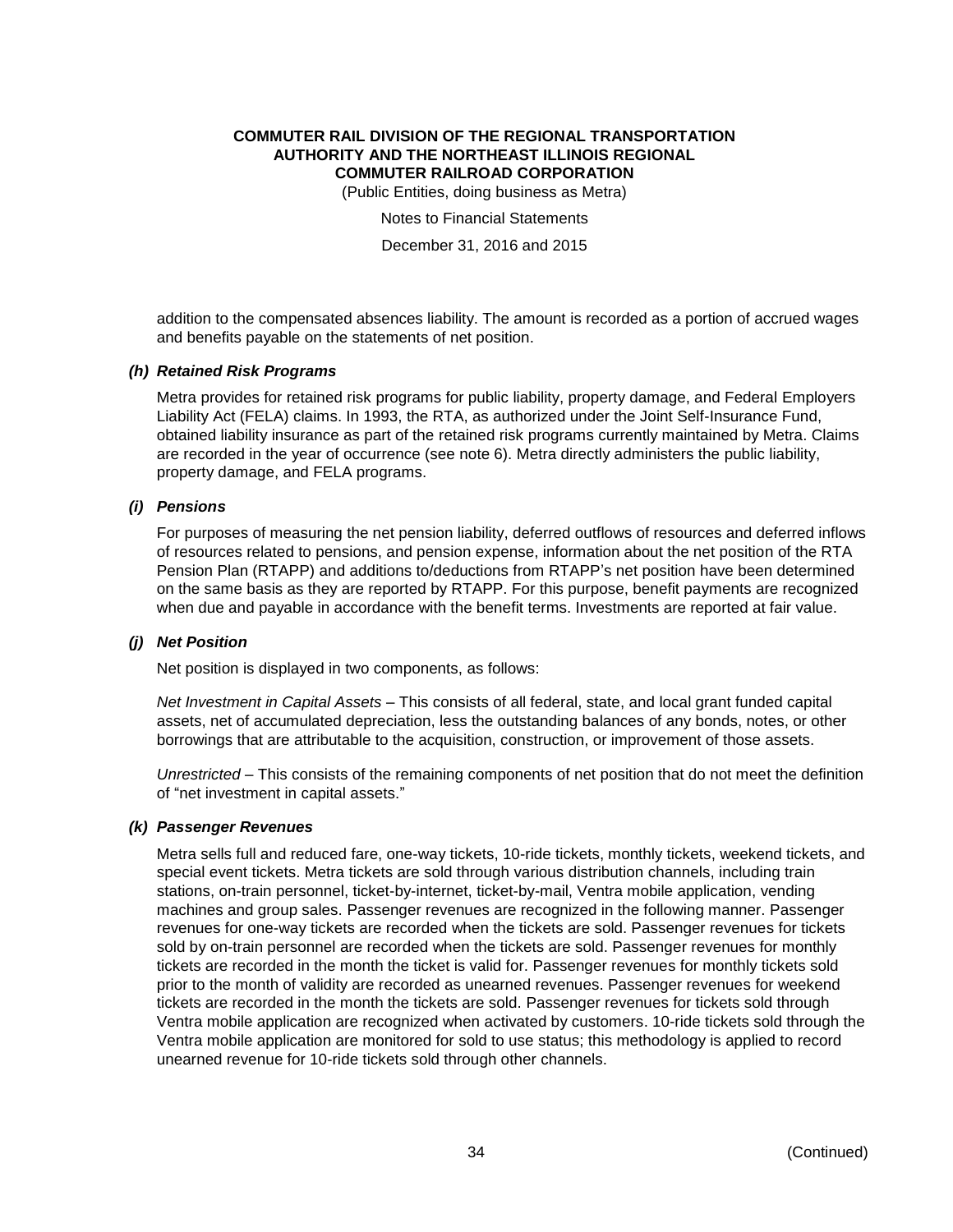(Public Entities, doing business as Metra)

Notes to Financial Statements

December 31, 2016 and 2015

### *(l) Classification of Revenues*

Metra has classified its revenues as either operating or nonoperating. Operating revenues include activities that have the characteristics of exchange transactions, including passenger revenue and other nonpassenger operating revenue. Nonpassenger operating revenues include half-fare revenues, joint facility revenue, interest income, lease and rental income, advertising income, and other miscellaneous nonfare generated income. Nonoperating revenues include activities that have the characteristics of nonexchange transactions, such as federal, state, and local grants and contracts.

Metra's nonoperating revenue includes federal, state, and local grant reimbursements, sales tax revenue, and other operating assistance distributed through appropriations from the RTA. Metra's statutory share of RTA sales tax proceeds was approximately \$392.1 million and \$386.1 million, respectively, during the years ended December 31, 2016 and 2015. RTA capital funding was \$89.0 million and \$67.8 million during the years ended December 31, 2016 and 2015. Illinois Department of Revenue's share of capital financing funding was \$6.5 million and \$15.6 million, and a local share was \$0.7 million and a reduction of \$0.6 million during the years ended December 31, 2016 and 2015, respectively. During 2015, Metra received \$6.0 million in operating assistance from RTA; in addition, Metra had \$12.3 million as an advance under the RTA's Innovation Coordination and Enhancement Program (ICE) in 2015 to fund new initiatives. In 2016, Metra received an advance of \$4.8 million in ICE funding from RTA. Metra did not receive any operating assistance in 2016 from RTA. In 2016, Metra used \$2.3 million in ICE funding to defray the cost associated with the Ventra Mobile Application.

#### *(m) Implementation of Accounting Pronouncements*

In 2016, Metra implemented GASB Statement No. 72, *Fair Value Measurement and Application* (GASB Statement No. 72). GASB Statement No. 72 provides guidance to governments on determining fair value and requires disclosures about fair value measurements, the level of the fair value hierarchy, and valuation techniques. Additionally, GASB Statement No. 72 changes the measurement guidance for donated capital assets, donated works of art, historical treasures, and similar assets, as well as capital assets received in a service concession agreement. GASB Statement No. 72 was retrospectively applied.

#### *(n) New Accounting Pronouncements*

Effective in 2018, Metra will be required to implement GASB Statement No. 75, *Accounting and Financial Reporting for Postemployment Benefits Other Than Pensions* (GASB Statement No. 75). GASB Statement No. 75 will require state and local governments using the resource measurement focus for financial reporting to recognize a liability for postemployment benefits other than pensions (OPEB) as employees earn the OPEB benefits through service. Additionally, GASB Statement No. 75 includes substantive changes to the methods and assumptions used to determine the actuarial valuation for financial reporting purposes.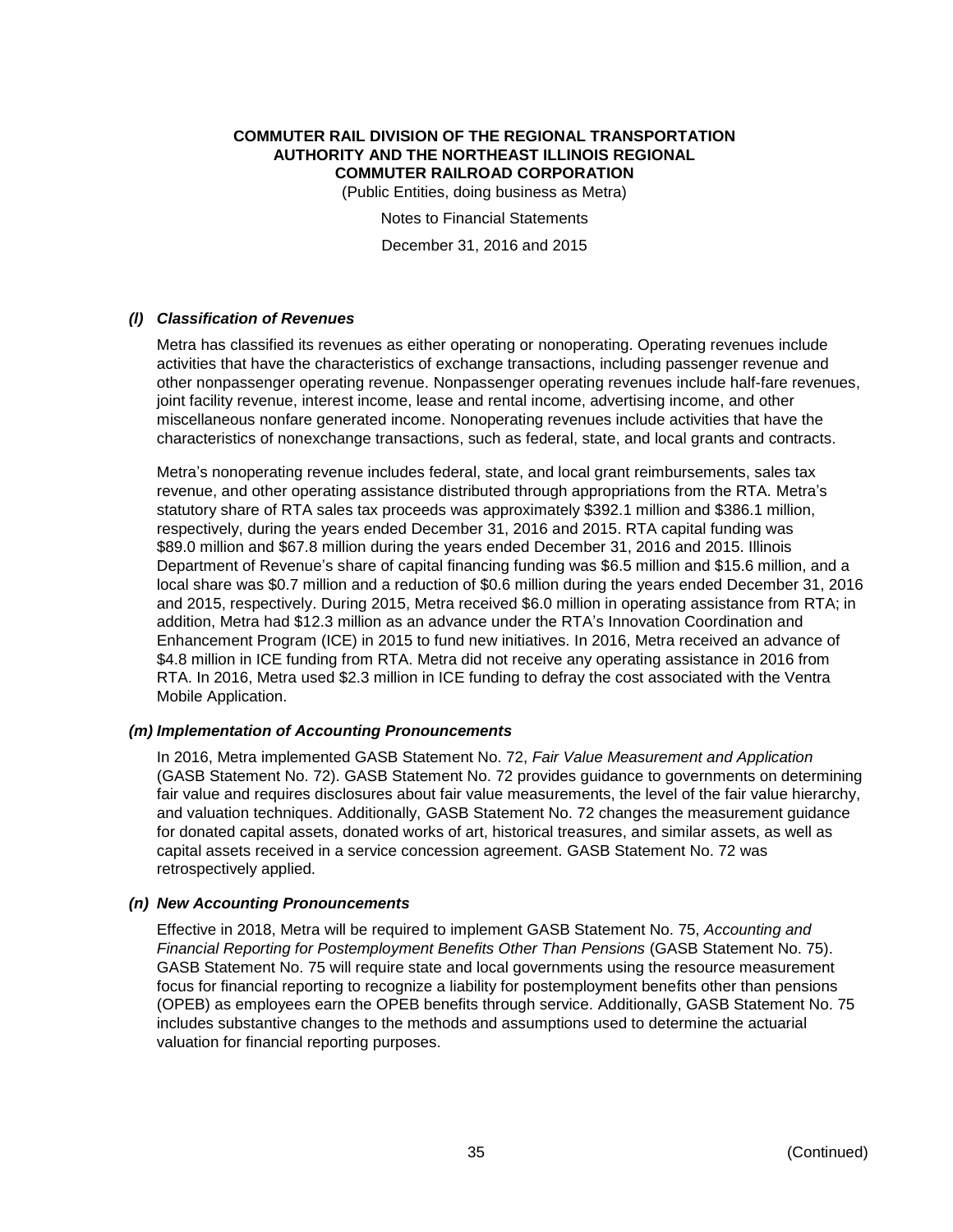(Public Entities, doing business as Metra)

Notes to Financial Statements

December 31, 2016 and 2015

#### **(3) Cash, Cash Equivalents, and Investments**

#### *(a) Cash, Cash Equivalents, and Investments*

Cash, cash equivalents, and investments are reported in the statements of net position as of December 31, 2016 and 2015 as follows:

|                                                           |    | 2016        | 2015        |
|-----------------------------------------------------------|----|-------------|-------------|
| Cash and cash equivalents:                                |    |             |             |
| Bank deposits, working cash, certificates of deposit, and |    |             |             |
| cash equivalents                                          | \$ | 131.512     | 4,401,756   |
| Investments, including board-designated funds             |    | 231,874,033 | 178,729,794 |
| Total                                                     | S  | 232,005,545 | 183,131,550 |

Included in investments are board-designated funds (totaling \$191,793,488 at December 31, 2016 and \$159,224,376 at December 31, 2015) consisting of RTA advances, capital commitments, long-term provisions, and funds for operations.

Metra initially deposits cash in accounts maintained in Federal Deposit Insurance Corporation (FDIC) insured banks located in Illinois and earns interest as provided under Federal Reserve Bank regulations. Funds may be invested in registered time deposits and other interest-bearing accounts in FDIC-insured institutions. Funds can also be invested in U.S. government obligations, commercial paper, collateralized repurchase agreements arranged through various banks and brokerage firms, and other investments as permitted by Metra's investment policy.

#### *(b) Custodial Credit Risk – Deposits*

Custodial credit risk, as it relates to deposits, is the risk that in the event of a financial institution failure, Metra's deposits may not be returned. Metra's investment policy requires deposits in excess of FDIC coverage be collateralized with securities or financial instruments permitted by the Public Funds Investment Act with maturities not exceeding five years. Metra's bank balances were \$4,762,134 and \$12,707,463 at December 31, 2016 and 2015, respectively, and were covered by FDIC insurance or by collateral held by a third party.

#### *(c) Custodial Credit Risk – Investments*

Custodial credit risk, as it relates to investments, is the risk that, in the event of the failure of the counterparty, Metra will not be able to recover the value of its investments or collateral securities that are in the possession of a third party. Metra's investment policy requires that safekeeping and collateralization is in compliance with the requirements of the Public Funds Investment Act.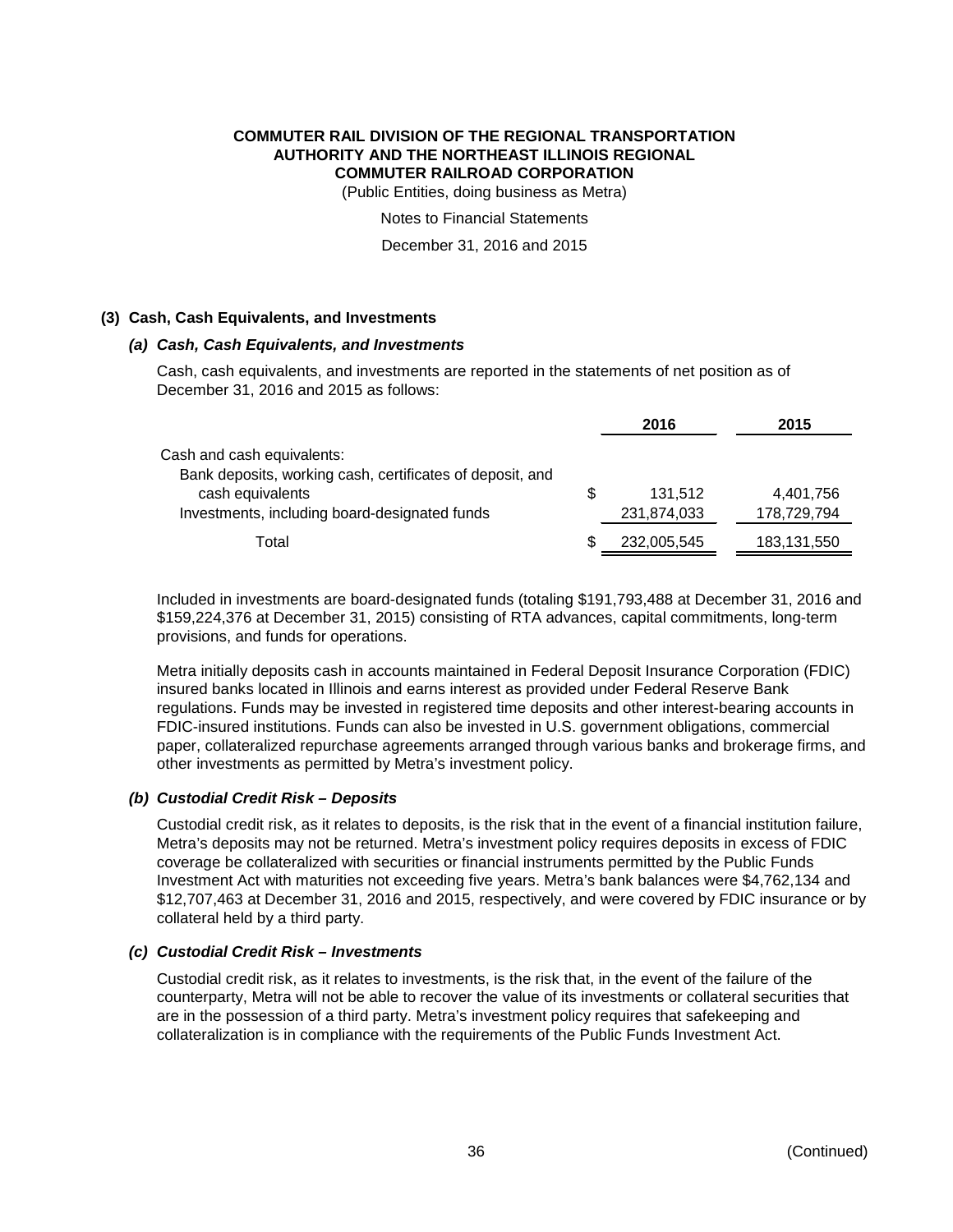(Public Entities, doing business as Metra)

Notes to Financial Statements

December 31, 2016 and 2015

#### *(d) Interest Rate Risk*

Interest rate risk exists when there is a possibility that changes in interest rates could adversely affect an investment's fair value. Metra's investment policy seeks to ascertain safety of principal and to attain a market average or better rate of return, taking into account risk, constraints, cash flow, and legal restrictions on investments. Metra's policy is to routinely monitor the contents of the portfolio, the available markets, and the relative values of competing instruments to assess the effectiveness of the portfolio in meeting the safety, liquidity, rate of return, diversification, and general performance objectives, and to adjust the portfolio accordingly. Metra did not have long-term investments in its portfolio at December 31, 2016 and 2015, and, therefore, had no material exposure to interest rate fluctuations. The following schedule reports the fair values and maturities (using the segmented time distribution method) for Metra's investments as of December 31, 2016 and 2015:

|                                                                                                                                    | Investments as of<br>December 31, 2016<br><b>Investment maturities</b>  |                                                                   |  |
|------------------------------------------------------------------------------------------------------------------------------------|-------------------------------------------------------------------------|-------------------------------------------------------------------|--|
| Investment type                                                                                                                    | <b>Fair value</b>                                                       | Less than<br>one year                                             |  |
| U.S. Treasury Securities<br>U.S. agencies<br>Illinois Funds (local government investment pool)<br>Money market<br>Commercial paper | \$<br>90,712,910<br>35,855,830<br>29,565,259<br>2,520,846<br>73,219,188 | 90,712,910<br>35,855,830<br>29,565,259<br>2,520,846<br>73,219,188 |  |
| Total                                                                                                                              | \$<br>231,874,033                                                       | 231,874,033                                                       |  |

|                                                   | Investments as of<br>December 31, 2015 |             |
|---------------------------------------------------|----------------------------------------|-------------|
|                                                   | <b>Investment maturities</b>           |             |
|                                                   |                                        | Less than   |
| Investment type                                   | <b>Fair value</b>                      | one year    |
| U.S. Treasury securities                          | \$<br>70,893,650                       | 70,893,650  |
| U.S. agencies                                     | 31,920,265                             | 31,920,265  |
| Illinois Funds (local government investment pool) | 1,001,414                              | 1,001,414   |
| Money market                                      | 13,016,427                             | 13,016,427  |
| Commercial paper                                  | 61,898,038                             | 61,898,038  |
| Total                                             | \$<br>178,729,794                      | 178,729,794 |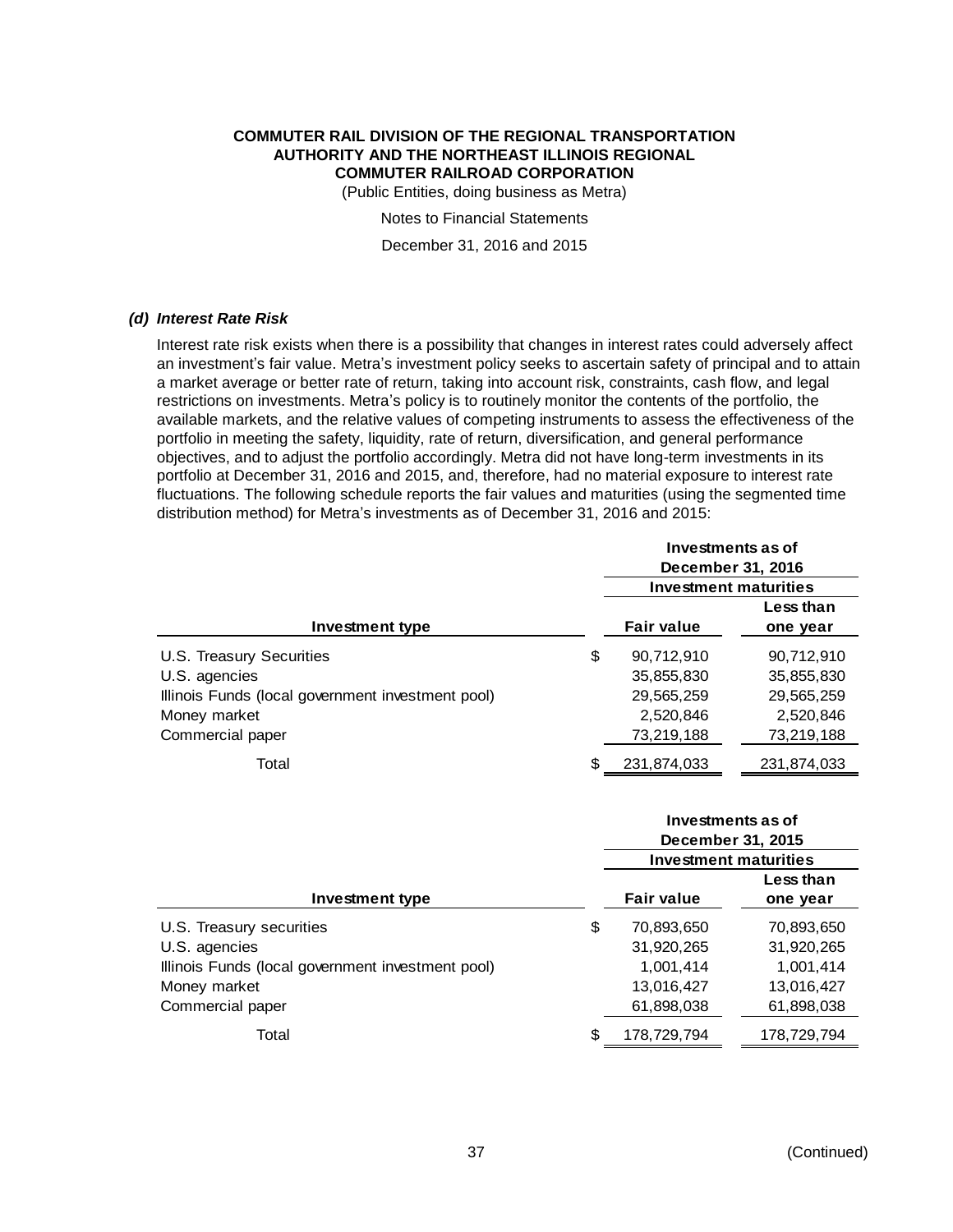(Public Entities, doing business as Metra)

Notes to Financial Statements

December 31, 2016 and 2015

### *(e) Credit Risk*

Credit risk exists when there is a possibility the issuer or other counterparty to an investment may be unable to fulfill its obligations. Metra's investment policy is to apply the prudent-person rule, which states that investments shall be made with judgment and care, under circumstances then prevailing, which persons of prudence, discretion, and intelligence exercise in the management of their own affairs, not for speculation, but for investment, considering the probable safety of the capital as well as the probable income to be derived. Metra's investment policy limits investments in short-term obligations of corporations organized in the United States with assets exceeding \$500 million if (i) such obligations are rated at the time of purchase at one of the three highest classifications established by at least two standard rating services and which mature not later than 180 days from the date of purchase; (ii) such purchases do not exceed 10% of the corporation's outstanding obligations; and (iii) no more than one-third of Metra's funds may be invested in short-term obligations of corporations.

Credit ratings for Metra's investments as described by Standard & Poor's at December 31, 2016 are as follows:

| Investment type                    | <b>Fair value</b> | <b>Percent</b> | S&P   |
|------------------------------------|-------------------|----------------|-------|
| U.S. Treasury securities           | \$<br>90,712,910  | 39.1%          | AA+   |
| U.S. Agencies                      | 35,855,830        | 15.5           | $AA+$ |
| Illinois Funds                     | 29,565,259        | 12.8           | AAAm  |
| Money market                       | 2,520,846         | 1.1            | AAAm  |
| Commercial paper                   | 73,219,188        | 31.5           | A1P1  |
| Total investments at fair value \$ | 231,874,033       | 100.0 %        |       |

#### **Credit Ratings Investments Held as of December 31, 2016 (S&P)**

(As a percentage of total fair value for investment securities)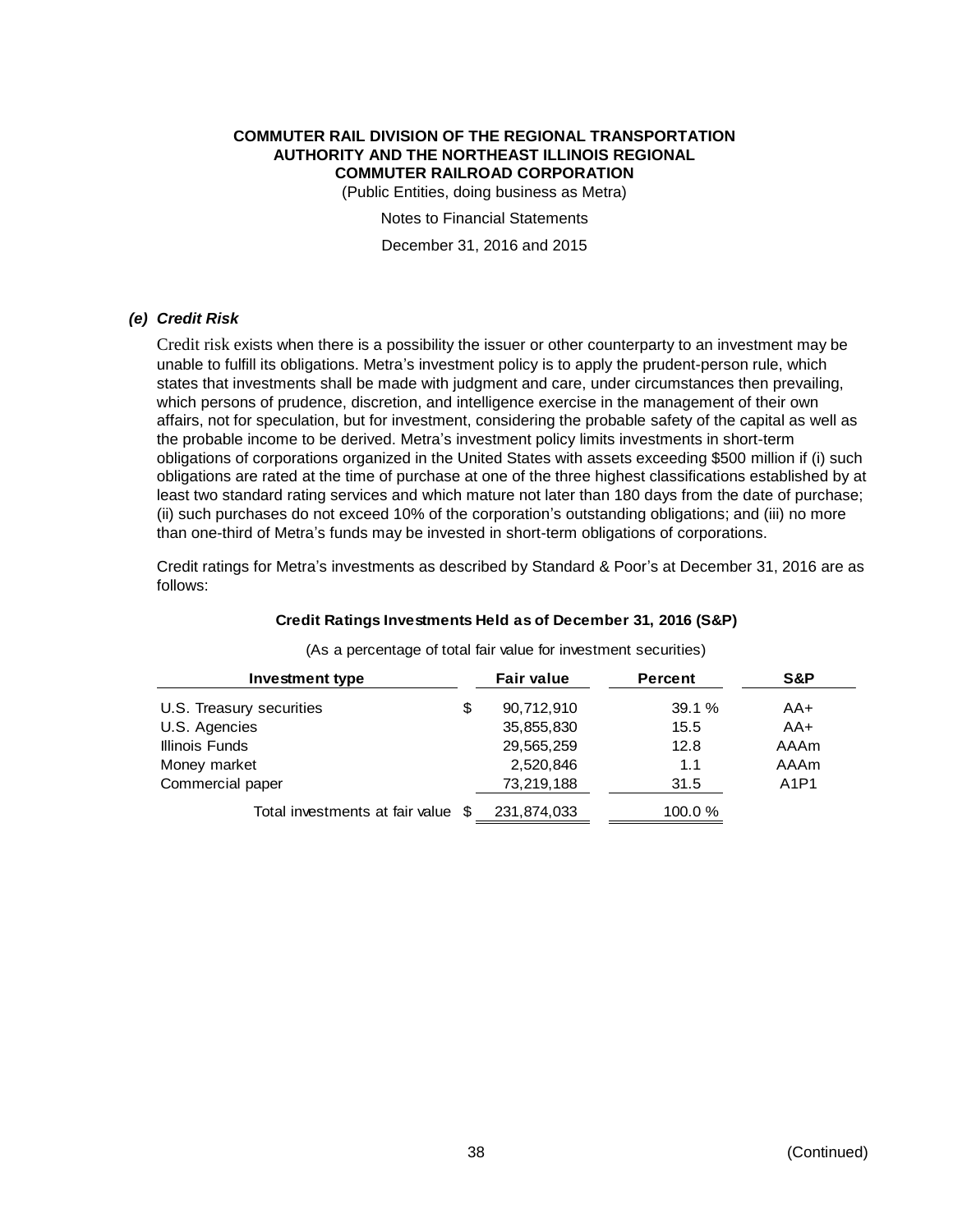(Public Entities, doing business as Metra)

Notes to Financial Statements

December 31, 2016 and 2015

Credit ratings for Metra's investments as described by Standard & Poor's at December 31, 2015 are as follows:

#### **Credit Ratings Investments Held as of December 31, 2015 (S&P)**

| Investment type                    | <b>Fair value</b> | Percent | S&P  |
|------------------------------------|-------------------|---------|------|
| U.S. Treasury Securities           | 70,893,650        | 39.7%   | AA+  |
| U.S. Agencies                      | 31,920,265        | 17.9    | AA+  |
| Illinois Funds                     | 1,001,414         | 0.6     | AAAm |
| Money market                       | 13,016,427        | 7.3     | AAAm |
| Commercial paper                   | 61,898,038        | 34.5    | A1P1 |
| Total investments at fair value \$ | 178,729,794       | 100.0%  |      |

(As a percentage of total fair value for investment securities)

#### *(f) Concentration of Credit Risk*

Concentration of credit risk occurs when investments in one issuer exceed 5% of the investment portfolio (lack of diversification). Metra's investment policy is in accordance with the Illinois Public Funds Investment Act and states that commercial paper purchases should not exceed 10% of the issuing corporation's outstanding obligations.

Following are the investments by issuer that exceeded 5% or more of the total investments, and the percent of the fair value to total investments, as of December 31, 2016 and 2015:

|                                                                    | п  | 2016              |         | 2015              |                |  |  |
|--------------------------------------------------------------------|----|-------------------|---------|-------------------|----------------|--|--|
| <b>Issuer</b>                                                      |    | <b>Fair value</b> | Percent | <b>Fair value</b> | <b>Percent</b> |  |  |
| U.S. Agencies:                                                     |    |                   |         |                   |                |  |  |
| <b>Federal Agricultural</b><br>Mortgage Corp.<br>Federal Home Loan | \$ | 14,943,900        | 7.5%    |                   | — %            |  |  |
| <b>Bank</b>                                                        |    | 16,920,010        | 8.5     | 20,940,700        | 11.4           |  |  |
| Commercial paper:<br><b>Dealer Capital Access</b>                  |    |                   |         |                   |                |  |  |
| Trust LLC                                                          |    | 10,490,178        | 5.3     | 9,992,208         | 5.5            |  |  |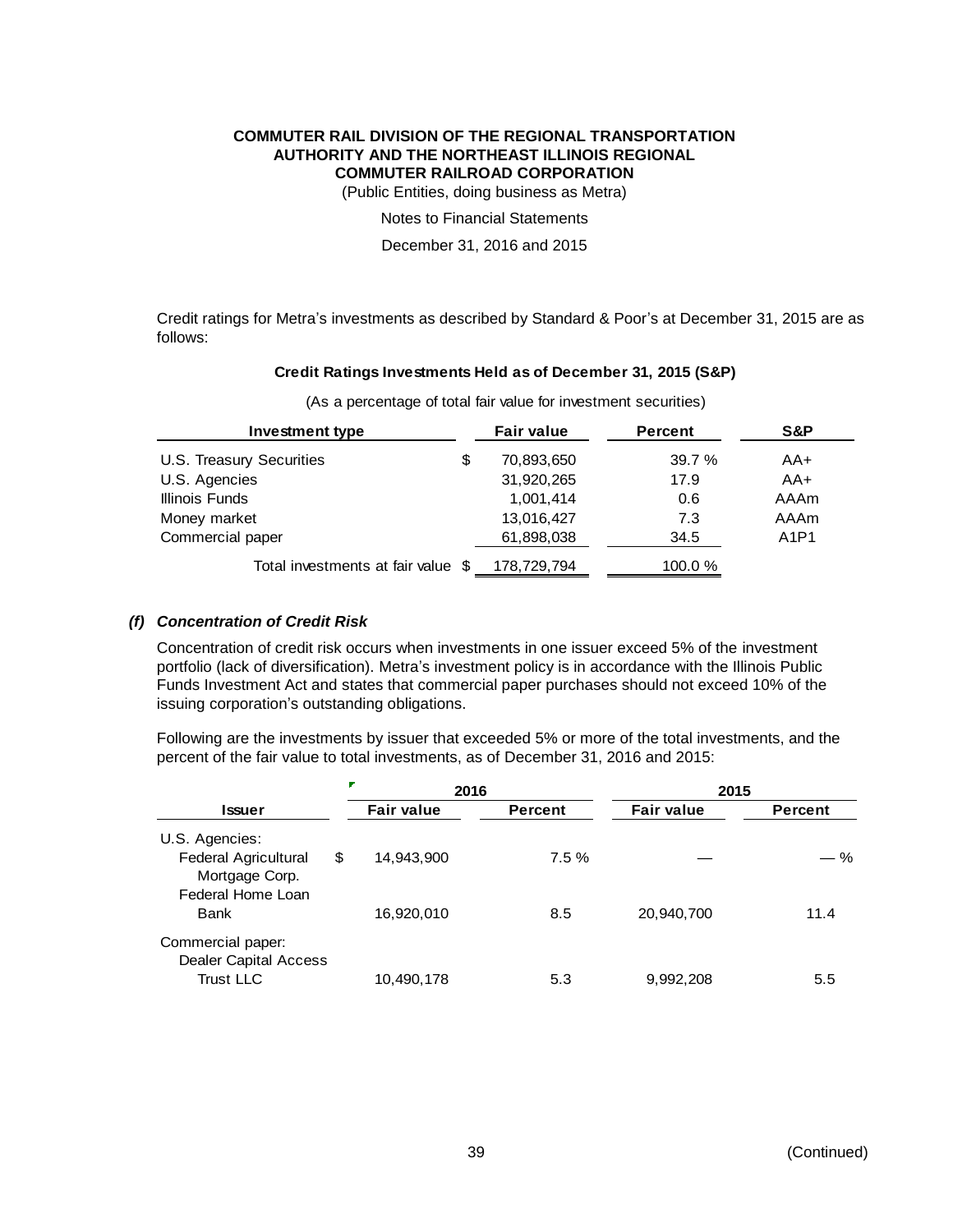(Public Entities, doing business as Metra)

Notes to Financial Statements

December 31, 2016 and 2015

#### *(g) Fair Value Measurement of Investments*

Fair value is the amount that would be received to sell the investment in an orderly transaction between market participants at the measurement date (i.e. the exit price). Fair value measurements are determined within a framework that utilizes a three‐tier hierarchy, which maximizes the use of observable inputs and minimizes the use of unobservable inputs. Investments measured and reported at fair value are classified and disclosed in one of the following categories:

U.S. Treasury securities (Level 1) – Unadjusted quoted prices in active markets for identical assets.

U.S. Agencies and Commercial paper (Level 2) – Inputs other than quoted prices that are observable for the asset, either directly or indirectly.

These inputs include:

- (a) quoted prices for similar assets in active markets;
- (b) quoted prices for identical or similar assets in markets that are not active;

| Investments by fair<br>value level                       | December 31,<br>2016    | <b>Quoted prices</b><br>in active<br>markets for<br>identical<br>assets<br>(Level 1) | Significant<br>other<br>observable<br>inputs<br>(Level 2) | Significant<br>unobservable<br>assets<br>(Level 3) |
|----------------------------------------------------------|-------------------------|--------------------------------------------------------------------------------------|-----------------------------------------------------------|----------------------------------------------------|
| U.S. Treasury securities                                 | \$<br>90,712,910        | 90,712,910                                                                           |                                                           |                                                    |
| U.S. Agencies                                            | 35,855,830              |                                                                                      | 35,855,830                                                |                                                    |
| Commercial paper                                         | 73,219,188              |                                                                                      | 73,219,188                                                |                                                    |
| <b>Investments</b><br>measured<br>at fair value<br>level | 199,787,928             | 90,712,910                                                                           | 109,075,018                                               |                                                    |
| Investments not measured<br>at fair value                |                         |                                                                                      |                                                           |                                                    |
| Illinois Funds<br>Money market                           | 29,565,259<br>2,520,846 |                                                                                      |                                                           |                                                    |
| Total<br>investments                                     | 231,874,033             |                                                                                      |                                                           |                                                    |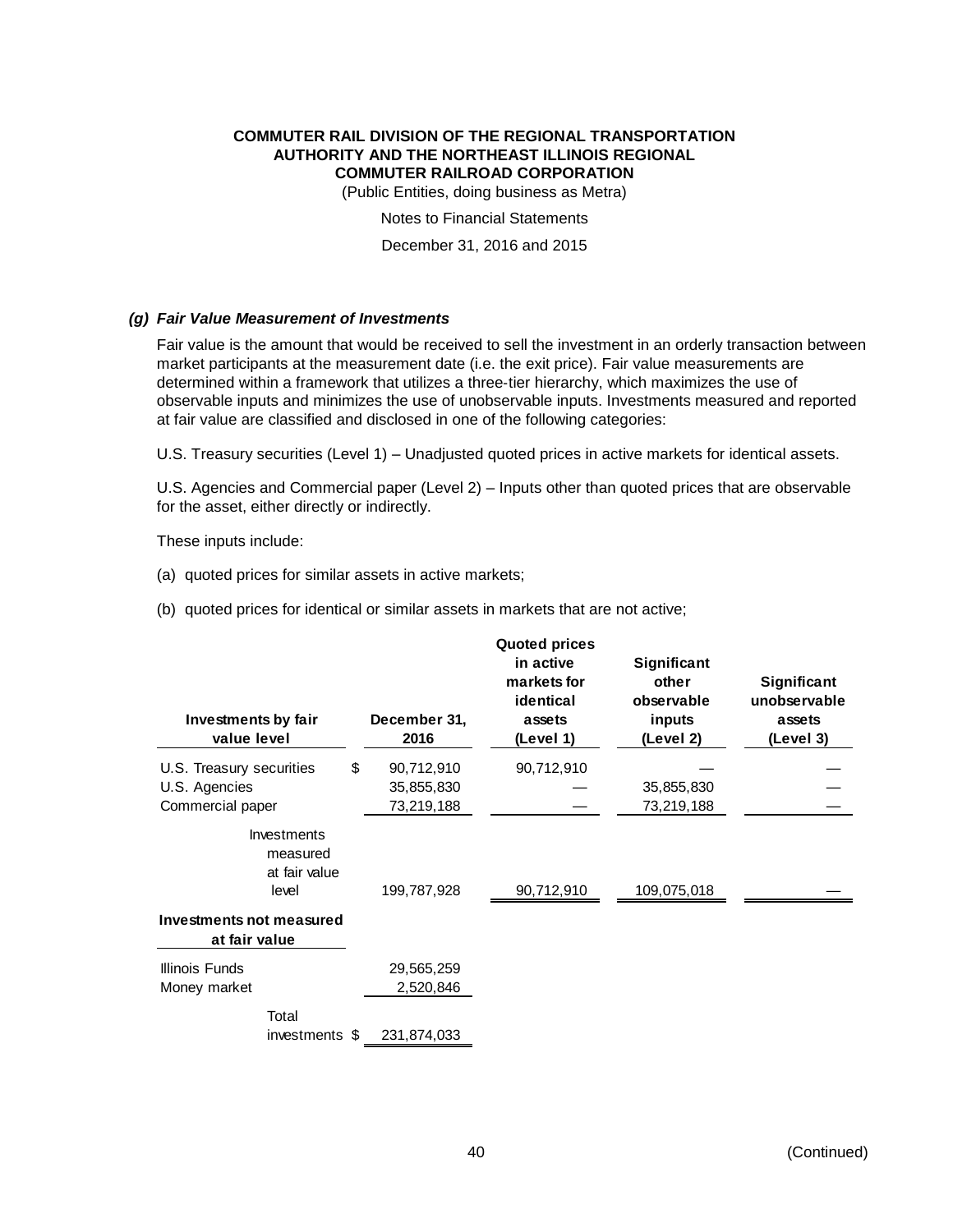(Public Entities, doing business as Metra)

Notes to Financial Statements

December 31, 2016 and 2015

| Investments by fair<br>value level                       | December 31,<br>2015 | <b>Quoted prices</b><br>in active<br>markets for<br>identical<br>assets<br>(Level 1) | Significant<br>other<br>observable<br>inputs<br>(Level 2) | Significant<br>unobservable<br>assets<br>(Level 3) |
|----------------------------------------------------------|----------------------|--------------------------------------------------------------------------------------|-----------------------------------------------------------|----------------------------------------------------|
| U.S. Treasury securities                                 | \$<br>70,893,650     | 70,893,650                                                                           |                                                           |                                                    |
| U.S. Agencies                                            | 31,920,265           |                                                                                      | 31,920,265                                                |                                                    |
| Commercial paper                                         | 61,898,038           |                                                                                      | 61,898,038                                                |                                                    |
| <b>Investments</b><br>measured<br>at fair value<br>level | 164,711,953          | 70,893,650                                                                           | 93,818,303                                                |                                                    |
| Investments not measured<br>at fair value                |                      |                                                                                      |                                                           |                                                    |
| Illinois Funds                                           | 1,001,414            |                                                                                      |                                                           |                                                    |
| Money market                                             | 13,016,427           |                                                                                      |                                                           |                                                    |
| Total<br>investments                                     | 178,729,794          |                                                                                      |                                                           |                                                    |

#### **(4) Capital Assets**

In October 2010, Metra entered into a seven-year contract totaling \$577.7 million with a vendor to furnish 160 new electric multiunit gallery type (Highliner) railcars and associated spare parts. The total project cost is \$586.2 million. Funding for this contract is provided primarily by bonds issued by the State of Illinois and administered by the RTA under a grant contract agreement with Metra. The vendor furnished Metra with an irrevocable letter of credit (LOC) in an amount equal to funds advanced to the vendor to cover start-up costs until the new Highliner railcars are delivered. The available LOC amount was \$60.0 million and \$160.4 million at December 31, 2016 and 2015, respectively. The agreement has established milestones the vendor must meet as it designs and builds the railcars. Beginning with delivery of the 83rd new Highliner railcar, the amount of the LOC is reduced by a specific value with the delivery of each new Highliner railcar that is conditionally accepted by Metra. The vendor also furnished Metra with a labor and material payment (payment) bond and a performance bond, each in the amount of 50% of the total contract price. The payment and performance bonds are continuously in effect until the completion of all of the vendor's obligations. In 2016 and 2015, the Regional Transportation Authority made payments of \$26.4 million and \$31.3 million, respectively, directly to a vendor for the purchase of new Highliner railcars.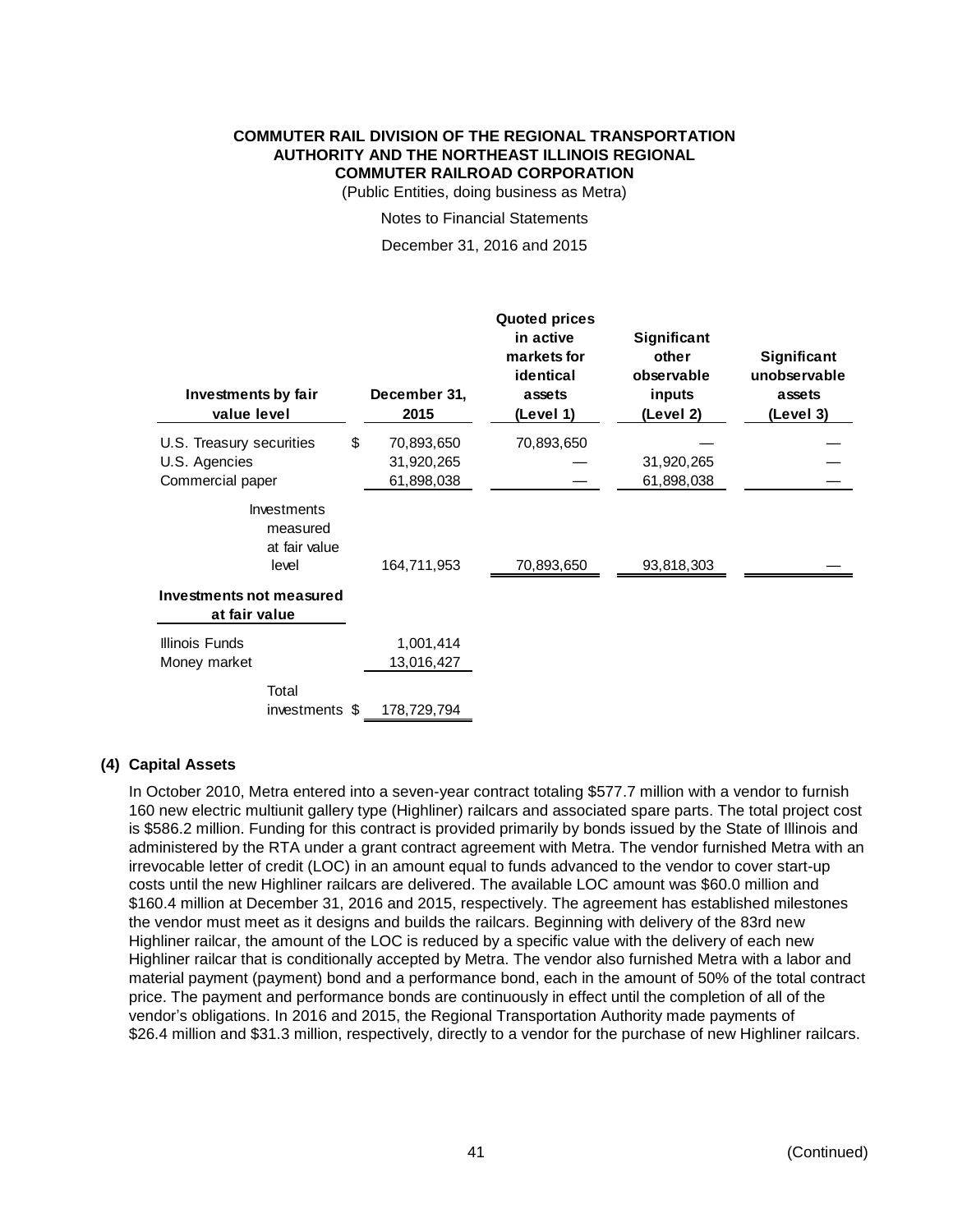(Public Entities, doing business as Metra)

Notes to Financial Statements

December 31, 2016 and 2015

The following schedules summarize the capital asset activity of Metra for the year ended December 31, 2016:

|                                                    |    | 2016             |                  |                   |                    |  |
|----------------------------------------------------|----|------------------|------------------|-------------------|--------------------|--|
|                                                    |    | <b>Beginning</b> |                  |                   | <b>Ending</b>      |  |
|                                                    |    | balance          | <b>Additions</b> | <b>Reductions</b> | balance            |  |
| Capital assets, not being depreciated:             |    |                  |                  |                   |                    |  |
| Land                                               | \$ | 153,263,036      |                  |                   | 153,263,036        |  |
| Capital projects in progress                       |    | 86,438,384       |                  | (76,025,843)      | 10,412,541         |  |
| Total capital assets,<br>not being depreciated     |    | 239,701,420      |                  | (76,025,843)      | 163,675,577        |  |
|                                                    |    |                  |                  |                   |                    |  |
| Capital assets being depreciated:<br>Rolling stock |    | 2,232,644,622    | 179,367,830      |                   | 2,412,012,452      |  |
| Roadways and passenger stations                    |    | 4,024,210,897    | 120,877,979      |                   | 4,145,088,876      |  |
| Support equipment and infrastructure               |    | 506,994,803      | 24,477,929       |                   | 531,472,732        |  |
|                                                    |    |                  |                  |                   |                    |  |
| Total capital assets                               |    |                  |                  |                   |                    |  |
| being depreciated                                  |    | 6,763,850,322    | 324,723,738      |                   | 7,088,574,060      |  |
| Less accumulated depreciation:                     |    |                  |                  |                   |                    |  |
| Rolling stock                                      |    | (1,028,381,487)  | (89, 303, 426)   |                   | (1, 117, 684, 913) |  |
| Roadways and passenger stations                    |    | (2,605,312,362)  | (122, 345, 919)  |                   | (2,727,658,281)    |  |
| Support equipment and infrastructure               |    | (417,460,776)    | (16,902,158)     |                   | (434,362,934)      |  |
| Total accumulated                                  |    |                  |                  |                   |                    |  |
| depreciation                                       |    | (4,051,154,625)  | (228, 551, 503)  |                   | (4,279,706,128)    |  |
| Total capital assets being<br>depreciated, net     |    | 2,712,695,697    | 96,172,235       |                   | 2,808,867,932      |  |
| Total capital assets, net                          | S. | 2,952,397,117    | 96,172,235       | (76,025,843)      | 2,972,543,509      |  |
|                                                    |    |                  |                  |                   |                    |  |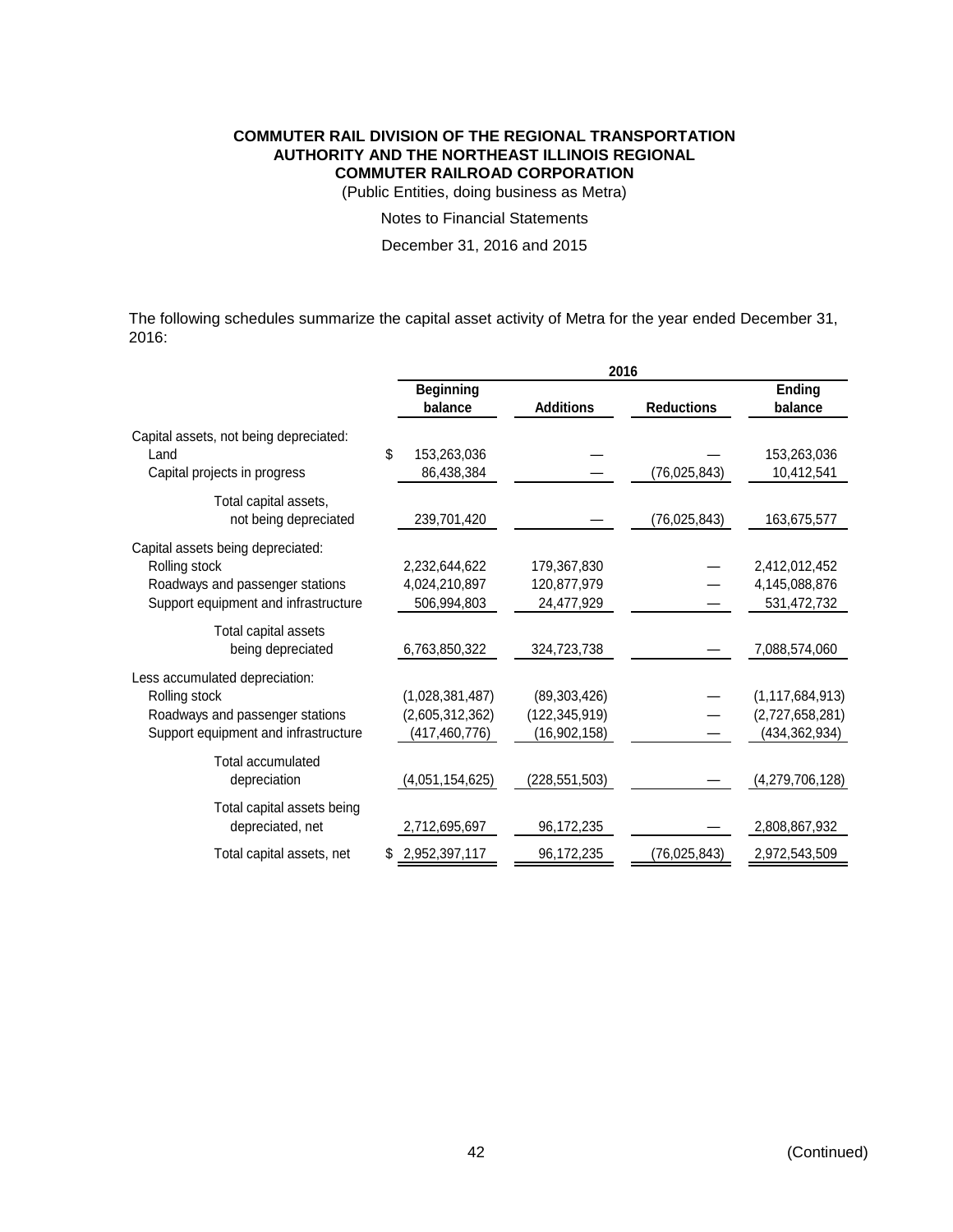(Public Entities, doing business as Metra)

Notes to Financial Statements

December 31, 2016 and 2015

The following schedules summarize the capital asset activity of Metra for the year ended December 31, 2015:

|                                        |     | 2015             |                  |                   |                 |  |
|----------------------------------------|-----|------------------|------------------|-------------------|-----------------|--|
|                                        |     | <b>Beginning</b> |                  |                   | Ending          |  |
|                                        |     | balance          | <b>Additions</b> | <b>Reductions</b> | balance         |  |
| Capital assets, not being depreciated: |     |                  |                  |                   |                 |  |
| Land                                   | \$. | 149,844,631      | 3,418,405        |                   | 153,263,036     |  |
| Capital projects in progress           |     | 206,630,452      | 33,680,416       | (153,872,484)     | 86,438,384      |  |
| Total capital assets,                  |     |                  |                  |                   |                 |  |
| not being depreciated                  |     | 356,475,083      | 37,098,821       | (153,872,484)     | 239,701,420     |  |
| Capital assets being depreciated:      |     |                  |                  |                   |                 |  |
| Rolling stock                          |     | 2,090,564,764    | 202,812,422      | (60, 732, 564)    | 2,232,644,622   |  |
| Roadways and passenger stations        |     | 3,898,702,865    | 125,508,032      |                   | 4,024,210,897   |  |
| Support equipment and infrastructure   |     | 486,884,744      | 20,110,059       |                   | 506,994,803     |  |
| Total capital assets                   |     |                  |                  |                   |                 |  |
| being depreciated                      |     | 6,476,152,373    | 348,430,513      | (60, 732, 564)    | 6,763,850,322   |  |
| Less accumulated depreciation:         |     |                  |                  |                   |                 |  |
| Rolling stock                          |     | (1,006,620,169)  | (82, 493, 882)   | 60,732,564        | (1,028,381,487) |  |
| Roadways and passenger stations        |     | (2,486,988,106)  | (118, 324, 256)  |                   | (2,605,312,362) |  |
| Support equipment and infrastructure   |     | (401,118,528)    | (16,342,248)     |                   | (417,460,776)   |  |
| Total accumulated                      |     |                  |                  |                   |                 |  |
| depreciation                           |     | (3,894,726,803)  | (217, 160, 386)  | 60,732,564        | (4,051,154,625) |  |
| Total capital assets being             |     |                  |                  |                   |                 |  |
| depreciated, net                       |     | 2,581,425,570    | 131,270,127      |                   | 2,712,695,697   |  |
| Total capital assets, net              | S.  | 2,937,900,653    | 168,368,948      | (153,872,484)     | 2,952,397,117   |  |
|                                        |     |                  |                  |                   |                 |  |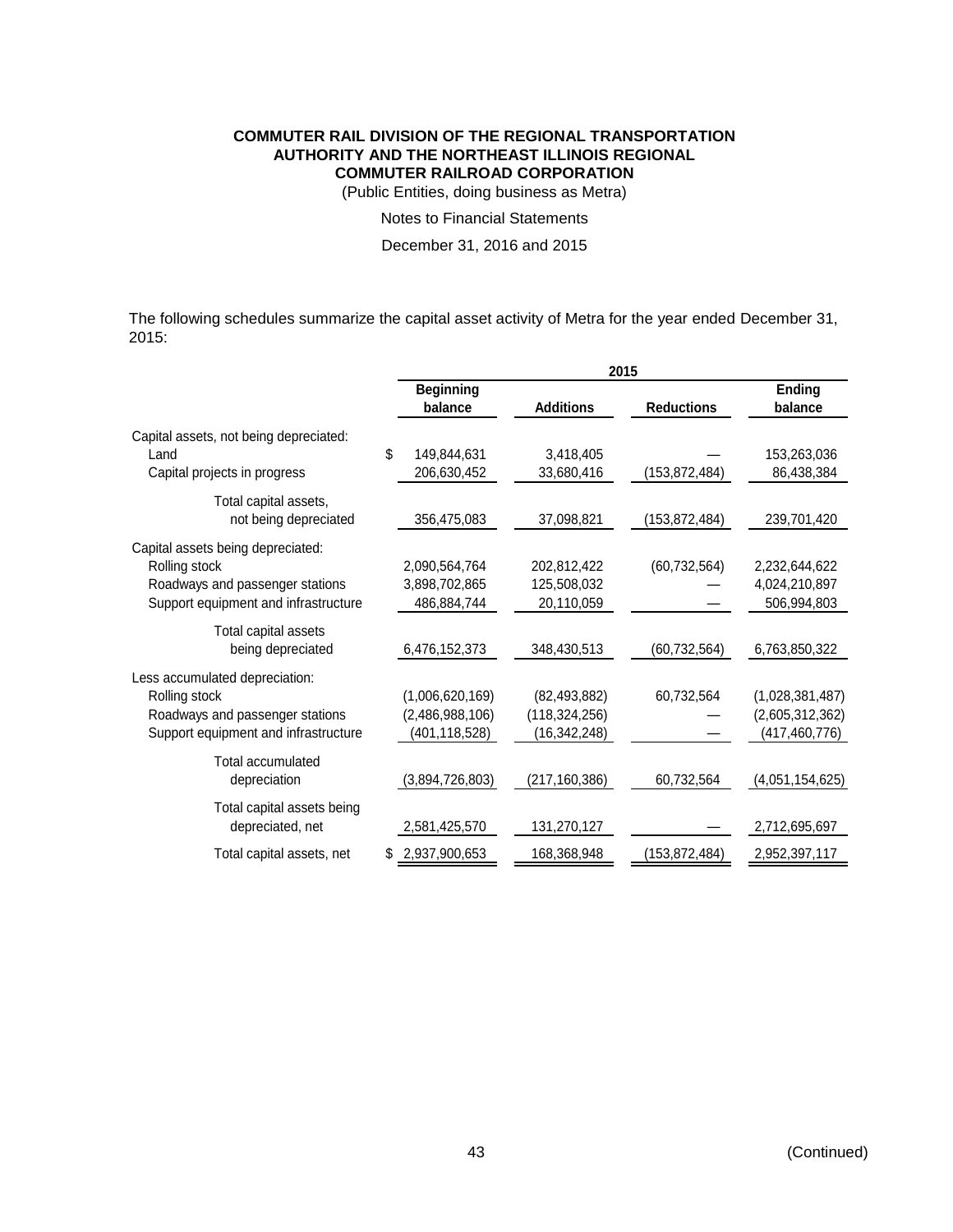(Public Entities, doing business as Metra)

Notes to Financial Statements

December 31, 2016 and 2015

#### **(5) Long-Term Liabilities**

Long-term liabilities activity for the years ended December 31, 2016 and 2015 was as follows:

|                                     | 2016 |                             |                  |                   |                          |                        |  |
|-------------------------------------|------|-----------------------------|------------------|-------------------|--------------------------|------------------------|--|
|                                     |      | <b>Beginning</b><br>balance | <b>Additions</b> | <b>Reductions</b> | <b>Ending</b><br>balance | Due within<br>one year |  |
| Accrued claims                      | S    | 34,743,081                  | 12,685,018       | (6,308,166)       | 41,119,933               | 9,325,300              |  |
| Accrued postretiree health benefits |      | 11,313,751                  | 3,597,896        | (452, 934)        | 14,458,713               | 452,934                |  |
| Net pension liability               |      | 33,062,726                  | 9,551,507        | (25, 358, 753)    | 17,255,480               |                        |  |
| Other long term liabilities         |      |                             | 18,356,880       |                   | 18,356,880               |                        |  |
| Total                               |      | 79,119,558                  | 44,191,301       | (32, 119, 853)    | 91,191,006               | 9,778,234              |  |

|                                                                                | 2015 |                                       |                                       |                                            |                                        |                        |  |
|--------------------------------------------------------------------------------|------|---------------------------------------|---------------------------------------|--------------------------------------------|----------------------------------------|------------------------|--|
|                                                                                |      | <b>Beginning</b><br>balance           | <b>Additions</b>                      | <b>Reductions</b>                          | <b>Ending</b><br>balance               | Due within<br>one year |  |
| Accrued claims<br>Accrued postretiree health benefits<br>Net pension liability |      | 28,861,135<br>8,854,171<br>29,505,563 | 11,993,483<br>2.912.514<br>12,834,923 | (6, 111, 537)<br>(452, 934)<br>(9,277,760) | 34,743,081<br>11,313,751<br>33,062,726 | 9,004,305<br>452,934   |  |
| Total                                                                          |      | 67,220,869                            | 27,740,920                            | (15,842,231)                               | 79,119,558                             | 9,457,239              |  |

### **(6) Retained Risk Programs**

A liability for each retained risk is provided based upon the estimated ultimate cost of settling claims using a case-by-case review and historical perspective. Changes in the retained risk portion of injury and damage, and Federal Employers Liability Act (FELA) accounts were as follows:

| Balance, December 31, 2014<br>2015 provision<br>2015 payments | \$ | 28,861,135<br>11,993,483<br>(6, 111, 537) |
|---------------------------------------------------------------|----|-------------------------------------------|
| Balance, December 31, 2015                                    |    | 34.743.081                                |
| 2016 provision<br>2016 payments                               |    | 12,685,018<br>(6,308,166)                 |
| Balance, December 31, 2016                                    | S  | 41,119,933                                |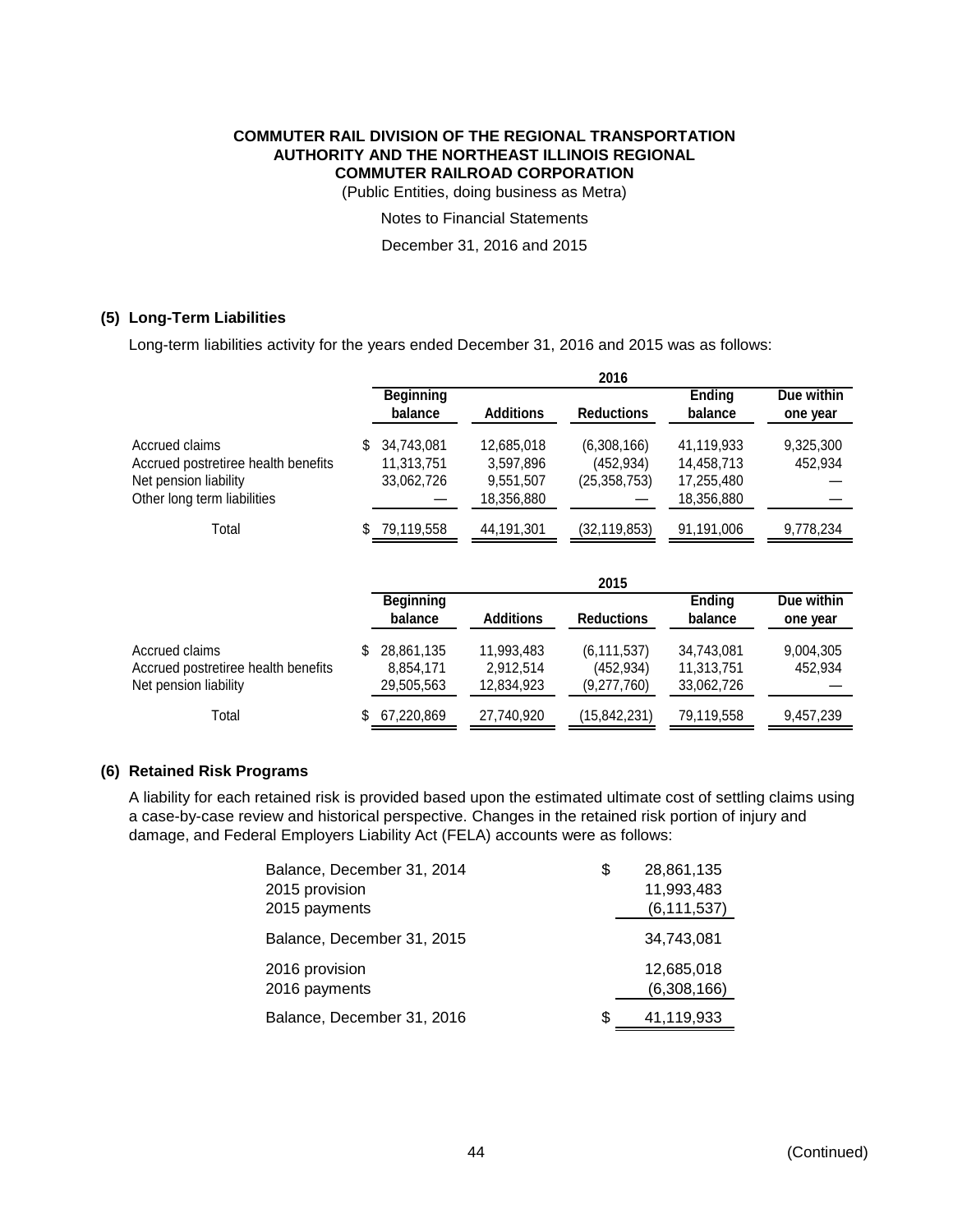(Public Entities, doing business as Metra)

Notes to Financial Statements

December 31, 2016 and 2015

#### **(7) Postemployment Healthcare Plan**

*Plan Description*. Metra provides limited health benefits to retired management employees for Medicare supplemental insurance under a single employer plan established by Metra's Board. Metra also provides health benefits to retired contract police officers, under a union contract, between 60 and 65 who retired with 10 or more years of service. In 2016, Metra made an additional provision of \$18,336,880 to fully fund the actuarial liability of \$32,815,593 for current and future retirees postemployment benefits as of December 31, 2015.

*Funding Policy*. Funding is provided by Metra on a pay-as-you-go basis with no contribution from the retiree. Metra's contributions were \$452,934 for the year 2016 based on the annual actuarial determination.

*Annual OPEB Cost and Net OPEB Obligation*. Metra's annual other postemployment benefit (OPEB) cost (expense) is calculated based on the annual required contribution of the employer (ARC), an amount actuarially determined bi-annually in accordance with the parameters of GASB Statement No. 45, *Accounting and Financial Reporting by Employers for Postemployment Benefits other than Pensions*. The ARC represents a level of funding that, if paid on an ongoing basis, is projected to cover normal cost each year and amortize any unfunded actuarial liabilities (or funding excess) over a period not to exceed 30 years. The following table shows the components of the Metra's annual OPEB cost for 2016, the amount actually contributed to the plan, and changes in the Metra's net OPEB obligation:

|                                            |    | 2016       | 2015       |
|--------------------------------------------|----|------------|------------|
| Annual required contribution               | \$ | 3,088,777  | 2,459,580  |
| Interest on net OPEB obligation            |    | 509,119    | 398,438    |
| Adjustment to annual required contribution |    |            | 54,496     |
| Annual OPEB cost                           |    | 3,597,896  | 2,912,514  |
| Contributions made                         |    | (452,934)  | (452,934)  |
| Increase in net OPEB obligation            |    | 3,144,962  | 2,459,580  |
| Net OPEB obligation beginning of year      |    | 11,313,751 | 8,854,171  |
| Net OPEB obligation end of year            | S  | 14,458,713 | 11,313,751 |

#### **Annual OPEB Cost and Net OPEB Obligation**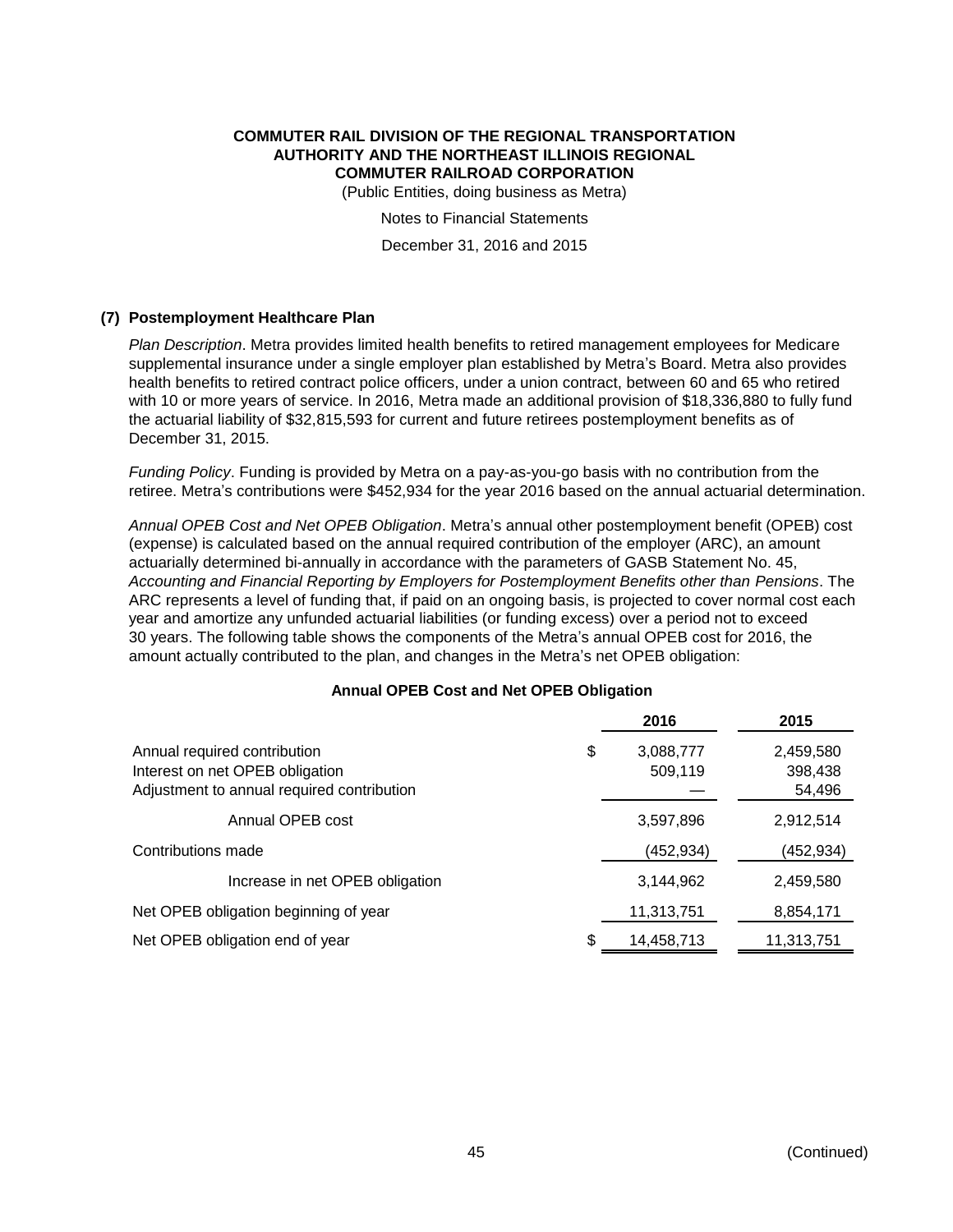(Public Entities, doing business as Metra)

Notes to Financial Statements

December 31, 2016 and 2015

Metra's annual OPEB cost, the percentage of annual OPEB cost contributed to the plan, and the net OPEB obligation for 2016 and the two preceding years were as follows:

#### **Three-Year Trend Information**

|                   | Percentage of                 |                                           |                                         |  |
|-------------------|-------------------------------|-------------------------------------------|-----------------------------------------|--|
|                   | Annual<br><b>OPEB</b><br>cost | annual<br><b>OPEB cost</b><br>contributed | <b>Net</b><br><b>OPEB</b><br>obligation |  |
| Year ended:       |                               |                                           |                                         |  |
| December 31, 2016 | \$<br>3,597,896               | $12.6\%$ \$                               | 14,458,713                              |  |
| December 31, 2015 | 2,912,514                     | 15.6                                      | 11,313,751                              |  |
| December 31, 2014 | 2,014,578                     | 22.5                                      | 8,854,171                               |  |

*Funded Status and Funding Progress*. As of December 31, 2016, the most recent actuarial valuation date, the plan was unfunded. The actuarial accrued liability for benefits was \$30.6 million. The covered payroll (annual payroll of active employees covered by the plan) was \$44.8 million, and the ratio of the funded accrued actuarial liability to the covered payroll was 68.0%. Actuarial valuations of an ongoing plan involve estimates of the value of reported amounts and assumptions about the probability of occurrence of events far into the future. Examples include assumptions about future employment, mortality, and the healthcare cost trend. Amounts determined regarding the funded status of the plan and the annual required contributions of the employer are subject to continual revision as actual results are compared with past expectations and new estimates are made about the future. The schedule of funding progress, presented as required supplementary information following the notes to the financial statements, presents multiyear trend information about whether the actuarial value of plan assets is increasing or decreasing over time relative to the actuarial accrued liabilities for benefits.

*Actuarial Methods and Assumptions*. Projections of benefits for financial reporting purposes are based on the substantive plan (the plan as understood by the employer and the plan members) and include the types of benefits provided at the time of each valuation. The actuarial methods and assumptions used include techniques that are designed to reduce the effects of short-term volatility in actuarial accrued liabilities and the actuarial value of assets, consistent with the long-term perspective of the calculations.

In the December 31, 2016 actuarial valuation, the most recent actuarial valuation performed for the plan, the entry age actuarial cost method was used. The actuarial assumptions included a 4.5% investment rate of return (net of administrative expenses), which is based on the expected long-term investment returns on the employer's own investments and an annual healthcare cost trend rate of 7.0% initially, reduced by decrements to an ultimate rate of 6.2% by 2040. Both rates included a 3.0% inflation assumption. The unfunded actuarial accrued liability is being amortized as a level percentage of projected payrolls on an open basis. The remaining amortization period at December 31, 2016 was 27 years.

Union employees are eligible to receive retiree health benefits through a defined contribution plan established under the Railway Labor Act called the Railroad Employees National Early Retirement Major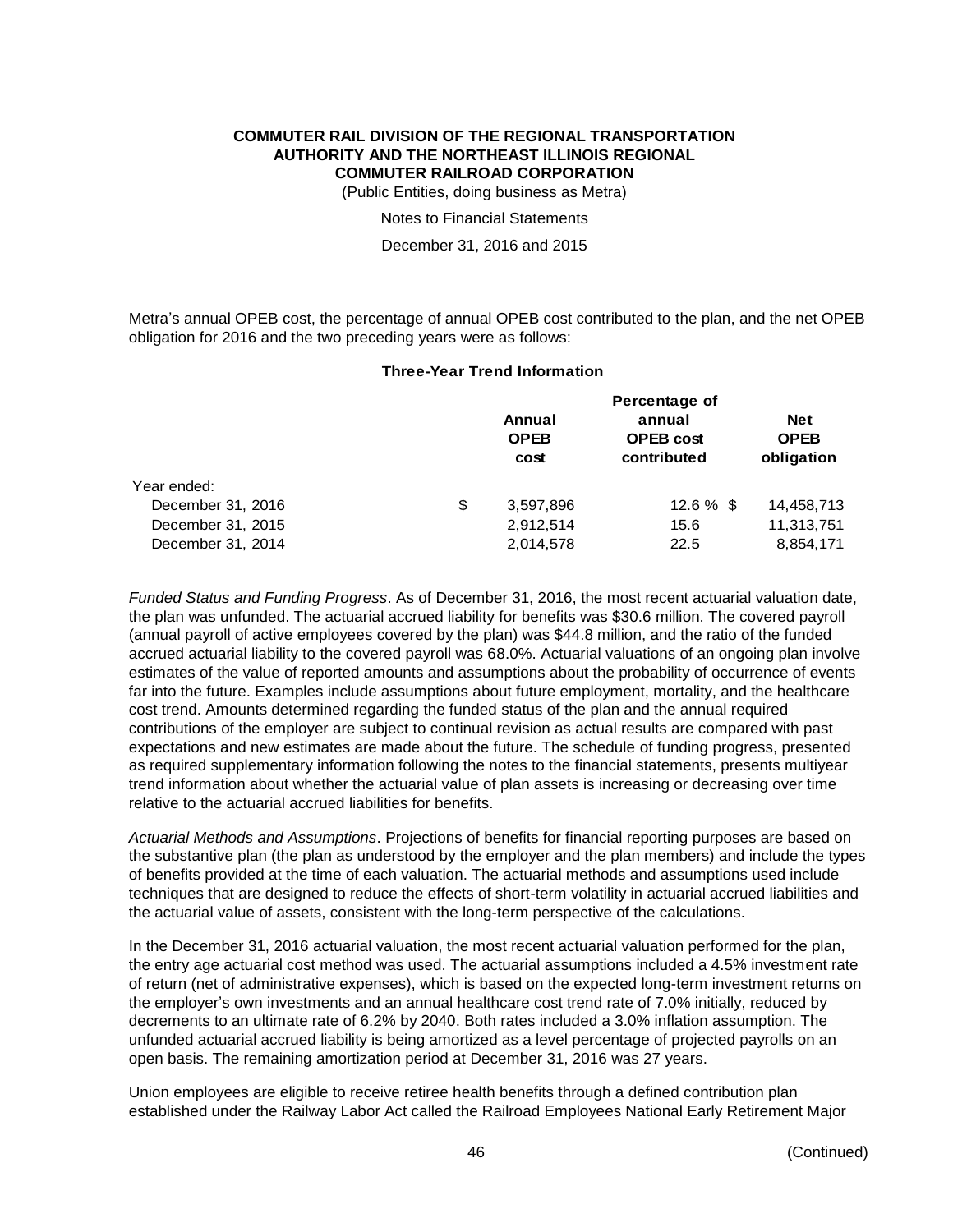(Public Entities, doing business as Metra)

Notes to Financial Statements

December 31, 2016 and 2015

Medical Benefit Plan (the Plan) administered by United Healthcare. Eligible individuals are those who retire at age 60 with 30 or more years of service in the railroad industry. Metra is required to pay a rate premium per participating employee, which is calculated by the Plan on an annual basis. Metra contributed \$3,551,114 and \$2,814,602 for the years ended December 31, 2016 and 2015, respectively.

#### **(8) Deferred Compensation Plans**

Metra offers its employees a deferred compensation plan established in accordance with Internal Revenue Code Section 457. The plan, available to all Metra employees, permits deferral of a portion of compensation until future years. The deferred amount is not available to employees, other than participant loans, until termination, retirement, death, or unforeseeable emergency.

All assets of the deferred compensation plan are held in a separate trust in accordance with Section 1448 of the Small Business Jobs Protection Act of 1996. As a result, such amounts are not subject to the claims of Metra's general creditors, and deferred compensation plan assets are not presented on Metra's statements of net position as of December 31, 2016 and 2015. Employee contributions were \$1,804,731 and \$2,374,952, respectively, for the years ended December 31, 2016 and 2015.

Metra also offers its employees a defined contribution plan in accordance with Internal Revenue Code Section 401(k). The plan, available to all qualified full-time Metra employees, permits the income tax deferral of a portion of compensation until future years. The amount deferred is generally not available to employees, other than through participant loans, until termination, retirement, or death. A third-party trustee forwards the participants' contributions to the investment companies selected by the individual participant. Employee contributions were \$6,619,066 and \$6,807,476, respectively, for the years ended December 31, 2016 and 2015.

Metra is required to contribute to various defined contribution plans in accordance with union agreements. Employer contributions to these plans were \$2,393,471 and \$2,203,184 for the years ended December 31, 2016 and 2015, respectively.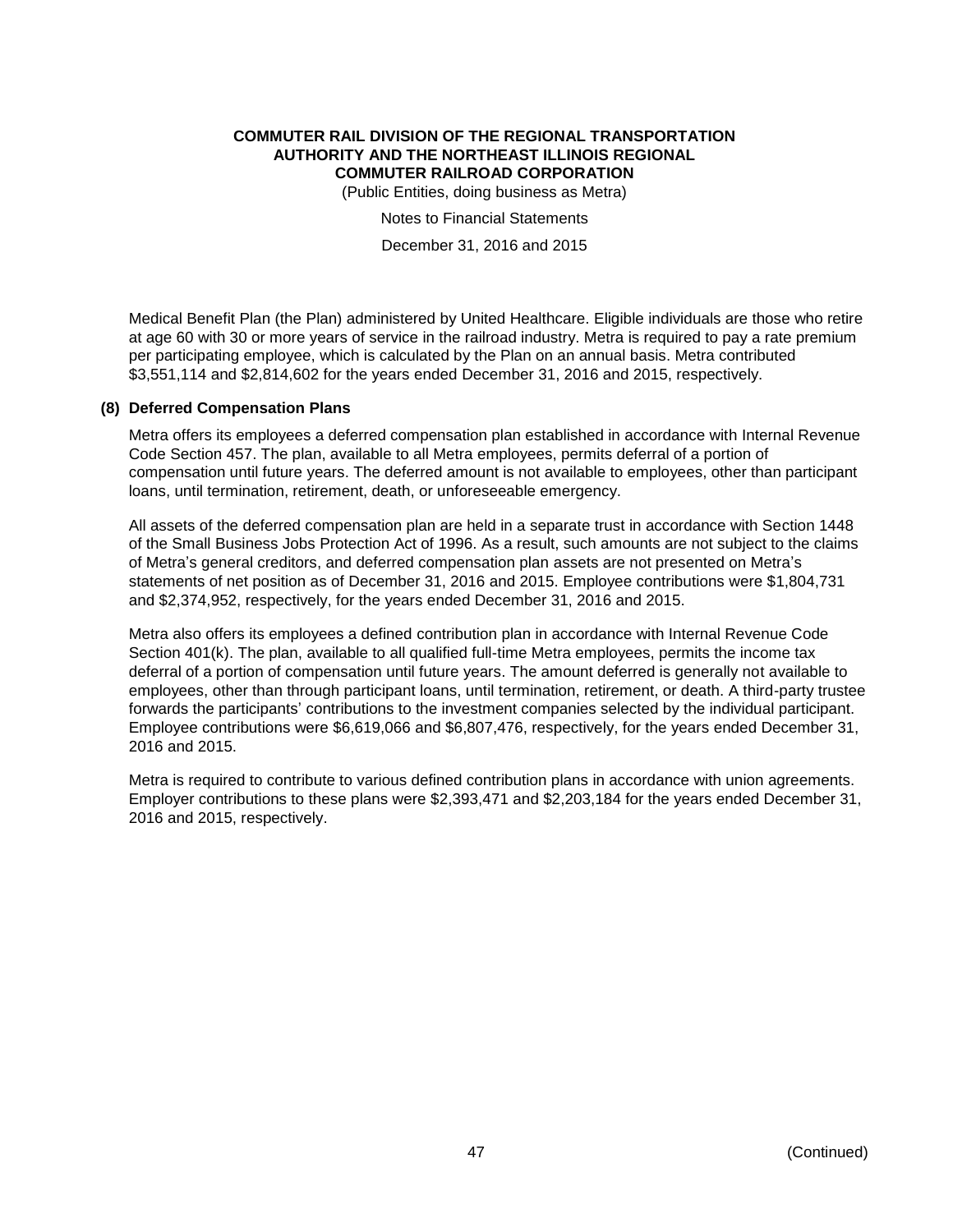(Public Entities, doing business as Metra)

Notes to Financial Statements

December 31, 2016 and 2015

### **(9) Purchase of Service Carriers' Expenses**

The following details the revenue and expense activity of Metra's Purchase of Service Carriers (PSA) carriers, which are included in the financial statements of Metra. The in‑kind expenses include expenses Metra has paid on behalf of the participating commuter rail carriers for assistance, such as fuel and insurance coverage.

|                                                                | Year ended December 31, 2016   |                |                |  |  |
|----------------------------------------------------------------|--------------------------------|----------------|----------------|--|--|
|                                                                | <b>Union</b><br><b>Pacific</b> | <b>BNSF</b>    | <b>Total</b>   |  |  |
| Operating revenues:<br>Passenger revenue                       | \$<br>120,969,964              | 71,415,721     | 192,385,685    |  |  |
| Other revenue                                                  | 947,828                        | 145,708        | 1,093,536      |  |  |
| Total operating revenues                                       | 121,917,792                    | 71,561,429     | 193,479,221    |  |  |
| Operating expenses:<br>Carrier-level expenses paid by carrier: |                                |                |                |  |  |
| Transportation                                                 | 79,447,040                     | 31,570,807     | 111,017,847    |  |  |
| Engineering                                                    | 42,572,268                     | 4,867,015      | 47,439,283     |  |  |
| Mechanical                                                     | 61,140,996                     | 23,644,764     | 84,785,760     |  |  |
| Administration                                                 | 5,747,165                      | 6,487          | 5,753,652      |  |  |
| Total carrier-level expenses                                   | 188,907,469                    | 60,089,073     | 248,996,542    |  |  |
| Deficit (excess) funding                                       | 66,989,677                     | (11, 472, 356) | 55,517,321     |  |  |
| Centralized expenses paid by Metra:                            |                                |                |                |  |  |
| Diesel fuel                                                    | 20,481,220                     | 11,199,080     | 31,680,300     |  |  |
| Claims and insurance                                           | 1,228,328                      | 686,584        | 1,914,912      |  |  |
| Downtown stations                                              | 1,416,802                      | 5,255,273      | 6,672,075      |  |  |
| Total in-kind expenses                                         | 23,126,350                     | 17,140,937     | 40,267,287     |  |  |
| Total operating expenses                                       | 212,033,819                    | 77,230,010     | 289,263,829    |  |  |
| Purchase of service carriers'<br>operating loss                | \$<br>(90, 116, 027)           | (5,668,581)    | (95, 784, 608) |  |  |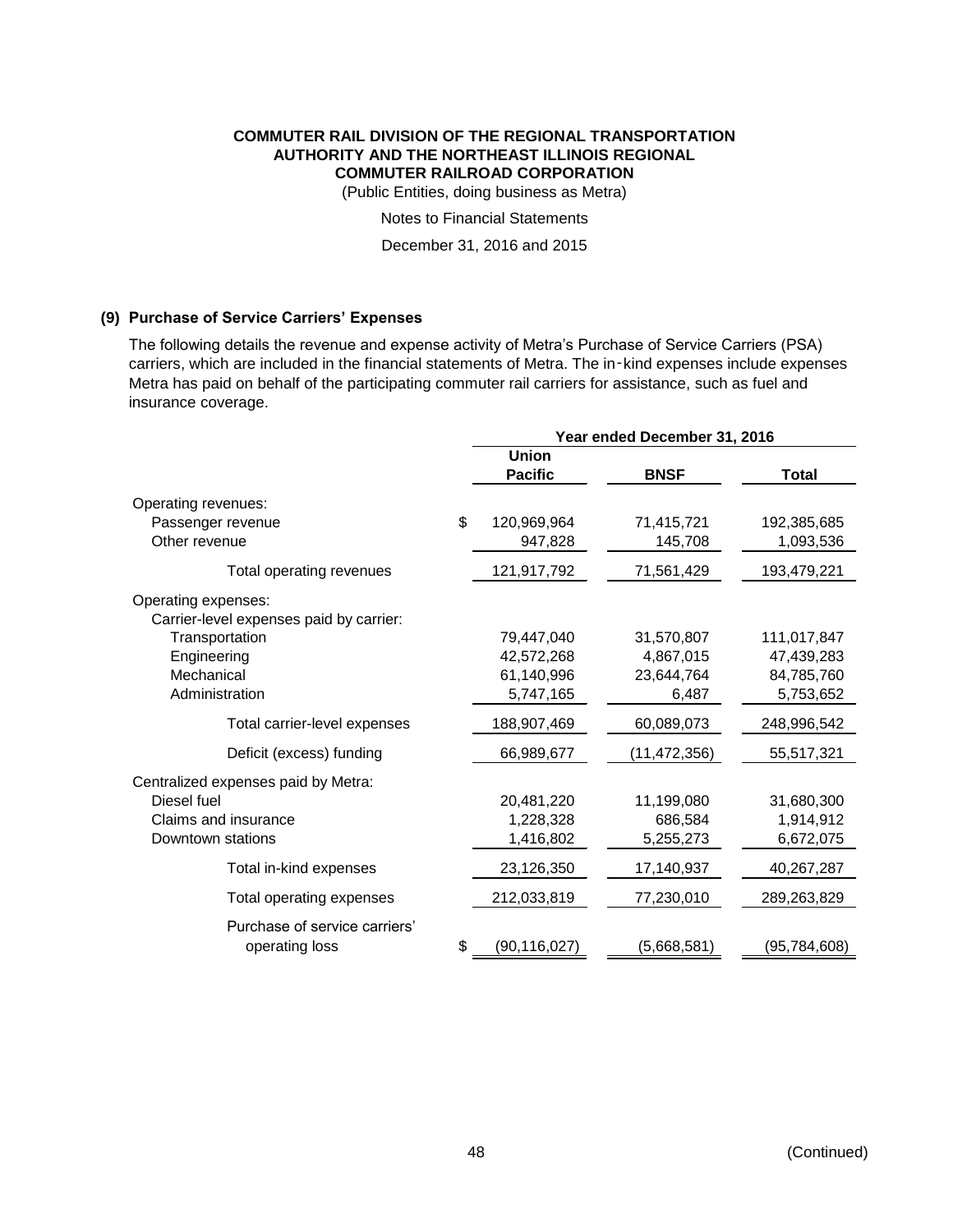(Public Entities, doing business as Metra)

Notes to Financial Statements

December 31, 2016 and 2015

|                                                                | Year ended December 31, 2015   |                       |                          |  |
|----------------------------------------------------------------|--------------------------------|-----------------------|--------------------------|--|
|                                                                | <b>Union</b><br><b>Pacific</b> | <b>BNSF</b>           | <b>Total</b>             |  |
| Operating revenues:<br>Passenger revenue<br>Other revenue      | \$<br>118,814,610<br>1,267,349 | 69,753,168<br>320,780 | 188,567,778<br>1,588,129 |  |
| Total operating revenues                                       | 120,081,959                    | 70,073,948            | 190,155,907              |  |
| Operating expenses:<br>Carrier-level expenses paid by carrier: |                                |                       |                          |  |
| Transportation                                                 | 80,221,762                     | 31,600,338            | 111,822,100              |  |
| Engineering                                                    | 42,728,395                     | 6,319,541             | 49,047,936               |  |
| Mechanical                                                     | 55,016,737                     | 25,666,590            | 80,683,327               |  |
| Administration                                                 | 17,657,610                     |                       | 17,657,610               |  |
| Total carrier-level expenses                                   | 195,624,504                    | 63,586,469            | 259,210,973              |  |
| Deficit (excess) funding                                       | 75,542,545                     | (6,487,479)           | 69,055,066               |  |
| Centralized expenses paid by Metra:                            |                                |                       |                          |  |
| Diesel fuel                                                    | 29,466,533                     | 16,009,743            | 45,476,276               |  |
| Claims and insurance                                           | 1,560,743                      | 490,801               | 2,051,544                |  |
| Downtown stations                                              | 1,408,538                      | 5,885,421             | 7,293,959                |  |
| Total in-kind expenses                                         | 32,435,814                     | 22,385,965            | 54,821,779               |  |
| Total operating expenses                                       | 228,060,318                    | 85,972,434            | 314,032,752              |  |
| Purchase of service carriers'<br>operating loss                | \$<br>(107,978,359)            | (15,898,486)          | (123,876,845)            |  |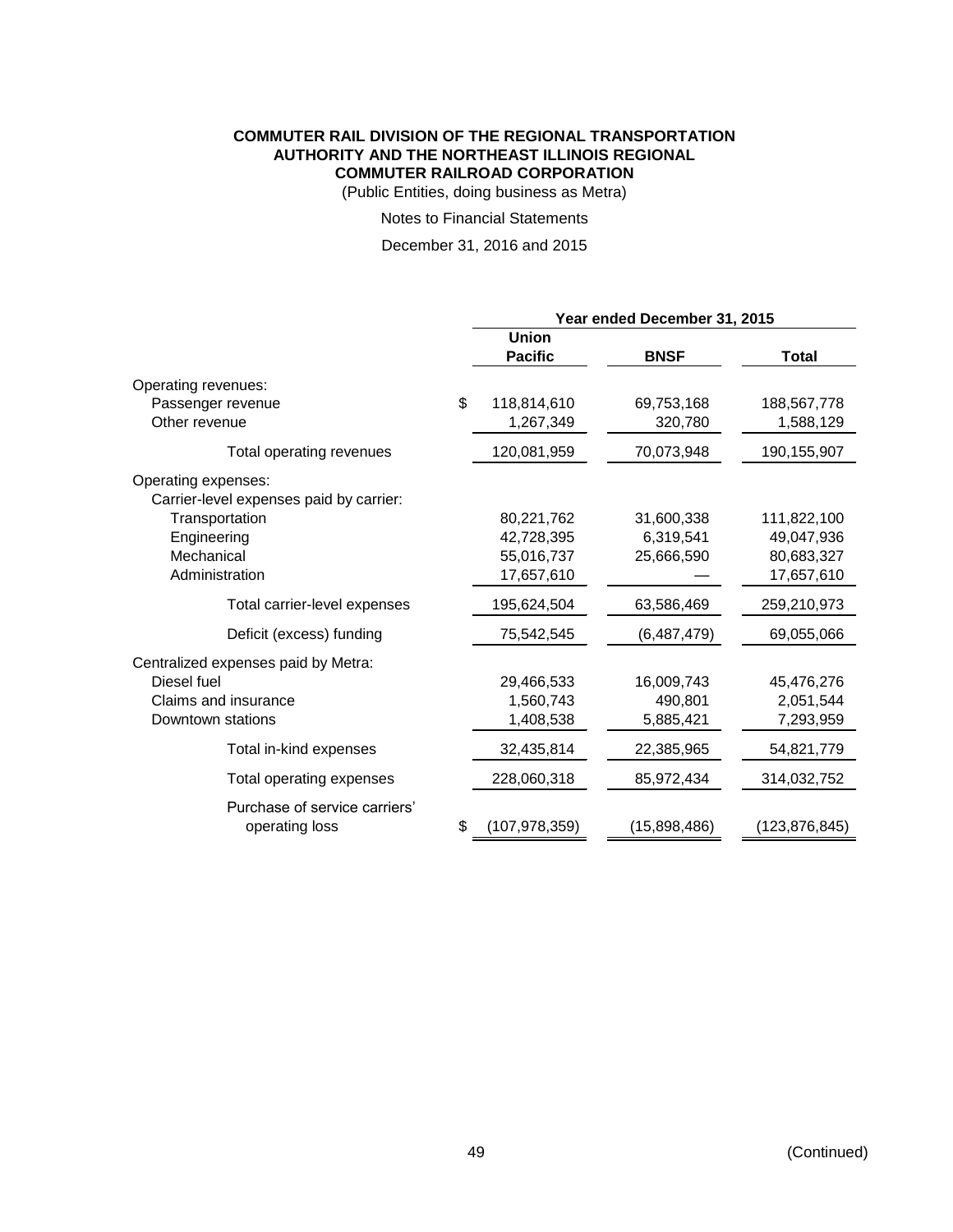(Public Entities, doing business as Metra)

Notes to Financial Statements

December 31, 2016 and 2015

### **(10) Commitments**

Leases – Metra has entered into several noncancelable operating leases, primarily for the use of passenger terminals, which expire on various dates through 2045. Future minimum rental payments under all noncancelable operating leases having initial or remaining terms in excess of one year as of December 31, 2016 were as follows:

| 2017       | \$<br>10,484,056 |
|------------|------------------|
| 2018       | 10,485,975       |
| 2019       | 4,830,068        |
| 2020       | 2,003,117        |
| 2021       | 2,005,128        |
| 2022-2026  | 9,352,433        |
| 2027-2031  | 5,935,920        |
| 2032-2036  | 5,935,920        |
| Thereafter | 10,684,656       |
| Total      | \$<br>61,717,273 |

Total rent expense aggregated \$16,136,520 and \$16,404,826, respectively, for the years ended December 31, 2016 and 2015.

Grants – At December 31, 2016 and 2015, Metra had \$382.7 million and \$362.1 million in obligations related to federal, state, and local capital grant contracts that are in progress.

#### **(11) The Regional Transportation Authority Pension Plan**

The Regional Transportation Authority Pension Plan (the Plan) is a multiple-employer cost-sharing, defined benefit pension plan. The Plan covers substantially all employees of the RTA and its Commuter Rail and Suburban Bus Divisions (Metra and Pace, respectively), who are not otherwise covered by a union pension plan. The responsibilities for administering the Plan are divided among a Board of Trustees, a Retirement Committee, a Plan Administrator, and the RTA Board of Directors (RTA Board). The Plan issues a separate financial report that includes financial statements and required supplementary information. More information regarding the elements of the Plan's basic financial statements can be obtained by writing to Metra, 547 West Jackson Blvd, Chicago, IL 60661 or by calling (312) 322-6346 to request a copy of the financial report.

Employees are eligible for participation on the first day of the month that coincides with or follows their date of employment. Participants are entitled to annual pension benefits upon normal retirement at age 65, generally a percentage of the average annual compensation in the highest three years of service, whether consecutive or not, multiplied by the number of years of credited service.

*Pension Benefits*. The Plan provides that, upon retirement, benefits will be reduced by a defined percentage for participants who received credit for prior service with an eligible employer. The Plan permits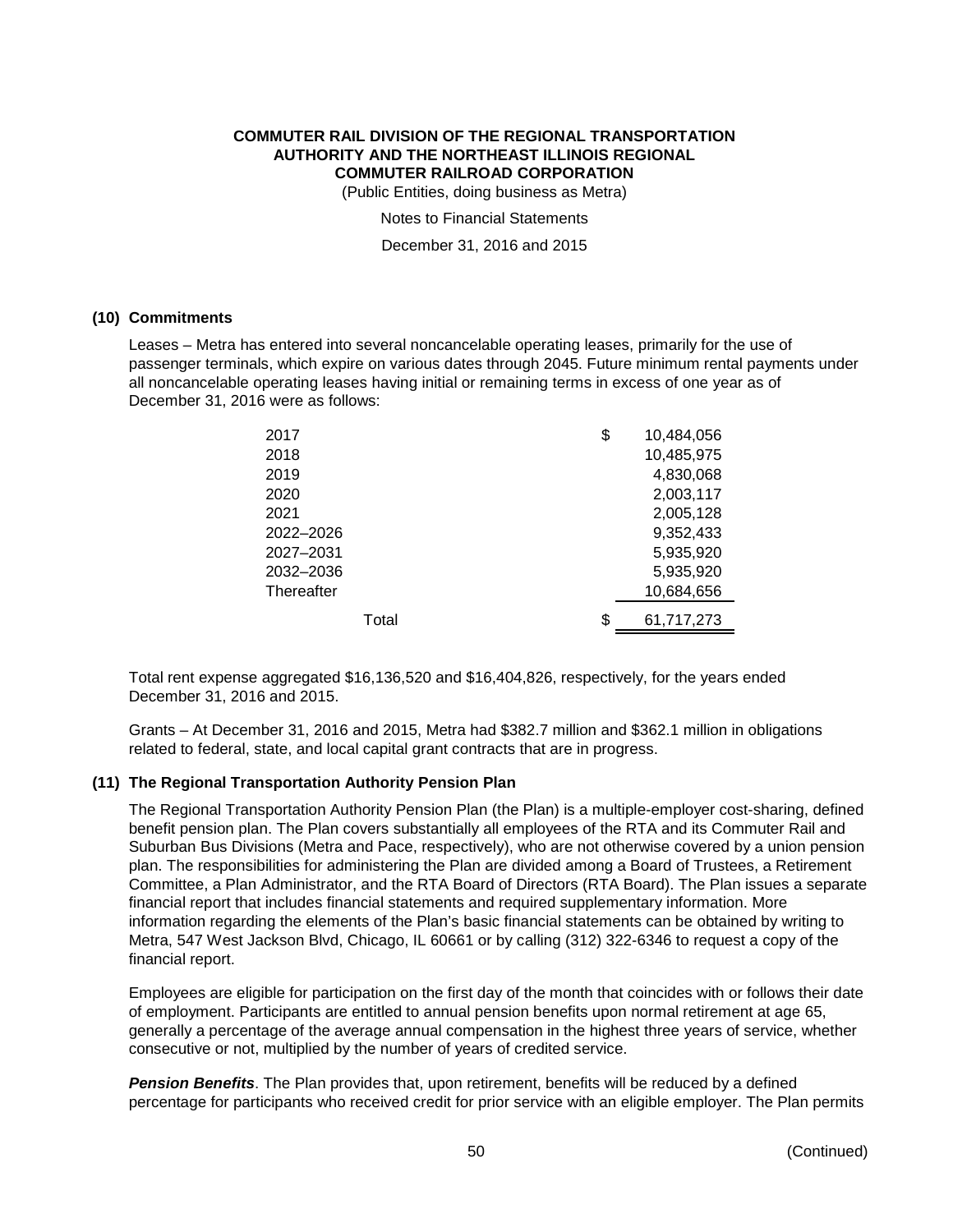(Public Entities, doing business as Metra)

Notes to Financial Statements

December 31, 2016 and 2015

early retirement with reduced benefits at age 55 after completing 10 years of credited service. As a result of the August 1, 1999 amendment to the Plan, participants may receive their full vested benefits if they are at least 55 years of age and their combined age at retirement and credited years of service equals eighty-five or higher (known as Rule of Eighty Five Early Retirement). The Plan provides for benefit payments to beneficiaries subject to the election of the participant. In addition, the lump sum payment form is no longer an optional form of payment for participants that have not earned credited service prior to January 1, 2011. This change did not affect the valuation results. An employee is eligible for a disability pension if he or she becomes disabled after the completion of 10 years of credited service, and is no longer receiving long-term disability benefits under a separate RTA benefit plan, or after reaching age 65, whichever is later.

*Contributions*. The Plan is funded solely by employer contributions, which are actuarially determined under the projected unit credit method. The pension plan document defines the employers' funding policy as contributions at least equal to an amount determined advisable by the Plan's actuary to maintain the Plan on a sound actuarial basis. For the purpose of determining contributions, the Plan uses an asset smoothing method which smoothes asset gains and losses over a five-year period. The minimum contribution is the sum of the normal cost and the 30-year amortization of the unfunded liability. If participants terminate continuous service before rendering five years (10 years prior to January 1, 1987) of credited service, they forfeit the right to receive the portion of their accumulated benefits attributable to employer contributions. All forfeitures are applied to reduce the amount of contributions otherwise payable by the employer.

*Net Pension Liability.* For Metra's fiscal year ended December 31, 2016, measurements as of the reporting date are based on fair value of assets as of December 31, 2015 and the total pension liability is based on an actuarial valuation performed as of January 1, 2015 with liabilities rolled forward to the measurement date of December 31, 2015. Metra's proportionate share of net pension liability was \$17,255,480 as of December 31, 2016. Metra's proportionate share of net pension liability was \$33,062,726 as of December 31, 2015.

Metra's proportion of the collective net pension liability is consistent with the manner in which contributions to the pension plan were determined. The schedule of employer allocations shown below presents the actual fiscal year contributions used within the proportionate share calculation for each employer and the respective allocation percentage. For Metra's fiscal year ended December 31, 2016, for purposes of allocating the beginning net pension liability for 2016, the Plan utilized contributions reported during fiscal year 2014. (As a December 31, 2015 actuarial valuation is used (and then rolled forward), it is proper to show 2014 and 2015 below.)

|       | 2015                                      | 2015                            | 2014                                      | 2014                            |
|-------|-------------------------------------------|---------------------------------|-------------------------------------------|---------------------------------|
|       | Actuarially<br>determined<br>contribution | Metra<br>proportionate<br>share | Actuarially<br>determined<br>contribution | Metra<br>proportionate<br>share |
| Metra | 6,785,849                                 | 49.90 % \$                      | 6,466,096                                 | 47.24 %                         |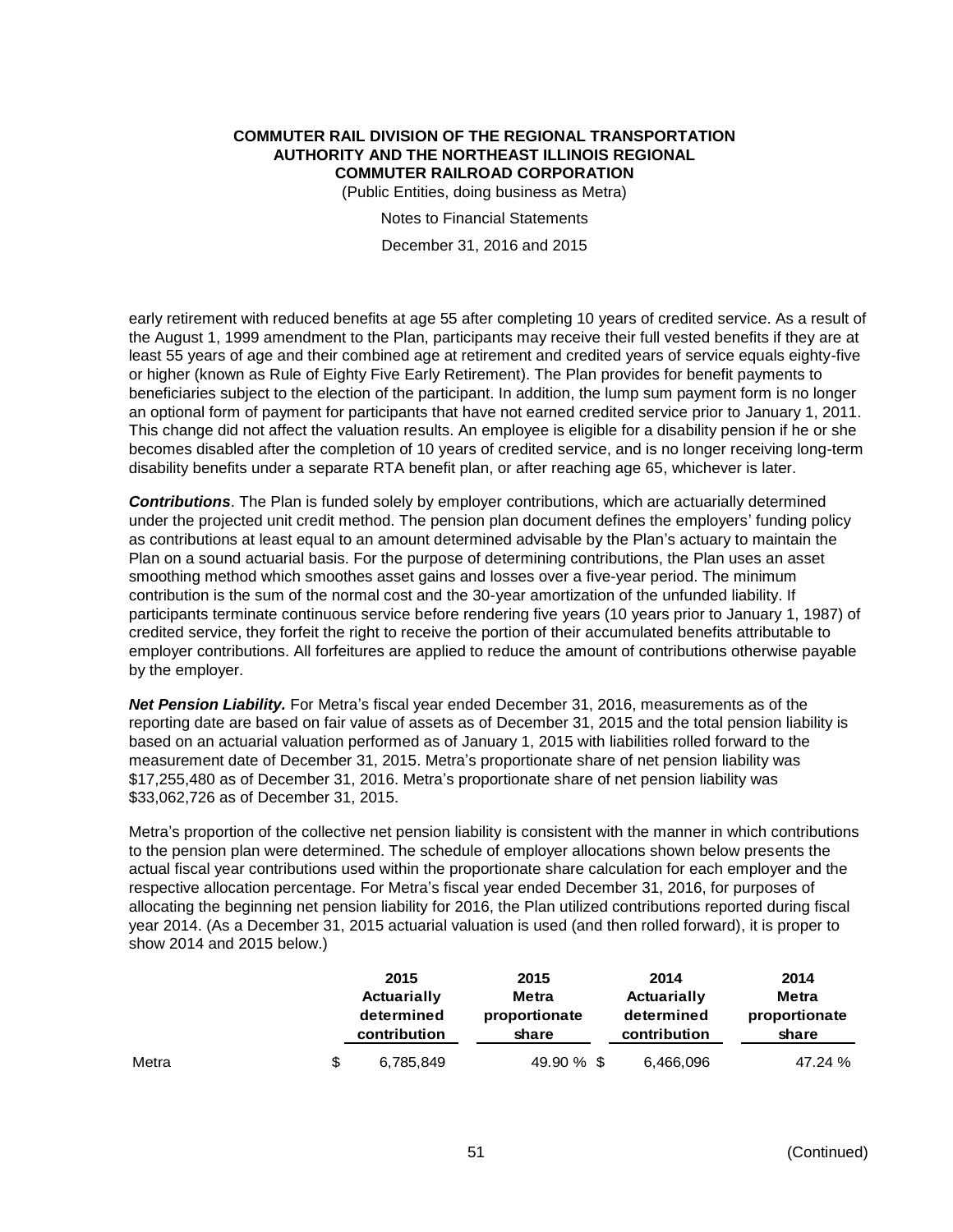(Public Entities, doing business as Metra)

Notes to Financial Statements

December 31, 2016 and 2015

The table below shows Metra's proportion of the changes in the collective total pension liability, plan fiduciary net position, and net pension liability during the measurement year based on the measurement date of December 31, 2014. For Metra's fiscal year ended December 31, 2015, measurements as of the reporting date are based on fair value of assets as of December 31, 2014 and the total pension liability is based on an actuarial valuation performed as of January 1, 2014 with liabilities rolled forward to the measurement date of December 31, 2014.

|       | 2014                                      | 2014                            | 2013                                      | 2013                            |
|-------|-------------------------------------------|---------------------------------|-------------------------------------------|---------------------------------|
|       | Actuarially<br>determined<br>contribution | Metra<br>proportionate<br>share | Actuarially<br>determined<br>contribution | Metra<br>proportionate<br>share |
| Metra | 6,466,096                                 | 47.24 % \$                      | 10,336,575                                | 47.58 %                         |

*Pension Expense.* The annual pension expense recognized by the Plan represents the changes in net pension liability, deferred outflows and deferred inflows plus the employer contributions. Metra's total pension expense for 2016 was \$9,551,507 and for 2015 was \$6,370,432.

*Deferred Outflows and Inflows.* In 2016, deferred outflows and inflows of resources can arise from differences between expected and actual experiences, changes in assumptions, differences between projected and actual earnings, changes in the employer's proportion and the difference between the employer's contributions and the employer's proportionate share of contributions as well as contributions made subsequent to the measurement date. The difference between projected and actual earnings on investments is recognized over a period of five years. The net effect of changes in assumptions and the change in the employer proportionate share of contributions are amortized over the average of the expected remaining service lives of all employees. For 2015, this average is 5.0778 years. Contributions made during fiscal year 2016, subsequent to the measurement date of December 31, 2015, totaled \$5,062,642. The table below summarizes Metra's proportionate share of the deferred outflows and deferred inflows of resources that are to be recognized in future pension expenses as of December 31, 2016.

|                                                            | <b>Deferred</b><br>outflows of<br>resources | <b>Deferred</b><br>inflows of<br>resources |
|------------------------------------------------------------|---------------------------------------------|--------------------------------------------|
| Contributions made subsequent to measurement date          | \$<br>5,062,642                             |                                            |
| Changes in assumption                                      |                                             | 769,774                                    |
| Net difference between projected and actual earnings on    |                                             |                                            |
| pension plan investments                                   | 13,748,145                                  |                                            |
| Difference between expected and actual economic experience | 2,457,037                                   |                                            |
| Change in employer proportionate share                     | 2,707,243                                   |                                            |
| Total                                                      | \$<br>23.975.067                            | 769.774                                    |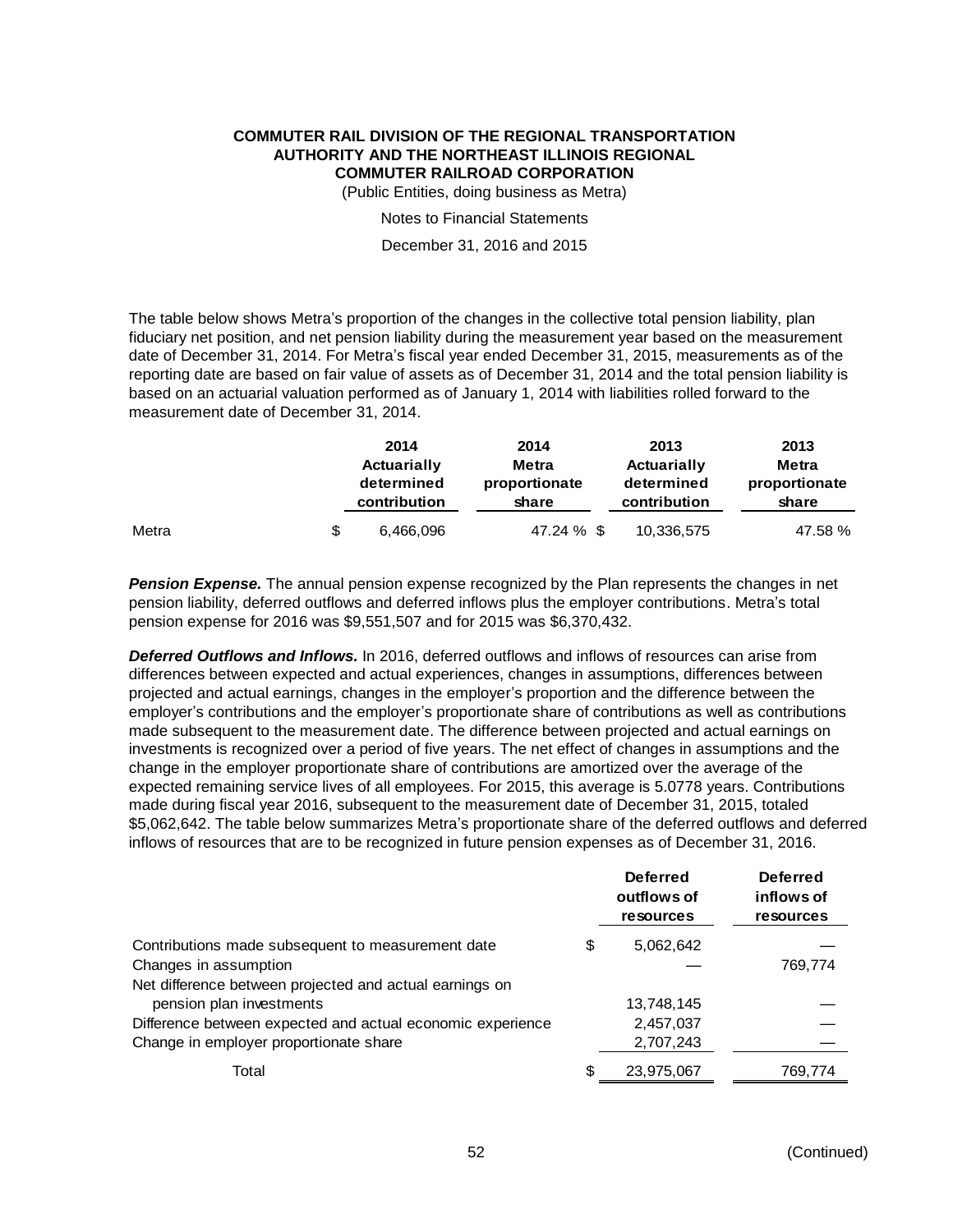(Public Entities, doing business as Metra)

Notes to Financial Statements

December 31, 2016 and 2015

The \$5,062,642 reported as deferred outflow of resources related to pension resulting from contributions subsequent to the measurement date will be recognized as a reduction of the net pension liability in the year ended December 31, 2017.

Other amounts reported as deferred outflows and deferred inflows of resources will be recognized as pension expense in the following periods:

| Year Ended December 31: |    |              |
|-------------------------|----|--------------|
| 2017                    | \$ | 4,787,599    |
| 2018                    |    | 4,787,599    |
| 2019                    |    | 4,787,599    |
| 2020                    |    | 3,728,895    |
| 2021                    |    | 50,959       |
|                         | S  | 18, 142, 651 |

Deferred outflows and inflows of resources can arise from differences between expected and actual experiences, changes in assumptions, differences between projected and actual earnings, changes in the employer's proportion and the difference between the employer's contributions and the employer's proportionate share of contributions as well as contributions made subsequent to the measurement date. The difference between projected and actual earnings on investments is recognized over a period of five years. The net effect of changes in assumptions and the change in the employer proportionate share of contributions are amortized over the average of the expected remaining service lives of all employees. For 2014, this average is 5.0778 years. Contributions made during fiscal year 2015, subsequent to the measurement date of December 31, 2014, totaled \$39,848,577.

The table below summarizes Metra's proportionate share of the deferred outflows and deferred inflows of resources that are to be recognized in future pension expense as of December 31, 2015:

|                                                                                                                                       | <b>Deferred</b><br>outflows of<br>resources | <b>Deferred</b><br>inflows of<br><b>resources</b> |
|---------------------------------------------------------------------------------------------------------------------------------------|---------------------------------------------|---------------------------------------------------|
| Contributions made subsequent to measurement date<br>Changes in assumption<br>Net difference between projected and actual earnings on | \$<br>39,848,577                            | 965,410                                           |
| pension plan investments<br>Change in employer proportionate share                                                                    | 4,283,130<br>335,105                        |                                                   |
| Total                                                                                                                                 | 44,466,812                                  | 965,410                                           |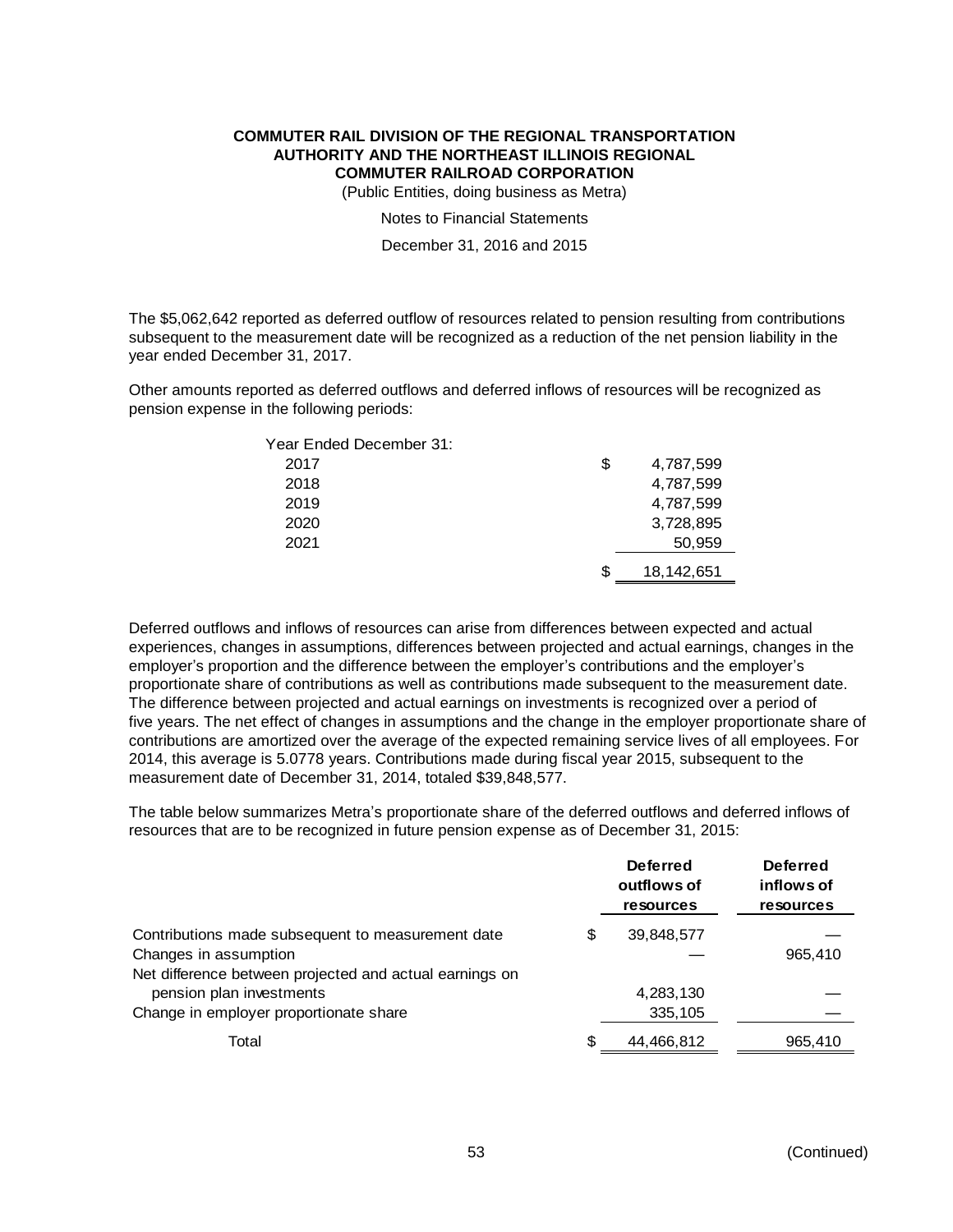(Public Entities, doing business as Metra)

Notes to Financial Statements

December 31, 2016 and 2015

The \$39,848,577 reported as deferred outflow of resources related to pension resulting from contributions subsequent to the measurement date will be recognized as a reduction of the net pension liability in the year ended December 31, 2016.

Other amounts reported as deferred outflows and deferred inflows of resources will be recognized as pension expense in the following periods:

| Year ended December 31: |                 |
|-------------------------|-----------------|
| 2016                    | \$<br>922,093   |
| 2017                    | 922,093         |
| 2018                    | 922,093         |
| 2019                    | 922,093         |
| 2020                    | (35, 547)       |
|                         | \$<br>3,652,825 |

*Assumptions.* The total pension liability for the measurement date of December 31, 2015 was determined by an actuarial valuation as of January 1, 2015, using the following actuarial assumptions applied to all periods included in the measurement:

| Valuation date          | January 1, 2015                            |
|-------------------------|--------------------------------------------|
| Actuarial cost method   | Entry age normal                           |
| Asset valuation method  | Five-year smoothed market                  |
| Amortization method     | Level dollar closed                        |
| Life expectancy assumed | RP2014 Combined Mortality Table            |
| Rate of return          | 7.5%                                       |
| Salary increases        | 3.25% to 8.75% including inflation         |
| Inflation               | 2.75%                                      |
| Retirement age          | Age based table of rates that are specific |
|                         | to the type of eligibility condition.      |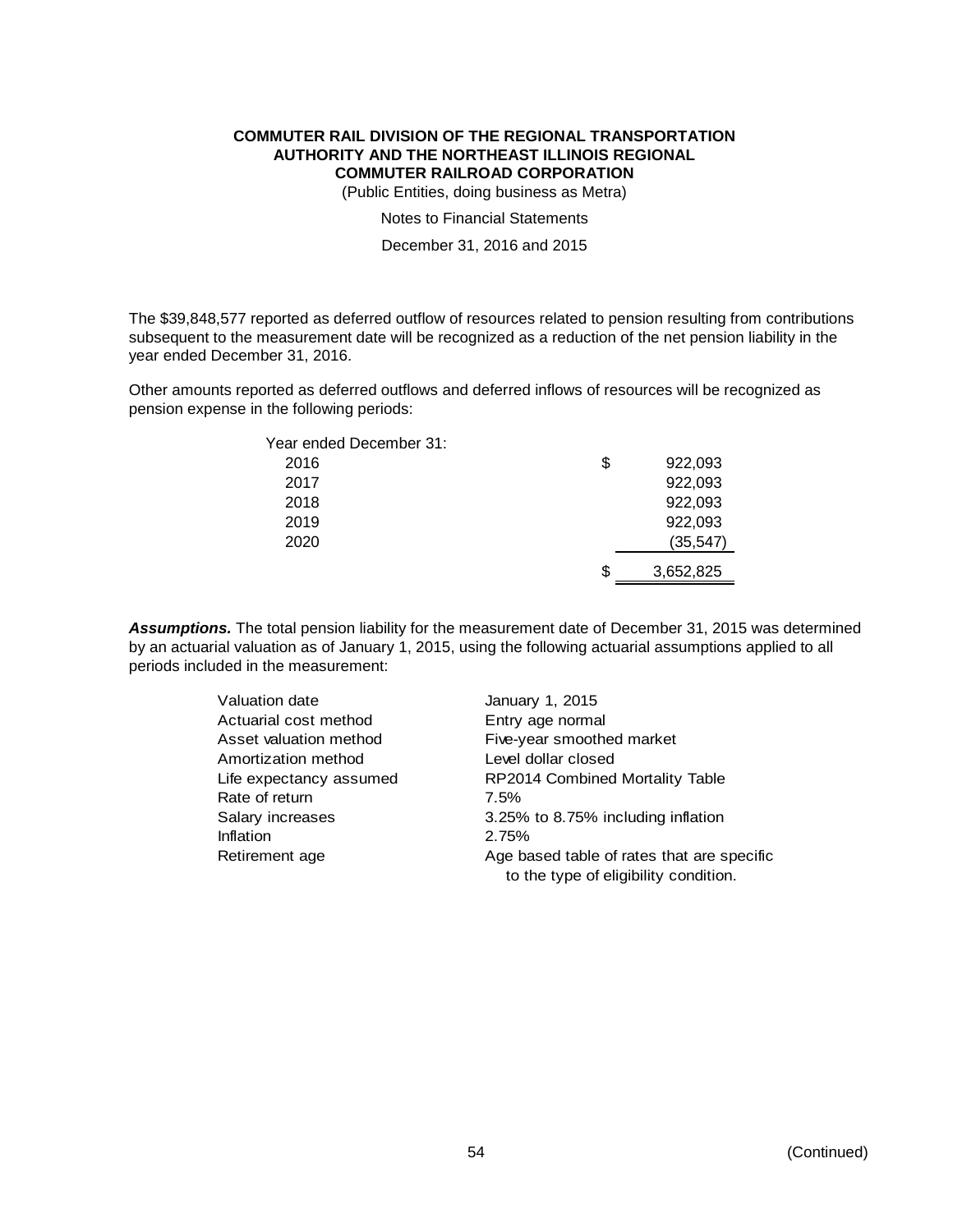(Public Entities, doing business as Metra)

Notes to Financial Statements

December 31, 2016 and 2015

The total pension liability for the measurement date of December 31, 2014 was determined by an actuarial valuation as of January 1, 2014, using the following actuarial assumptions applied to all periods included in the measurement:

| Valuation date          | January 1, 2014                            |
|-------------------------|--------------------------------------------|
| Actuarial cost method   | Entry age normal                           |
| Asset valuation method  | Five-year smoothed market                  |
| Amortization method     | Level dollar closed                        |
| Life expectancy assumed | RP2014 Combined Mortality Table            |
| Rate of return          | 7.50%                                      |
| Salary increases        | 3.25% to 8.75% including inflation         |
| <b>Inflation</b>        | 2.75%                                      |
| Retirement age          | Age based table of rates that are specific |
|                         | to the type of eligibility condition.      |

*Discount rate.* A single discount rate of 7.50% was used to measure the total pension liability for both 2015 and 2014 measurement dates. This single discount rate was based on the future expected rate of return on pension plan investments of 7.50%. The projection of cash flows used to determine this single discount rate assumed that employer contributions will be made at the actuarially determined contribution rates. Based on these assumptions, the pension plan's fiduciary net position was projected to be available to make all projected future benefit payments of current plan members. Therefore, the long-term expected rate of return on pension plan investments was applied to all periods of projected benefit payments to determine the total pension liability.

Sensitivity of the net pension liability to changes in the discount rate. Regarding the sensitivity of the net pension liability to changes in the single discount rate, the following presents Metra's proportionate share of the Plan's collective net pension liability, calculated using a single discount rate of 7.50%, as well as what the proportionate share would be if it were calculated using a single discount rate that is one percent lower or one percent higher:

|                                            | 2016 |                                |                                            |                                   |
|--------------------------------------------|------|--------------------------------|--------------------------------------------|-----------------------------------|
|                                            |      | 2016<br>1% Decrease<br>(6.50%) | <b>Current</b><br>discount rate<br>(7.50%) | 2016<br>1% Increase<br>$(8.50\%)$ |
| Metra's proportionate share of net pension |      |                                |                                            |                                   |
| liability                                  | \$   | 31,807,887                     | 17,255,480                                 | 4,736,680                         |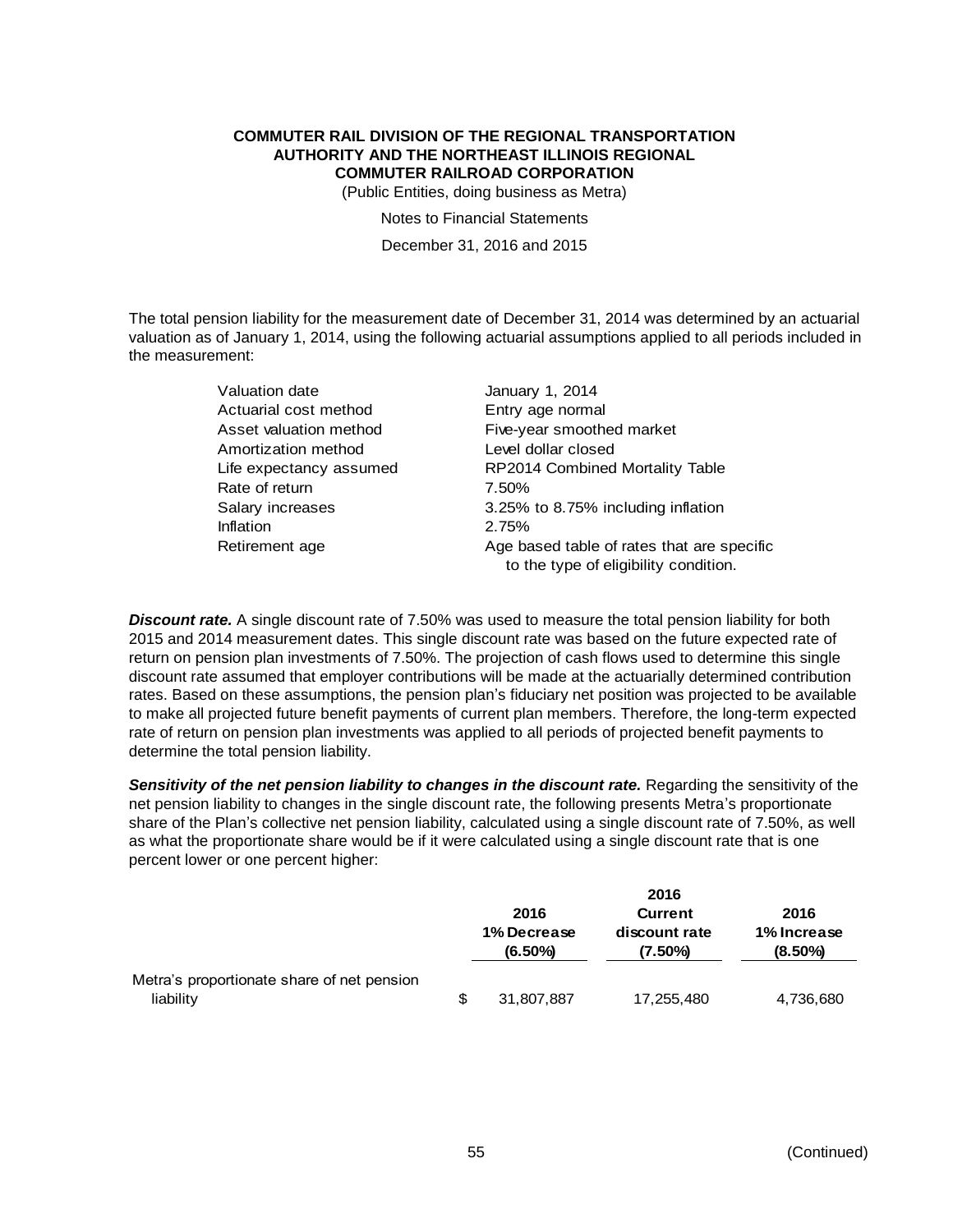(Public Entities, doing business as Metra)

Notes to Financial Statements

December 31, 2016 and 2015

|                                                         | 2015                      |                          |                           |  |
|---------------------------------------------------------|---------------------------|--------------------------|---------------------------|--|
|                                                         | 2015                      | <b>Current</b>           | 2015                      |  |
|                                                         | 1% Decrease<br>$(6.50\%)$ | discount rate<br>(7.50%) | 1% Increase<br>$(8.50\%)$ |  |
| Metra's proportionate share of net pension<br>liability | \$<br>47,387,506          | 33,062,726               | 20,801,654                |  |
|                                                         |                           |                          |                           |  |

*Long-Term Expected Rate of Return.* The assumed rate of investment return was adopted by the Plan's trustees after considering input from the Plan's investment consultant and actuary. Additional information about the assumed rate of investment return is included in the actuarial valuation report as of January 1, 2014 and experience study for the period January 1, 2008 through January 1, 2013. The long-term expected rate of return on pension plan investments was determined using a building-block method in which expected future real rates of return (expected returns, net of pension plan investment expense, and inflation) are developed for each major asset class. These real rates of return are combined to produce the long-term expected rate of return by weighting the expected future real rates of return by the target asset allocation percentage and by adding expected inflation. For each major asset class that is included in the pension plan's target asset allocation as of January 1, 2014, these best estimates are summarized in the following table:

| Asset type and class                        | <b>Target asset</b><br>allocation | Long-Term<br>expected real<br>rate of return |  |  |
|---------------------------------------------|-----------------------------------|----------------------------------------------|--|--|
| Large Cap U.S. Equity                       | 15.0%                             | 4.37 %                                       |  |  |
| Small/Mid Cap Equity                        | 10.0                              | 4.61                                         |  |  |
| <b>International Equity</b>                 | 15.0                              | 4.85                                         |  |  |
| <b>Emerging Market International Equity</b> | 10.0                              | 6.07                                         |  |  |
| Core Bonds                                  | 23.5                              | 1.20                                         |  |  |
| Multi-Sector Fixed Income                   | 10.0                              | 1.20                                         |  |  |
| Hedge Funds                                 | 5.0                               | 3.64                                         |  |  |
| Global Asset Allocation                     | 5.0                               | 3.98                                         |  |  |
| <b>Real Assets</b>                          | 5.0                               | 3.92                                         |  |  |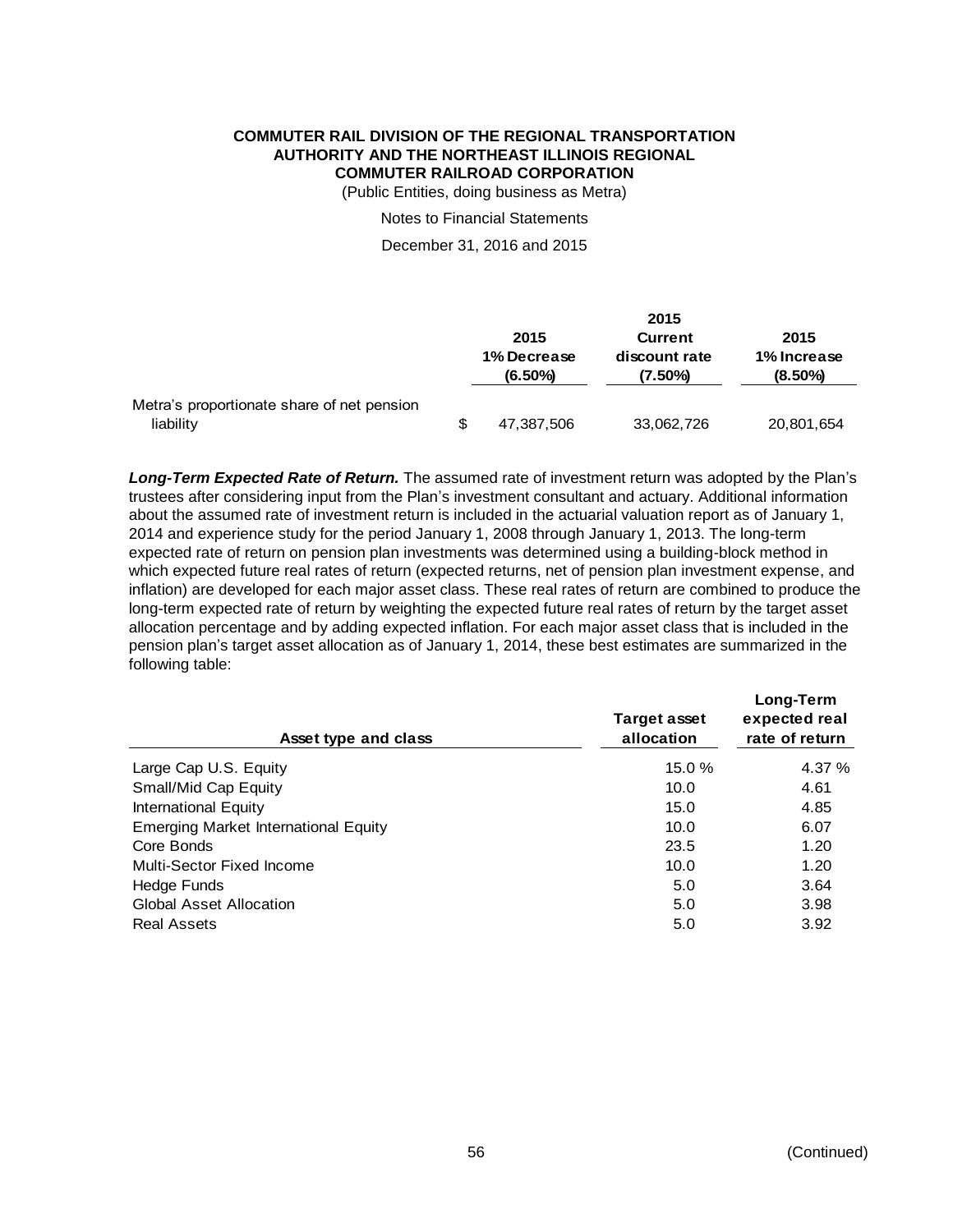(Public Entities, doing business as Metra)

Notes to Financial Statements

December 31, 2016 and 2015

#### **(12) Contingencies**

*Litigation* – Metra is a defendant in a number of legal actions. These actions have been considered in estimating and funding Metra's retained risk liability program. The total of amounts claimed under these legal actions, including potential settlements, could exceed the amount of the accrued claims. In the opinion of Metra's management, the retained risk funding and Metra's limited excess indemnity insurance coverage from commercial carriers are adequate to cover the ultimate liability of these legal actions, in all material respects.

*Grants* – Metra receives moneys from federal, state, and local government agencies under various grants. The costs, both direct and indirect, charged to these grants are subject to audits and disallowance by the granting agency. It is the opinion of management of Metra that any disallowances or adjustments would not have a material adverse effect on the financial position of Metra.

*Changes of benefit terms*. No changes were made in 2016 and 2015 for accrual of benefits under the RTA Pension Plan.

*Changes of assumptions*. The amounts reported in 2016 and 2015 are based on the expectation of retired life mortality RP-2014 Mortality Tables.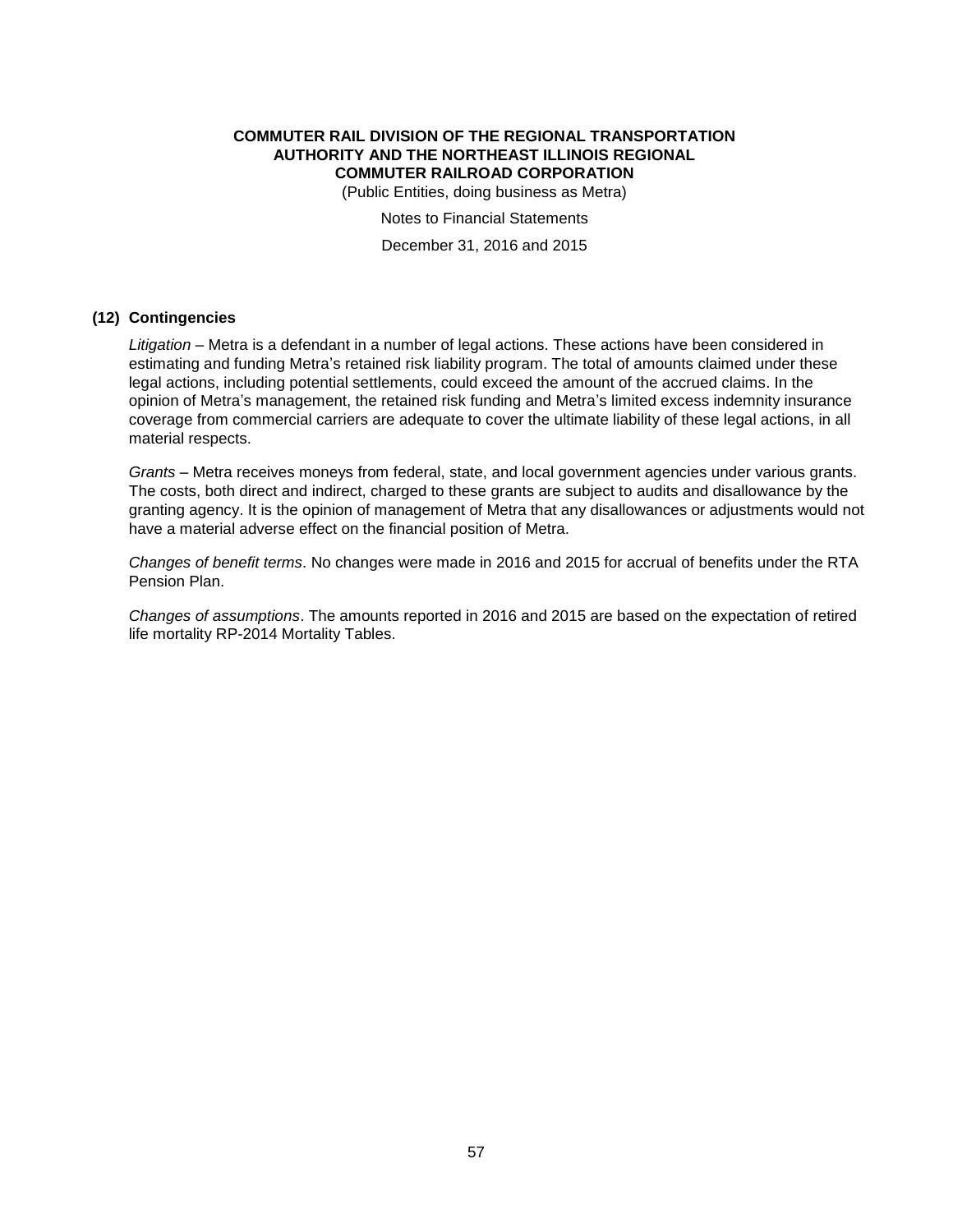(Public Entities, doing business as Metra)

Required Supplementary Information – Schedule of Proportionate Share of Net Pension Liability and Related Ratios – (Unaudited)

|                                                                                                 | 2016                  | 2015       |
|-------------------------------------------------------------------------------------------------|-----------------------|------------|
| Proportion of net pension liability                                                             | 49.90 %               | 47.24 %    |
| Proportionate share of net pension liability                                                    | \$<br>17,255,480<br>S | 33,062,726 |
| Covered-employee payroll                                                                        | 49,388,696            | 43,086,132 |
| Proportionate share of net pension liability as a percentage of its<br>covered-employee payroll | 34.49%                | 76.74 %    |
| Plan fiduciary net position as a percentage of the total pension<br>liability                   | 87.70                 | 73.28      |

\* This schedule is intended to show 10 years of information. Since 2015 is the first year for this presentation, no other data is available. Additional years will be included as they become available.

See accompanying independent auditors' report.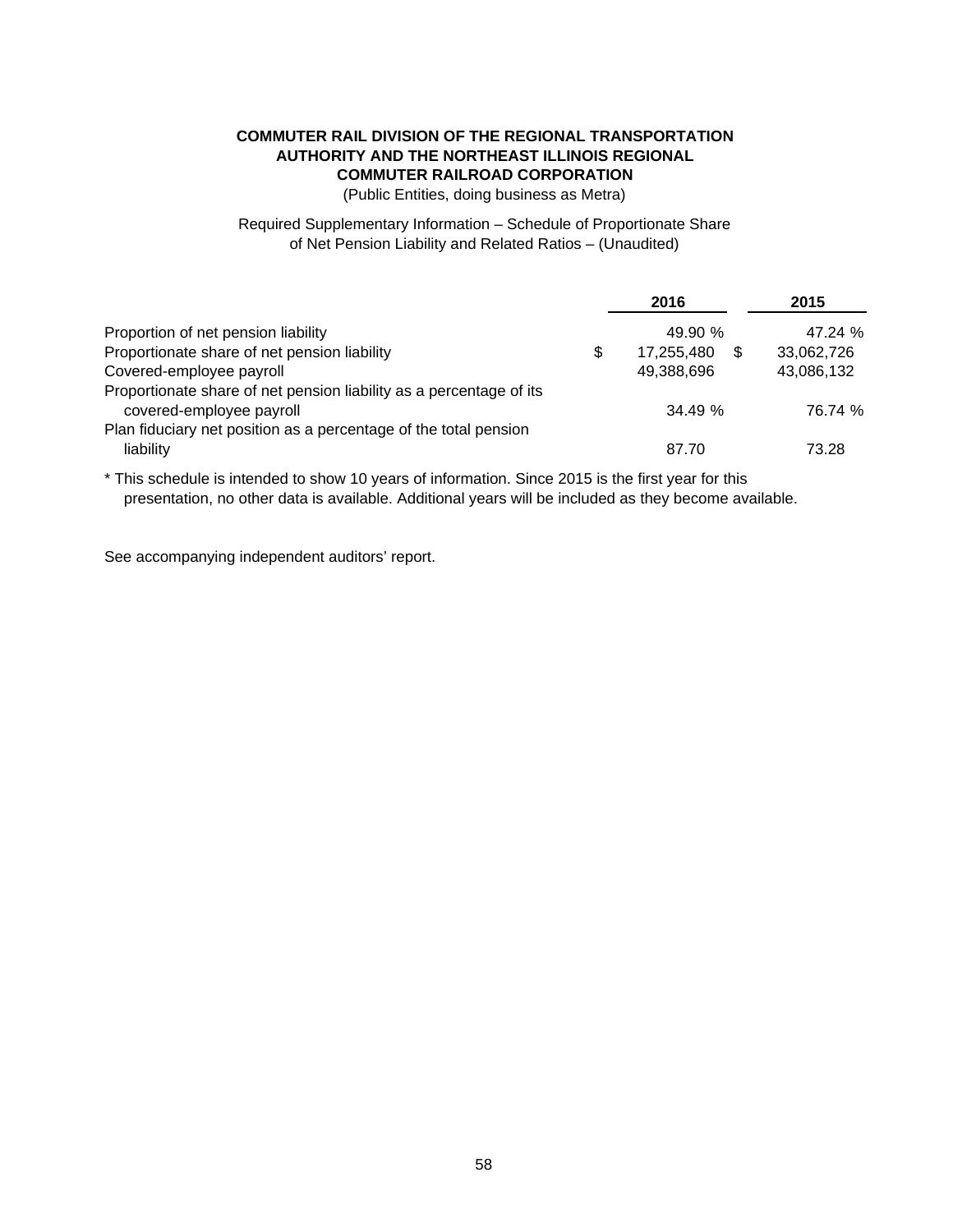(Public Entities, doing business as Metra)

Required Supplementary Information – Schedule of Pension Contributions – (Unaudited)

| <b>Fiscal</b><br>year | <b>Actuarially</b><br>determined<br>contribution | Actual<br>contribution | <b>Contribution</b><br>deficiency<br>(excess) | Covered<br><b>Payroll</b> | Actual<br>contribution<br>as a% of<br>covered payroll |
|-----------------------|--------------------------------------------------|------------------------|-----------------------------------------------|---------------------------|-------------------------------------------------------|
| 2016                  | \$<br>5.062.642                                  | 5.062.642              |                                               | 49.388.696                | 10.25 %                                               |
| 2015                  | 6.785.849                                        | 39,848,577             | (33,062,728)                                  | 43,086,132                | 92.48                                                 |
| 2014                  | 6.466.096                                        | 13,357,146             | (6,891,050)                                   | 40,833,326                | 15.84                                                 |
| 2013                  | 6.615.046                                        | 10.060.571             | (3,445,525)                                   | 35.170.174                | 18.81                                                 |
| 2012                  | 6.462.000                                        | 9,767,882              | (3,305,882)                                   | 30,970,263                | 20.87                                                 |
| 2011                  | 5,802,000                                        | 5,802,000              |                                               | 29,227,299                | 19.85                                                 |
| 2010                  | 5.652.000                                        | 5.652.000              |                                               | 31.227.197                | 18.12                                                 |
| 2009                  | 4,733,557                                        | 4,733,557              |                                               | 35, 175, 784              | 13.46                                                 |
| 2008                  | 4.814.200                                        | 4,814,200              |                                               | 36,205,757                | 13.30                                                 |
| 2007                  | 4.840.284                                        | 4.840.284              |                                               | 32.047.079                | 15.10                                                 |
|                       |                                                  |                        |                                               |                           |                                                       |

See accompanying independent auditors' report.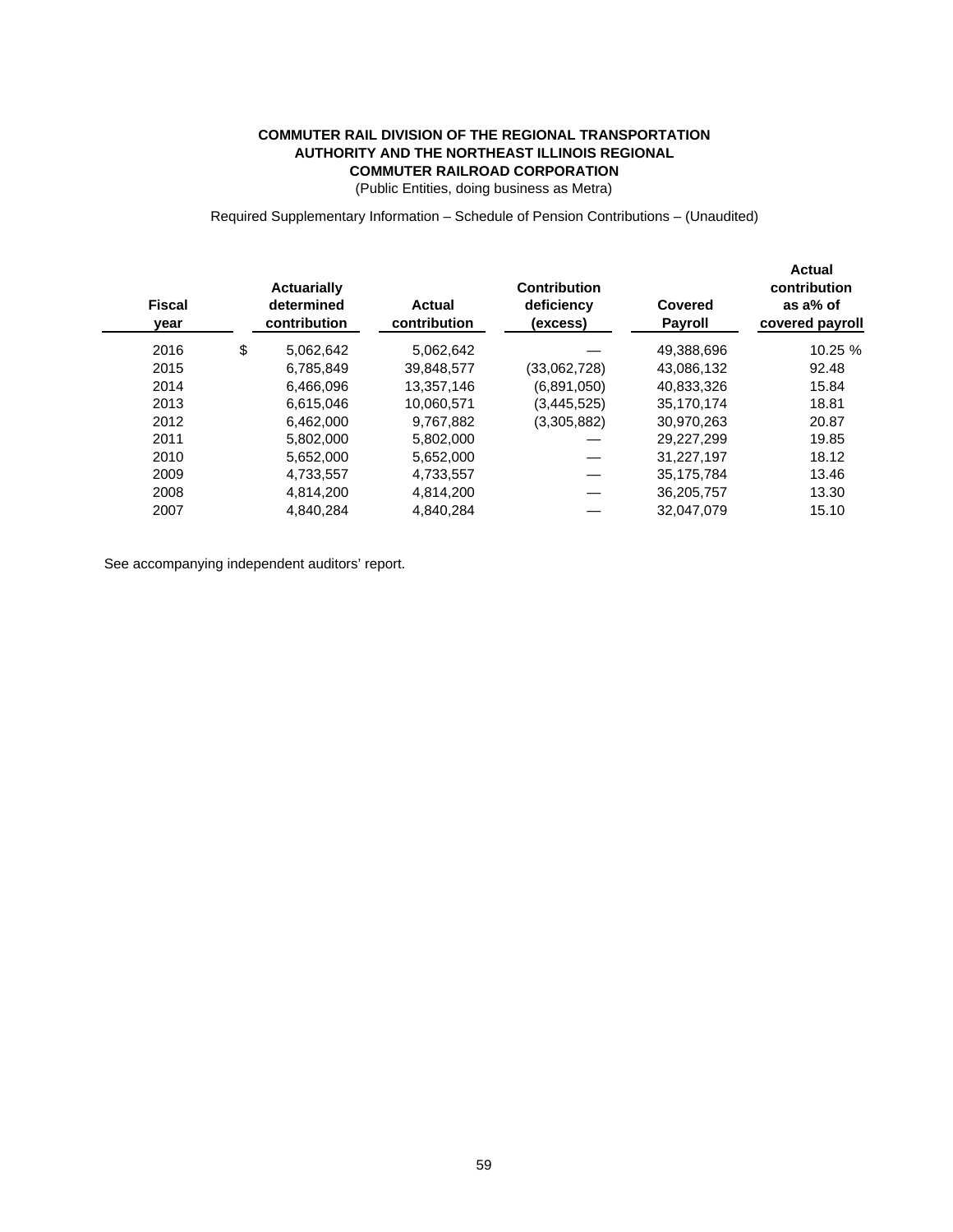(Public Entities, doing business as Metra)

Required Supplementary Information – Schedule of Funding Postemployment Healthcare Plan Progress (Unaudited)

|                                    |                                                 |                                                                           | <b>Funding progress</b>                  |                                 |                           |                                                                 |
|------------------------------------|-------------------------------------------------|---------------------------------------------------------------------------|------------------------------------------|---------------------------------|---------------------------|-----------------------------------------------------------------|
| <b>Actuarial valuation</b><br>date | <b>Actuarial</b><br>value of<br>assets *<br>(a) | <b>Actuarial</b><br>accrued<br>liability<br>$(AAL)$ –<br>entry age<br>(b) | <b>Unfunded AAL</b><br>(UAAL)<br>$(b-a)$ | <b>Funded</b><br>ratio<br>(a/b) | Covered<br>payroll<br>(c) | UAAL as a<br>Percentage<br>of covered<br>payroll<br>$((b-a)/c)$ |
| December 31, 2016                  | \$                                              | 30,622,115                                                                | 30,622,115                               |                                 | 44,773,274                | 68 %                                                            |
| December 31, 2015                  | –                                               | 28,819,616                                                                | 28,819,616                               |                                 | 43,086,132                | 67                                                              |
| December 31, 2014                  |                                                 | N/A                                                                       | N/A                                      |                                 | N/A                       | N/A                                                             |
| December 31, 2013                  |                                                 | 21,642,832                                                                | 21,642,832                               |                                 | 42,704,042                | 51                                                              |
| December 31, 2012                  |                                                 | N/A                                                                       | N/A                                      |                                 | N/A                       | N/A                                                             |
| December 31, 2011                  |                                                 | 22.791.870                                                                | 22.791.870                               |                                 | 39,579,762                | 58                                                              |
|                                    | <b>Employer contributions</b>                   |                                                                           |                                          |                                 |                           |                                                                 |
|                                    | Annual<br>reauired                              | Percent                                                                   |                                          |                                 |                           |                                                                 |

| Year ended        |   | required<br>contribution | <b>Percent</b><br>contributed |
|-------------------|---|--------------------------|-------------------------------|
| December 31, 2016 | S | 3.088.777                | 14.4%                         |
| December 31, 2015 |   | 2.459.580                | 18.4 %                        |
| December 31, 2014 |   | 1.561.644                | 29.0 %                        |
| December 31, 2013 |   | 1.645.461                | 27.5 %                        |
| December 31, 2012 |   | 1,635,554                | 27.7 %                        |
| December 31, 2011 |   | 1.516.143                | 29.9 %                        |

\* – Not a prefunded plan. An actuarial valuation was not performed in 2012 and 2014.

See accompanying independent auditors' report.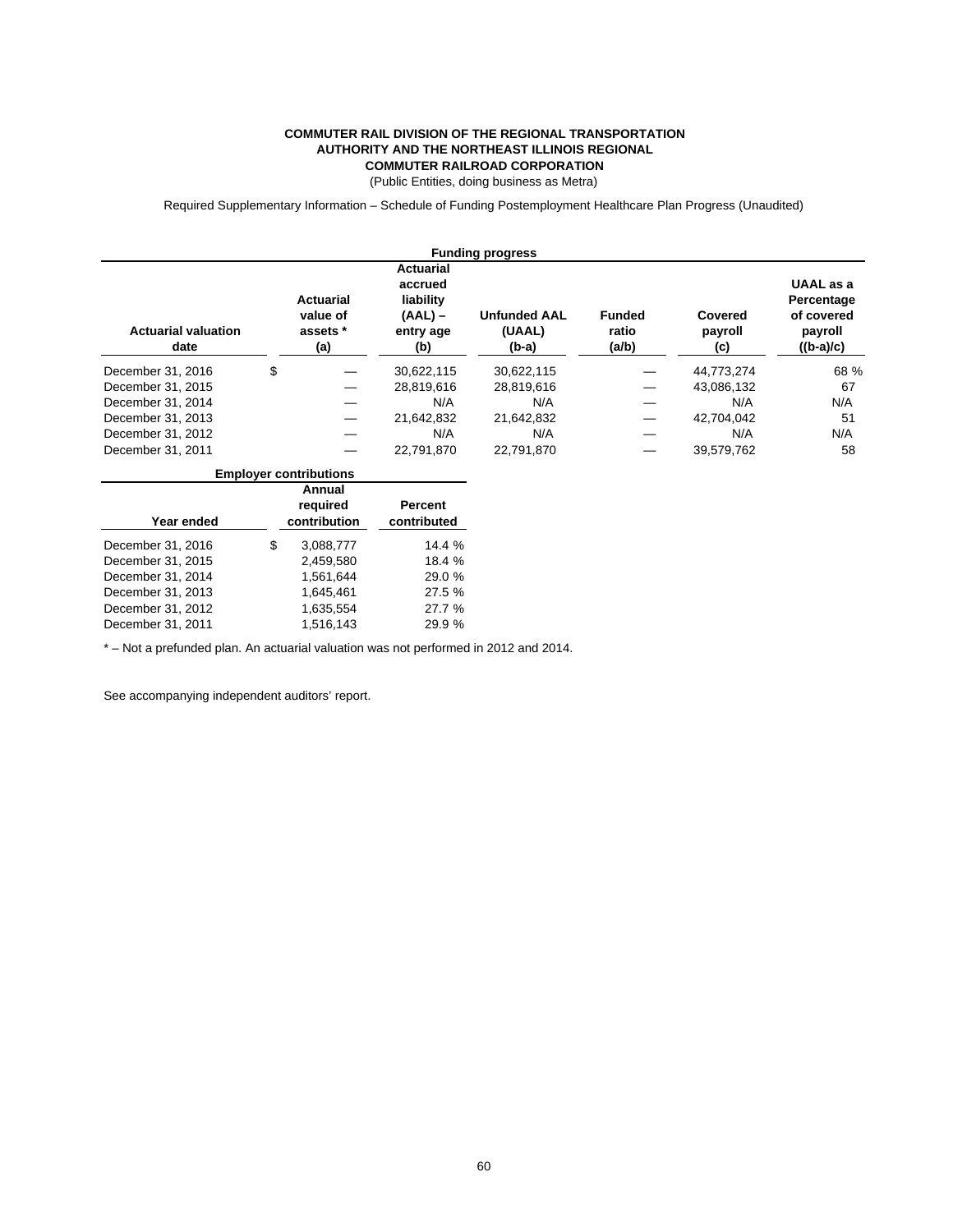(Public Entities, doing business as Metra)

Schedule of Revenues and Expenses – Budget to Actual (Budgetary Basis) – (Unaudited)

Year ended December 31, 2016

| Revenues:<br>Passenger revenue:<br>\$<br>341,400,000<br>341,966,405<br>Passenger revenue<br>566,405<br>Reduced fare reimbursement<br>3,100,000<br>(2,095,536)<br>1,004,464<br>Total operating passenger<br>344,500,000<br>342,970,869<br>(1,529,131)<br>revenues<br>Other revenue<br>30,100,000<br>35,765,071<br>5,665,071<br>Total revenues<br>4,135,940<br>374,600,000<br>378,735,940<br>Operating expenses:<br>Transportation<br>245,206,437<br>6,566,614<br>251,773,051<br>Fuel and motive power<br>66,770,276<br>54,903,637<br>11,866,639<br>Engineering<br>140,267,640<br>135,236,022<br>5,031,618<br>Mechanical<br>169,781,805<br>174,610,326<br>(4,828,521)<br>Administration<br>99,594,428<br>100,785,115<br>(1, 190, 687)<br>Total administration and regional<br>services<br>728,187,200<br>710,741,537<br>17,445,663<br>16,787,259<br>Claims and insurance<br>15,400,000<br>(1, 387, 259)<br>Downtown stations<br>16,212,767<br>14,275,150<br>1,937,617<br>Total operating expenses<br>759,799,967<br>741,803,946<br>17,996,021<br>Loss before depreciation, financial<br>assistance, and leasehold-<br>related interest income and<br>\$<br>expense<br>(385, 199, 967)<br>(363,068,006)<br>(22, 131, 961)<br>Note:<br>Amounts excluded from the operating<br>budget-basis expenses for recovery ratio<br>calculations<br>\$<br>Security expense<br>18,485,509<br>18,879,759<br>(394, 250)<br>Funded depreciation included in<br>operating expenses<br>3,604,302<br>3,075,834<br>528,468<br>Lease of transportation facilities<br>21,298,785<br>18,667,227<br>2,631,558<br>Bond service and fees<br>63,028<br>(63,028)<br>\$<br><b>Total deductions</b><br>43,388,596<br>40,685,848<br>2,702,748 |  | <b>Final budget</b> | <b>Actual</b> | <b>Favorable</b><br>(unfavorable) |
|--------------------------------------------------------------------------------------------------------------------------------------------------------------------------------------------------------------------------------------------------------------------------------------------------------------------------------------------------------------------------------------------------------------------------------------------------------------------------------------------------------------------------------------------------------------------------------------------------------------------------------------------------------------------------------------------------------------------------------------------------------------------------------------------------------------------------------------------------------------------------------------------------------------------------------------------------------------------------------------------------------------------------------------------------------------------------------------------------------------------------------------------------------------------------------------------------------------------------------------------------------------------------------------------------------------------------------------------------------------------------------------------------------------------------------------------------------------------------------------------------------------------------------------------------------------------------------------------------------------------------------------------------------------------------------------------------------------|--|---------------------|---------------|-----------------------------------|
|                                                                                                                                                                                                                                                                                                                                                                                                                                                                                                                                                                                                                                                                                                                                                                                                                                                                                                                                                                                                                                                                                                                                                                                                                                                                                                                                                                                                                                                                                                                                                                                                                                                                                                              |  |                     |               |                                   |
|                                                                                                                                                                                                                                                                                                                                                                                                                                                                                                                                                                                                                                                                                                                                                                                                                                                                                                                                                                                                                                                                                                                                                                                                                                                                                                                                                                                                                                                                                                                                                                                                                                                                                                              |  |                     |               |                                   |
|                                                                                                                                                                                                                                                                                                                                                                                                                                                                                                                                                                                                                                                                                                                                                                                                                                                                                                                                                                                                                                                                                                                                                                                                                                                                                                                                                                                                                                                                                                                                                                                                                                                                                                              |  |                     |               |                                   |
|                                                                                                                                                                                                                                                                                                                                                                                                                                                                                                                                                                                                                                                                                                                                                                                                                                                                                                                                                                                                                                                                                                                                                                                                                                                                                                                                                                                                                                                                                                                                                                                                                                                                                                              |  |                     |               |                                   |
|                                                                                                                                                                                                                                                                                                                                                                                                                                                                                                                                                                                                                                                                                                                                                                                                                                                                                                                                                                                                                                                                                                                                                                                                                                                                                                                                                                                                                                                                                                                                                                                                                                                                                                              |  |                     |               |                                   |
|                                                                                                                                                                                                                                                                                                                                                                                                                                                                                                                                                                                                                                                                                                                                                                                                                                                                                                                                                                                                                                                                                                                                                                                                                                                                                                                                                                                                                                                                                                                                                                                                                                                                                                              |  |                     |               |                                   |
|                                                                                                                                                                                                                                                                                                                                                                                                                                                                                                                                                                                                                                                                                                                                                                                                                                                                                                                                                                                                                                                                                                                                                                                                                                                                                                                                                                                                                                                                                                                                                                                                                                                                                                              |  |                     |               |                                   |
|                                                                                                                                                                                                                                                                                                                                                                                                                                                                                                                                                                                                                                                                                                                                                                                                                                                                                                                                                                                                                                                                                                                                                                                                                                                                                                                                                                                                                                                                                                                                                                                                                                                                                                              |  |                     |               |                                   |
|                                                                                                                                                                                                                                                                                                                                                                                                                                                                                                                                                                                                                                                                                                                                                                                                                                                                                                                                                                                                                                                                                                                                                                                                                                                                                                                                                                                                                                                                                                                                                                                                                                                                                                              |  |                     |               |                                   |
|                                                                                                                                                                                                                                                                                                                                                                                                                                                                                                                                                                                                                                                                                                                                                                                                                                                                                                                                                                                                                                                                                                                                                                                                                                                                                                                                                                                                                                                                                                                                                                                                                                                                                                              |  |                     |               |                                   |
|                                                                                                                                                                                                                                                                                                                                                                                                                                                                                                                                                                                                                                                                                                                                                                                                                                                                                                                                                                                                                                                                                                                                                                                                                                                                                                                                                                                                                                                                                                                                                                                                                                                                                                              |  |                     |               |                                   |
|                                                                                                                                                                                                                                                                                                                                                                                                                                                                                                                                                                                                                                                                                                                                                                                                                                                                                                                                                                                                                                                                                                                                                                                                                                                                                                                                                                                                                                                                                                                                                                                                                                                                                                              |  |                     |               |                                   |
|                                                                                                                                                                                                                                                                                                                                                                                                                                                                                                                                                                                                                                                                                                                                                                                                                                                                                                                                                                                                                                                                                                                                                                                                                                                                                                                                                                                                                                                                                                                                                                                                                                                                                                              |  |                     |               |                                   |
|                                                                                                                                                                                                                                                                                                                                                                                                                                                                                                                                                                                                                                                                                                                                                                                                                                                                                                                                                                                                                                                                                                                                                                                                                                                                                                                                                                                                                                                                                                                                                                                                                                                                                                              |  |                     |               |                                   |
|                                                                                                                                                                                                                                                                                                                                                                                                                                                                                                                                                                                                                                                                                                                                                                                                                                                                                                                                                                                                                                                                                                                                                                                                                                                                                                                                                                                                                                                                                                                                                                                                                                                                                                              |  |                     |               |                                   |
|                                                                                                                                                                                                                                                                                                                                                                                                                                                                                                                                                                                                                                                                                                                                                                                                                                                                                                                                                                                                                                                                                                                                                                                                                                                                                                                                                                                                                                                                                                                                                                                                                                                                                                              |  |                     |               |                                   |
|                                                                                                                                                                                                                                                                                                                                                                                                                                                                                                                                                                                                                                                                                                                                                                                                                                                                                                                                                                                                                                                                                                                                                                                                                                                                                                                                                                                                                                                                                                                                                                                                                                                                                                              |  |                     |               |                                   |
|                                                                                                                                                                                                                                                                                                                                                                                                                                                                                                                                                                                                                                                                                                                                                                                                                                                                                                                                                                                                                                                                                                                                                                                                                                                                                                                                                                                                                                                                                                                                                                                                                                                                                                              |  |                     |               |                                   |
|                                                                                                                                                                                                                                                                                                                                                                                                                                                                                                                                                                                                                                                                                                                                                                                                                                                                                                                                                                                                                                                                                                                                                                                                                                                                                                                                                                                                                                                                                                                                                                                                                                                                                                              |  |                     |               |                                   |
|                                                                                                                                                                                                                                                                                                                                                                                                                                                                                                                                                                                                                                                                                                                                                                                                                                                                                                                                                                                                                                                                                                                                                                                                                                                                                                                                                                                                                                                                                                                                                                                                                                                                                                              |  |                     |               |                                   |
|                                                                                                                                                                                                                                                                                                                                                                                                                                                                                                                                                                                                                                                                                                                                                                                                                                                                                                                                                                                                                                                                                                                                                                                                                                                                                                                                                                                                                                                                                                                                                                                                                                                                                                              |  |                     |               |                                   |
|                                                                                                                                                                                                                                                                                                                                                                                                                                                                                                                                                                                                                                                                                                                                                                                                                                                                                                                                                                                                                                                                                                                                                                                                                                                                                                                                                                                                                                                                                                                                                                                                                                                                                                              |  |                     |               |                                   |
|                                                                                                                                                                                                                                                                                                                                                                                                                                                                                                                                                                                                                                                                                                                                                                                                                                                                                                                                                                                                                                                                                                                                                                                                                                                                                                                                                                                                                                                                                                                                                                                                                                                                                                              |  |                     |               |                                   |
|                                                                                                                                                                                                                                                                                                                                                                                                                                                                                                                                                                                                                                                                                                                                                                                                                                                                                                                                                                                                                                                                                                                                                                                                                                                                                                                                                                                                                                                                                                                                                                                                                                                                                                              |  |                     |               |                                   |
|                                                                                                                                                                                                                                                                                                                                                                                                                                                                                                                                                                                                                                                                                                                                                                                                                                                                                                                                                                                                                                                                                                                                                                                                                                                                                                                                                                                                                                                                                                                                                                                                                                                                                                              |  |                     |               |                                   |
|                                                                                                                                                                                                                                                                                                                                                                                                                                                                                                                                                                                                                                                                                                                                                                                                                                                                                                                                                                                                                                                                                                                                                                                                                                                                                                                                                                                                                                                                                                                                                                                                                                                                                                              |  |                     |               |                                   |
|                                                                                                                                                                                                                                                                                                                                                                                                                                                                                                                                                                                                                                                                                                                                                                                                                                                                                                                                                                                                                                                                                                                                                                                                                                                                                                                                                                                                                                                                                                                                                                                                                                                                                                              |  |                     |               |                                   |

See accompanying independent auditors' report and notes to supplementary information.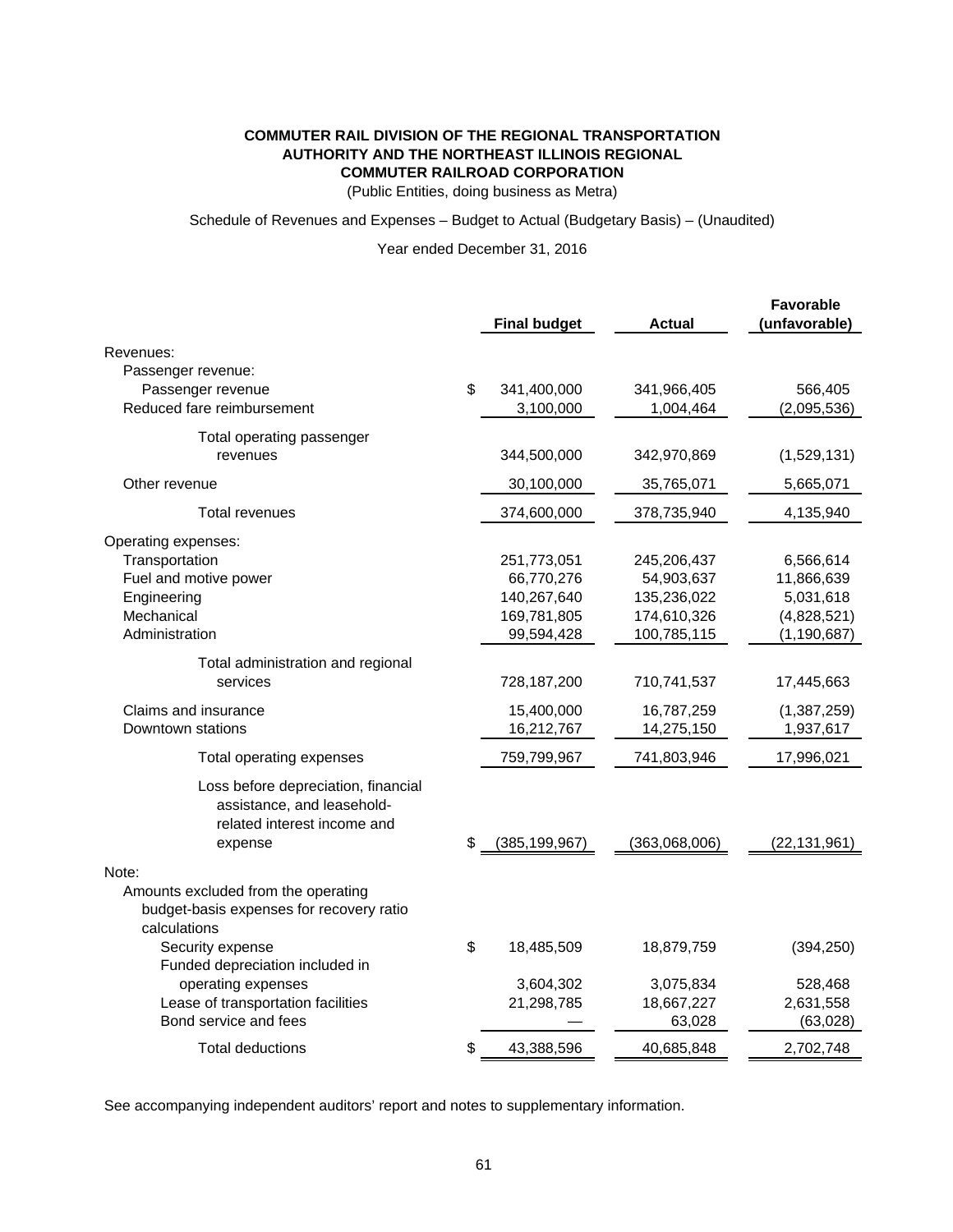(Public Entities, doing business as Metra)

Budgetary Basis Schedule of Operations – (Unaudited)

#### Year ended December 31, 2016

|                                                                                                                                                                                                                                                 | <b>NIRCRC</b>                                      | <b>Union</b><br><b>Pacific</b>         | <b>BNSF</b>                           | <b>Total</b>                                          |
|-------------------------------------------------------------------------------------------------------------------------------------------------------------------------------------------------------------------------------------------------|----------------------------------------------------|----------------------------------------|---------------------------------------|-------------------------------------------------------|
|                                                                                                                                                                                                                                                 |                                                    |                                        |                                       |                                                       |
| Operating revenues:<br>Passenger revenue*<br>Other revenue<br>Reduced fare reimbursement                                                                                                                                                        | \$<br>149,580,720<br>35,148,779<br>527,220         | 120,969,964<br>616,292<br>331,536      | 71,415,721<br>145,708                 | 341,966,405<br>35,765,071<br>1,004,464                |
| Total operating revenues                                                                                                                                                                                                                        | 185,256,719                                        | 121,917,792                            | 71,561,429                            | 378,735,940                                           |
| Operating expenses:<br>Carrier-level expenses paid by carrier:<br>Transportation<br>Engineering<br>Mechanical                                                                                                                                   | 133,743,234<br>87,925,970<br>89,955,834            | 79,892,396<br>42,443,037<br>61,009,728 | 31,570,807<br>4,867,015<br>23,644,764 | 245,206,437<br>135,236,022<br>174,610,326             |
| Administration                                                                                                                                                                                                                                  | 95,133,394                                         | 5,645,234                              | 6,487                                 | 100,785,115                                           |
| Total carrier-level expenses                                                                                                                                                                                                                    | 406,758,432                                        | 188,990,395                            | 60,089,073                            | 655,837,900                                           |
| Centralized expenses paid by Metra:<br>Diesel fuel<br>Motive electricity<br>Claims and insurance<br>Downtown stations                                                                                                                           | 18,032,010<br>5,191,327<br>14,872,347<br>7,603,075 | 20,481,220<br>1,228,328<br>1,416,802   | 11,199,080<br>686,584<br>5,255,273    | 49,712,310<br>5,191,327<br>16,787,259<br>14,275,150   |
| Total centralized expenses                                                                                                                                                                                                                      | 45,698,759                                         | 23,126,350                             | 17,140,937                            | 85,966,046                                            |
| Total operating expenses                                                                                                                                                                                                                        | 452,457,191                                        | 212,116,745                            | 77,230,010                            | 741,803,946                                           |
| Operating loss                                                                                                                                                                                                                                  | \$<br>(267, 200, 472)                              | (90, 198, 953)                         | (5,668,581)                           | (363,068,006)                                         |
| Calculation of Revenue Recovery Ratio (Unaudited):<br>Amounts excluded from the operating budget-basis expenses:<br>Security expense<br>Funded depreciation included in expenses<br>Lease of transportation facilities<br>Bond service and fees |                                                    |                                        |                                       | \$<br>18,879,759<br>3,075,834<br>18,667,227<br>63,028 |
| <b>Total exclusions</b>                                                                                                                                                                                                                         |                                                    |                                        |                                       | 40,685,848                                            |
| Amounts added to the operating budget-basis revenues:<br>Senior free ride allowance                                                                                                                                                             |                                                    |                                        |                                       | \$<br>2,000,000                                       |
| Revenue Recovery Ratio (\$378,735,940 + \$2,000,000)/(\$741,803,946 - \$40,685,848)                                                                                                                                                             |                                                    |                                        |                                       | 54                                                    |
| * Includes \$15,600,000 farebox revenue dedicated to capital                                                                                                                                                                                    |                                                    |                                        |                                       |                                                       |

See accompanying independent auditors' report and notes to supplementary information.